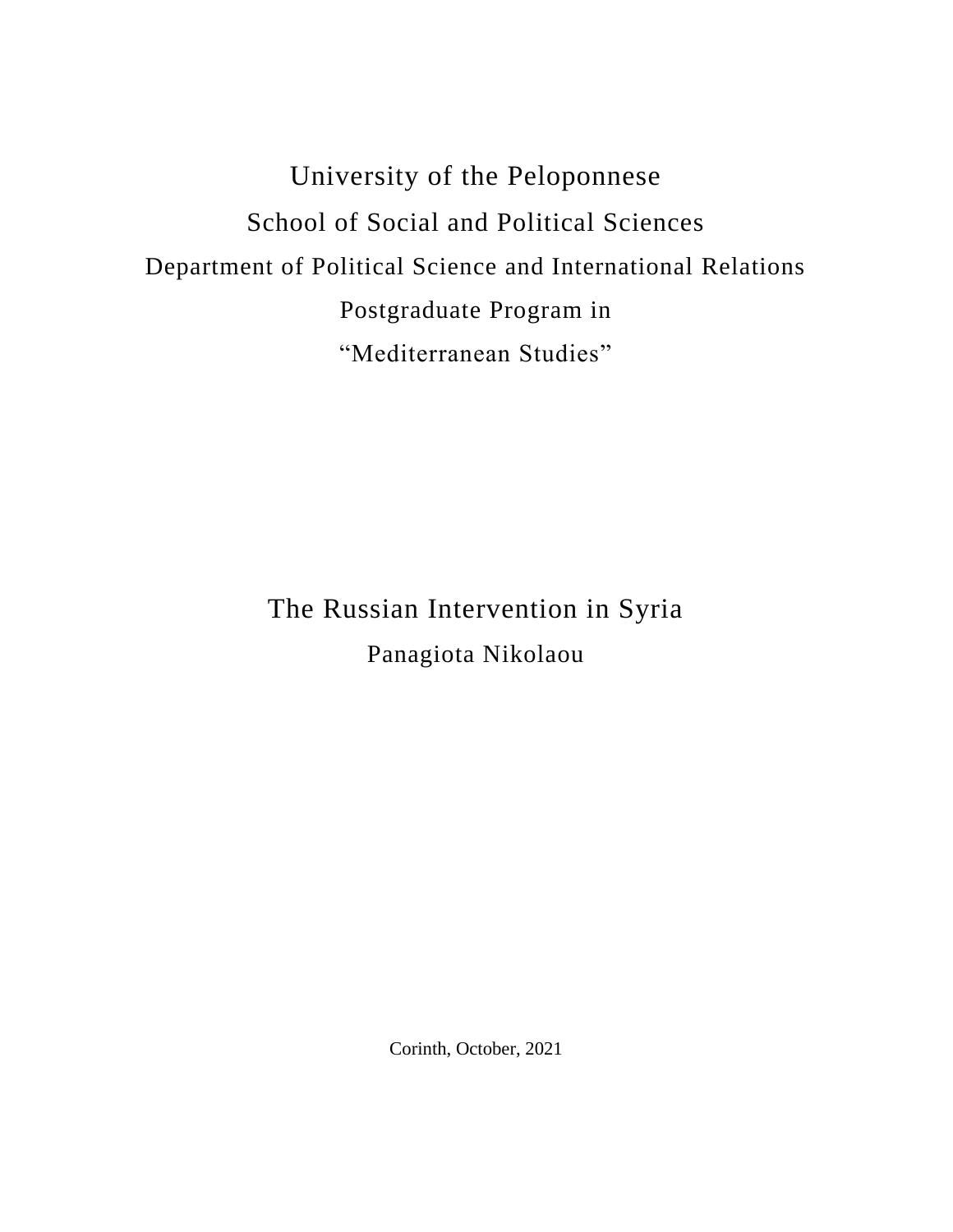### DECLARATION FORM

1. I explicitly and unreservedly declare that the dissertation I am depositing is a product of my intellectual endeavour, it does not breach the rights of third parties and follows the internationally recognized standards of scientific writing, adhering closely to the academic ethics.

2. The author is the only responsible for the opinions that are expressed and the supervisor, the examiners, the department and the University of Peloponnese do not adopt the opinions expressed neither are they responsible for any mistakes or omissions.

The declarant

Panagiota Nikolaou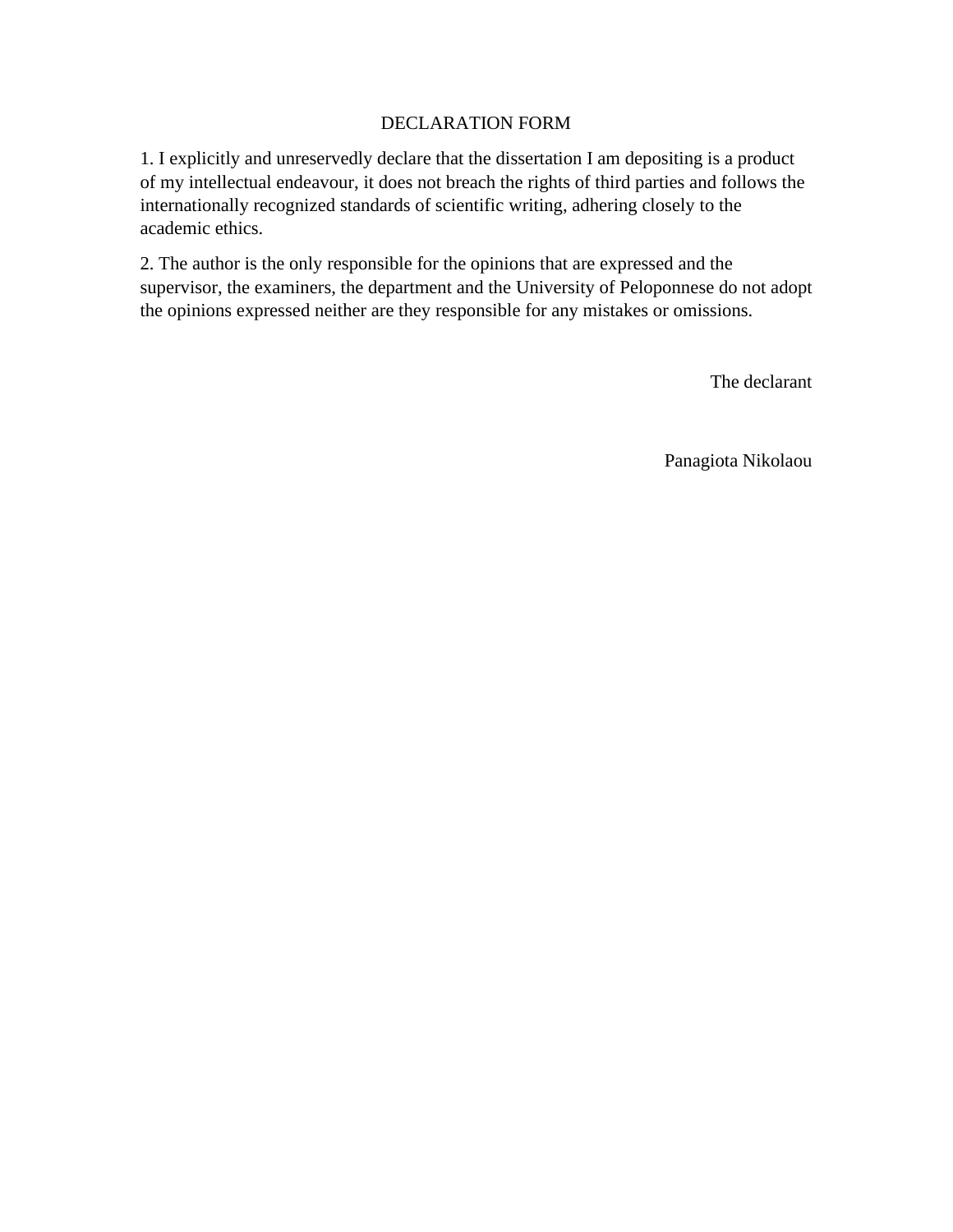### The Russian Intervention in Syria

**Keywords:** Syrian civil war, Russian military intervention, third-state intervention, Middle East, unipolarity, multipolarity, proxy war, security, energy, armaments.

### **Acknowledgements**

I would like to thank my Supervisor Dr. Marina Eleftheriadou for her committed guidance and immediate response throughout the writing of this essay. I would also like to thank my friend Dr. Iraklis Oikonomou for our discussions on the topic and his useful comments and remarks on the essay. Finally, I would like to thank my partner Alexandros Bistis for his assistance and support throughout the postgraduate program.

### **Abstract**

The Syrian civil war, from its onset, was converted into a proxy war. The third-parties' intervention in favor or against the Assad administration and the UN's peace efforts failed to end the war. The unstoppable spread of the Islamic State (IS) and the Syrian loss of its own territories led Russia to upgrade its military presence in favor of the Syrian government, from indirect involvement to a direct military intervention in 2015, the first one outside the borders of the former Soviet Union. Russia's offensive operation intended to challenge the US's unipolarity and to prevent the IS's spread in the Russian territory. For Russia, Syria was the foothold to become an indispensable actor in the Middle East and to expand into new markets in the region. Russia accomplished a military operation in favor of its ally by restoring sovereignty in a large part of Syria and by eliminating IS. Thus, it expanded its sphere of influence in the Middle East and gained a more substantial presence in the international community. The Russian intervention in Syria was a critical factor for the shift from unipolarity to multipolarity in the Middle East and in the international balance of power.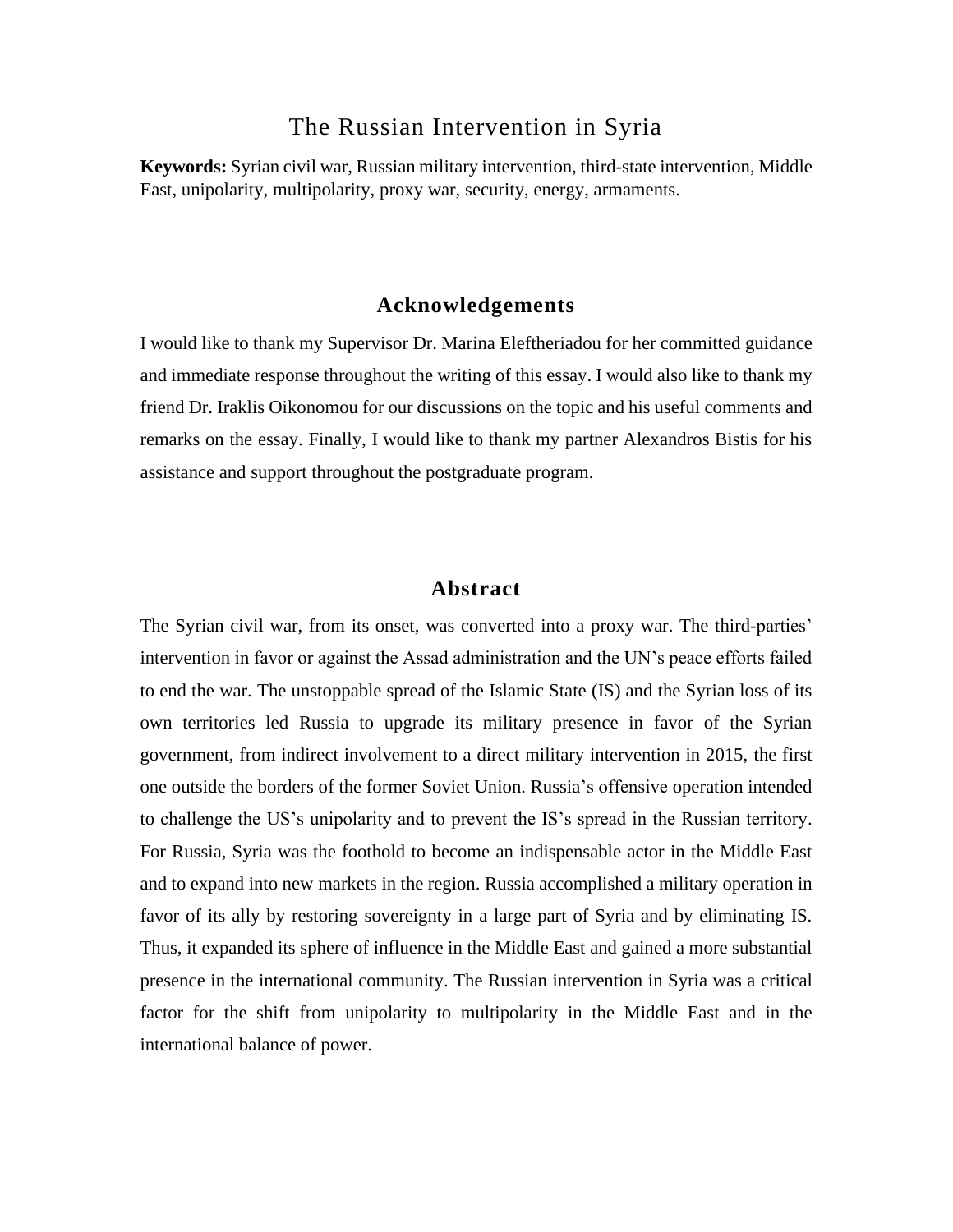# Table of Contents

| 1.3 How third-state interventions affect the duration and the outcome of a civil war 5 |
|----------------------------------------------------------------------------------------|
| 2. Syria: From proxy war to the Russian direct military                                |
|                                                                                        |
|                                                                                        |
|                                                                                        |
|                                                                                        |
| 3. The causes of the Russian military intervention in Syria 11                         |
|                                                                                        |
|                                                                                        |
|                                                                                        |
|                                                                                        |
|                                                                                        |
|                                                                                        |
|                                                                                        |
|                                                                                        |
|                                                                                        |
|                                                                                        |
|                                                                                        |
|                                                                                        |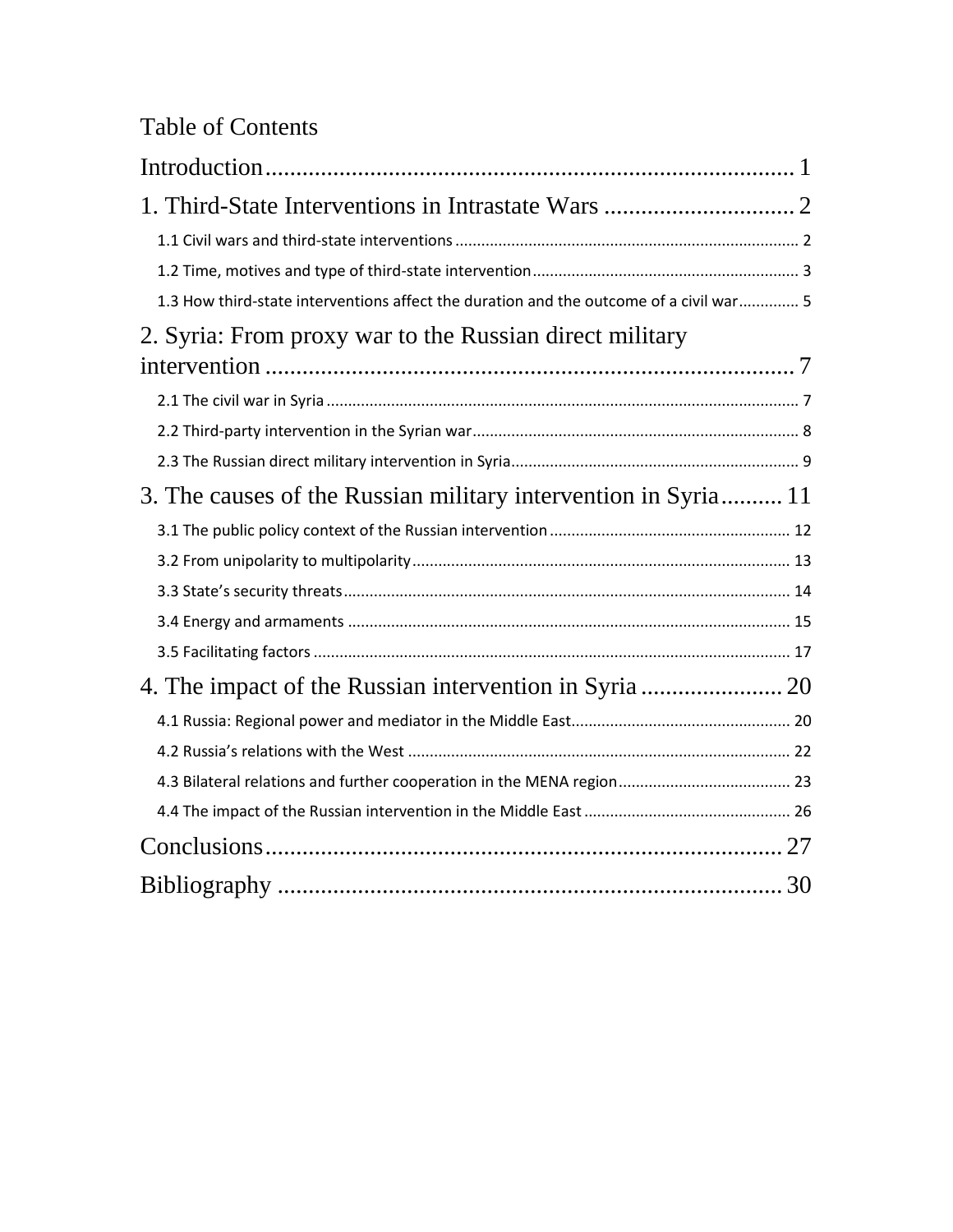# <span id="page-4-0"></span>Introduction

Russia supported the Syrian government from the beginning of the civil war in 2011 and defended it in the UN Security Council against Western countries, which were instead promoting a regime change. In 2015, Russia intervened militarily in the conflict, with the dispatching of a formidable set of bombers and fighters of the Russian Air Force, engaging in a war outside the borders of the former Soviet Union for the first time since its dissolution.

The central research question of this study is: what were the main motivating factors behind Russia's military involvement in the Syrian civil war? More specifically, which were Russia's geopolitical, military and economic aims that led to the upgrading of its military intervention in 2015? What was the logic, the intentions and the desired outcomes of this decision? What were its facilitating factors? In conjunction with this primary goal, the essay examines the impact of the Russian intervention on its bilateral relations with Middle East and Western countries, and its broader footprint in the Middle East.

The essay analyses the reasons and the outcome of the Russian involvement in the Syrian war and especially the high-profile intervention in 2015. Moreover, the essay provides an overview of the impact of this engagement, in an attempt to confirm whether Russian foreign and defense policy was indeed successful in pursuing its proclaimed aspirations. The research focus on third-state interventions and content analysis has been utilized by comparing, combining, analyzing and synthesizing primary sources, such as formal announcements and statements, as well as academic papers and books, along with journalistic articles and official spokesmen's interviews.

The first chapter presents the literature on motives, type, duration and outcome of thirdparty interventions. The second chapter is an overview of the Syrian civil war and of how third-parties, and in particular Russia, got involved and affected the duration and the outcome of the war. The third chapter focuses on the reasons and aims of the Russian involvement in the Syrian civil war, in an effort to shed light upon its actual motives and expectations. The fourth chapter analyses the impact of the Russian intervention and the post-war new order in the Middle East.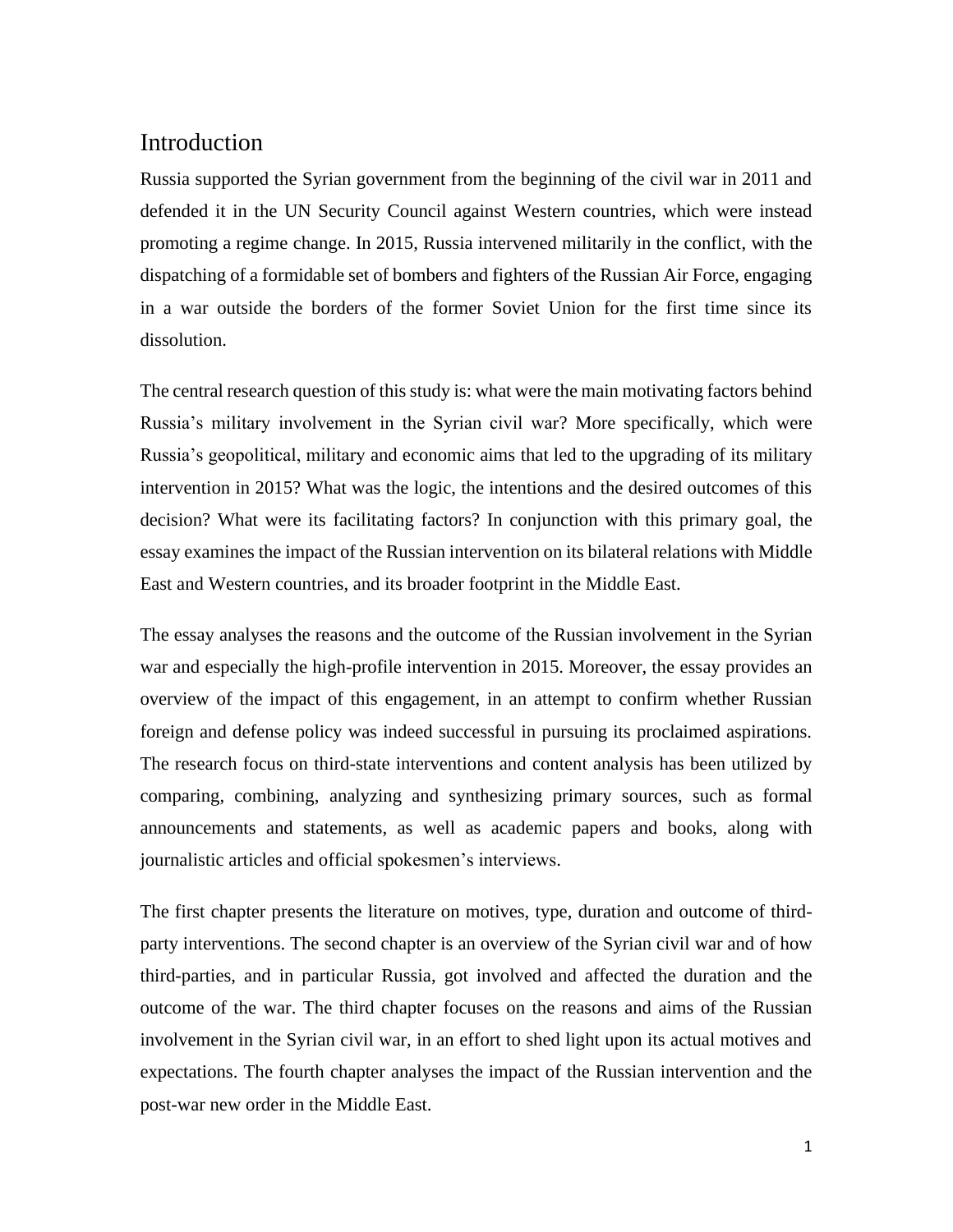Finally, the conclusions are presented in the final chapter, where the theoretical frame of third-party interventions and the study of the Russian foreign policy are utilized in order to point out that the Russian plan had been implemented and its initial aims had been fulfilled. Russia achieved to expand its sphere of influence in the Middle East and to secure its national interests.

The main difficulties during the preparation of this essay were the lack of knowledge of Russian language, which was a barrier for the in-depth understanding of the Russian foreign policy, and the absence of historical distance from the ongoing Russian intervention.

### <span id="page-5-0"></span>1. Third-State Interventions in Intrastate Wars

### <span id="page-5-1"></span>1.1 Civil wars and third-state interventions

Interstate wars are wars between states, whereas intrastate<sup>1</sup> or civil wars are usually between an established government and an opposition group within the same state. Since the end of World War II, intrastate conflicts have gradually become the dominant form of armed conflicts, while interstate wars are decreasing. <sup>2</sup> The rise of civil wars is related to the creation of weak states after WWII. Weak states are structurally vulnerable to civil wars, as they cannot effectively control their territory and their opposition is usually fragmented with divergent goals (Hironaka, 2005, pp.150-152). Intrastate wars are asymmetrical wars between two disparate adversaries; the established government has access to resources and information while the opposition does not (Gent, 2008), whereas despite the absence of state armed forces and infrastructure, opposition groups are usually more flexible with quicker responses than governments because of the states' bureaucratic inefficiencies (Thyne, 2006).

<sup>&</sup>lt;sup>1</sup> Data based on the Correlates of War dataset that classifies civil wars as conflicts in which over a thousand war-related casualties occur annually, while UCPD classifies intrastate conflicts with over 25 war-related casualties annually.

 $2$  Graph of armed conflicts by conflict type and year (1946-2020): [https://ucdp.uu.se/downloads/charts/graphs/pdf\\_21/armedconf\\_by\\_type.pdf,](https://ucdp.uu.se/downloads/charts/graphs/pdf_21/armedconf_by_type.pdf) *Upsala Conflict Data Program (UCDP)*, [Accessed 29 July 2021]**.**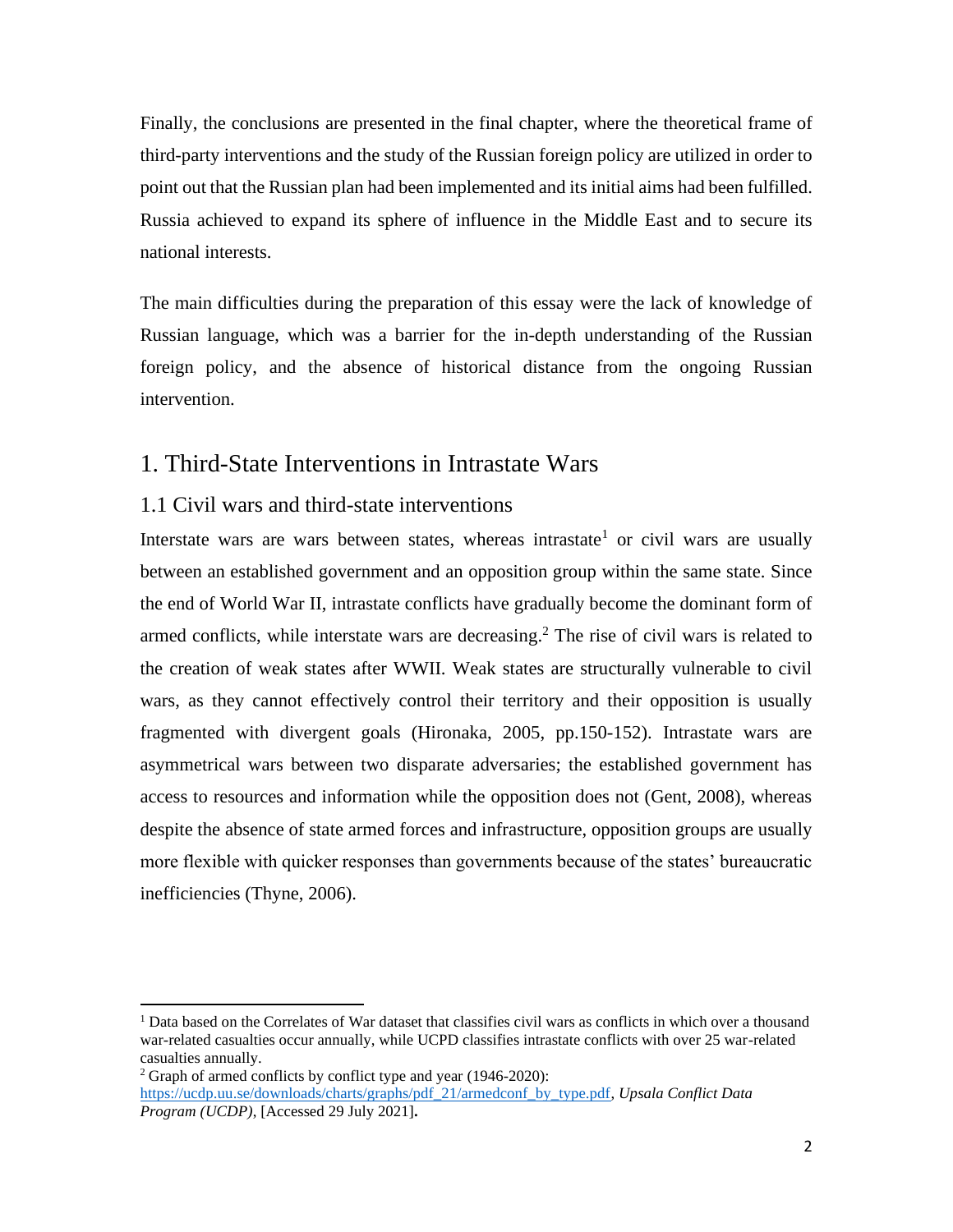Although civil wars take place within the state, many of them have been internationalized through third states' involvement. 71% of civil wars since the end of WWII has been supported by an external power, while in almost half of all civil wars support has been given to both sides of the conflict (Hironaka, 2005, pp.130-131). Third states are not only superpowers, such as the US and Soviet Union until its collapse, but also former colonial powers (UK and France), regional powers (Russia, Iran, India, Turkey) and neighboring countries (Hironaka, p.131). Apart from third states, international organizations and nonstate actors intervene in civil wars (UN, NATO, IS, private companies). Because of the large proportion of third parties' intervention in civil conflicts and the severe consequences of a civil war itself, recent scholarship focuses on various issues, such as motives, type of intervention, duration, and outcome, regarding third party intervention before the outbreak of a civil war and during it.

### <span id="page-6-0"></span>1.2 Time, motives and type of third-state intervention

A third party can intervene during an ongoing war but it can also affect the outbreak of the war itself (Thyne, 2006; Gleditsch, 2007). According to Thyne, during an intrastate dispute, both the government and the opposition group bargain their positions in order to find a peaceful equilibrium to settle their dispute as the armed conflict is costly. When a third state sends a non-verifiable and non-reliable signal (called "cheap signal" by the author, e.g., a statement of support), it may introduce uncertainty into the intrastate bargaining and therefore the likelihood of a war is increasing. This is because the government is better informed than the opposition (informational asymmetries) or the opposition is more flexible and efficient to respond than the government (bureaucratic inefficiencies) or the opposition leaders expect benefits from staging a rebellion even if the probability of winning is low. (Thyne, 2006). Likewise, according to Gleditsch (2007), transnational ethnic, political and economic linkages influence the risk of a civil war. The risk of a civil war is higher in countries with the following characteristics: ethnic groups with transnational linkages and potential external support, or neighboring authoritarian regimes with lower constraints to intervene, or neighboring countries with low trade interdependence.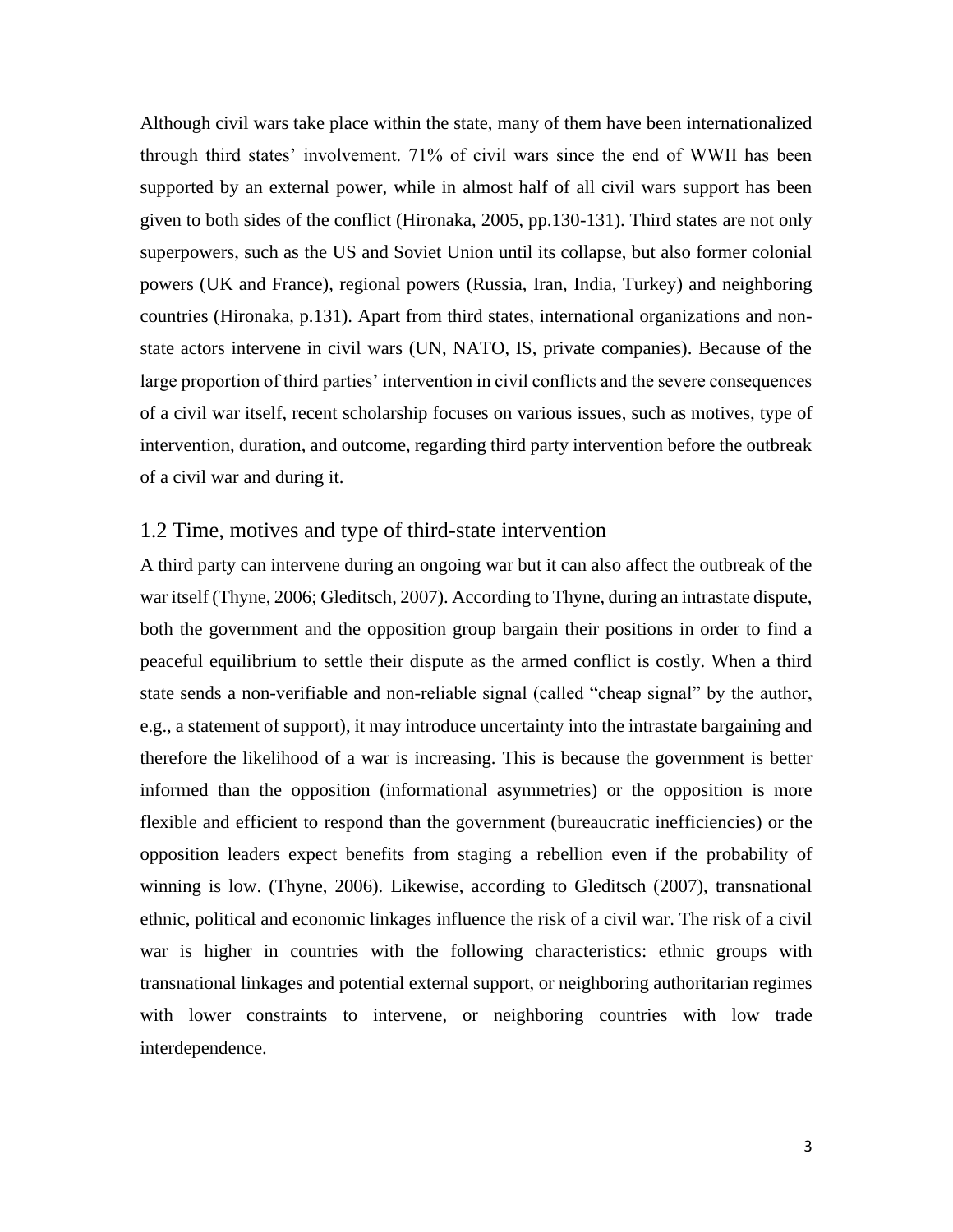During an ongoing war, some states are more likely than others to intervene (Carment and James, 2000) depending on domestic and external factors, such as their institutional arrangement (instrumental factor) and ethnic composition (affective factor), and their transnational, ethnic, cultural, post-colonial, economic and/or geopolitical ties. The more authoritarian and ethnically homogenous a state is, the more likely it is for it to intervene and vice versa (high levels of political institutionalization and ethnic diversity decrease the likelihood). The state's power and its capability for intervention also affect the likelihood of an intervention in a civil war.

Although third parties usually invoke humanitarian concerns, they more often than not intervene in a civil war in order to satisfy their own objectives, which are usually exogenous to the war itself (Cunningham, 2010, pp.115-116). An intervention is an opportunity for international and regional powers or alliances to either preserve their status or expand their sphere of influence. The politico-economic motives include control of energy and trade routes (or the deterrence of new ones), looting of valuable natural resources, arms trade profiteering and development of new markets. Νeighboring states often enter into civil wars too, in order to control further externalities of the war such as fleeing of refugees, regional political disorder and economic instability. Moreover, a third-state may intervene in a neighboring civil war in order to control its own domestic insurgents who have resorted there (Hironaka, 2005, pp.140-142).

In the case of an already internationalized civil war by a third-party intervention, the decision of another third-party to intervene is a response to similar or adversarial geopolitical interests. According to the actor-centric approach, the probability of a thirdparty intervention in favor of one side increases when a rival third-party has already supported the other side (Findley and Teo, 2006). As expected, the probability of a thirdparty intervention in favor of the government increases when an allied third-party has already supported the government. However, the expected positive correlation between allied third-parties is not confirmed when an allied third-party has already supported the opposition. In this case, the probability of a third-party intervention in favor of the government increases when an allied third-party has already supported the opposition.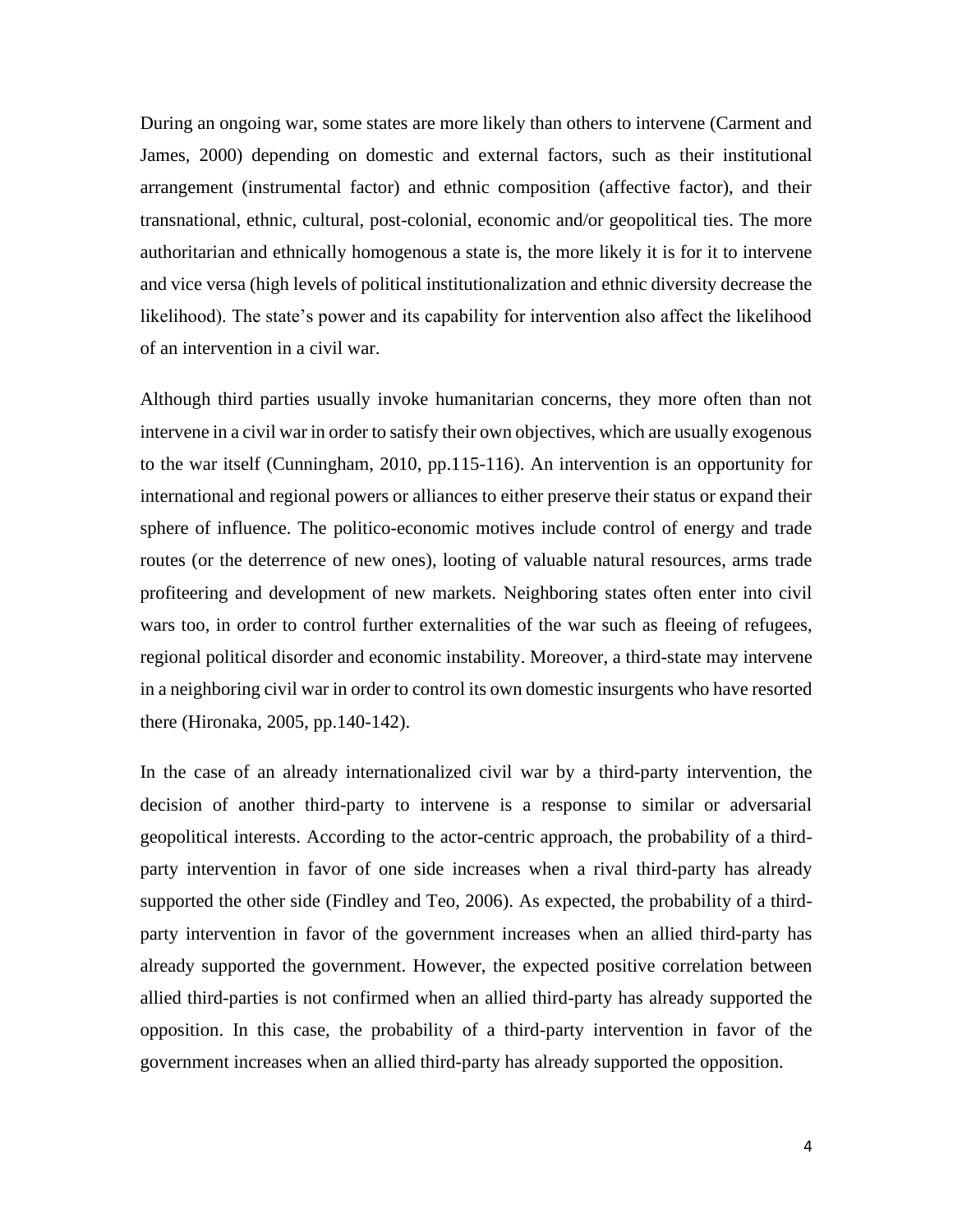When a third party decides in the first place to engage in an intrastate conflict, it can do so either directly, with its military forces, or indirectly. Direct military intervention is a visible aggressive action compared to indirect intervention that seems milder and more legitimate. Indirect intervention is divided into two categories: proxy war, defined as "directing the use of force by a politically motivated local actor to indirectly influence political affairs in the target state" (Grow 2019, pp. 2-3), and the provision of aid resources, such as diplomatic support and financial and military aid (e.g., weapons, bases, training). The main difference between the two categories of indirect intervention is not the means but the ability to control the use of the provided resources by the local agent. Consequently, a proxy war is more likely to control the outcome of the conflict, while providing aid resources is usually less effective. The decision among the three levels of involvement depends on the third-party's power, its capability for cooperation with local actors, and the legitimacy and long-term costs of a full-scale military invasion in relation to the benefits.

### <span id="page-8-0"></span>1.3 How third-state interventions affect the duration and the outcome of a civil war

The next question that arises is whether an intervention prolongs or shortens an intrastate war. Third-party interventions and counter-interventions tend to prolong the expected duration of a civil war, regardless of the time and the type of intervention (military or economic), while an intervention in support of one of the intrastate parties (biased intervention) is more likely to shorten the expected duration of a civil war compared to an intervention that does not take sides (neutral intervention) (Regan, 2002). Interventions tend to extend the duration of a civil war because third-party states shoulder lower fighting costs and thus have less incentive to negotiate than intrastate actors. Even if they do negotiate, negotiation becomes more complicated as there is an additional set of demands on top of the two intrastate adversaries (Cunningham, 2010).

The outcome of a war is either a negotiated settlement or a victory on behalf of the government or the opposition group and usually depends on whether the interveners act in favor of one party or not. A third-party biased intervention increases the likelihood of a military victory and a negotiated settlement and, therefore, decreases the duration of the war, while a third-party balanced intervention decreases the likelihood of a negotiated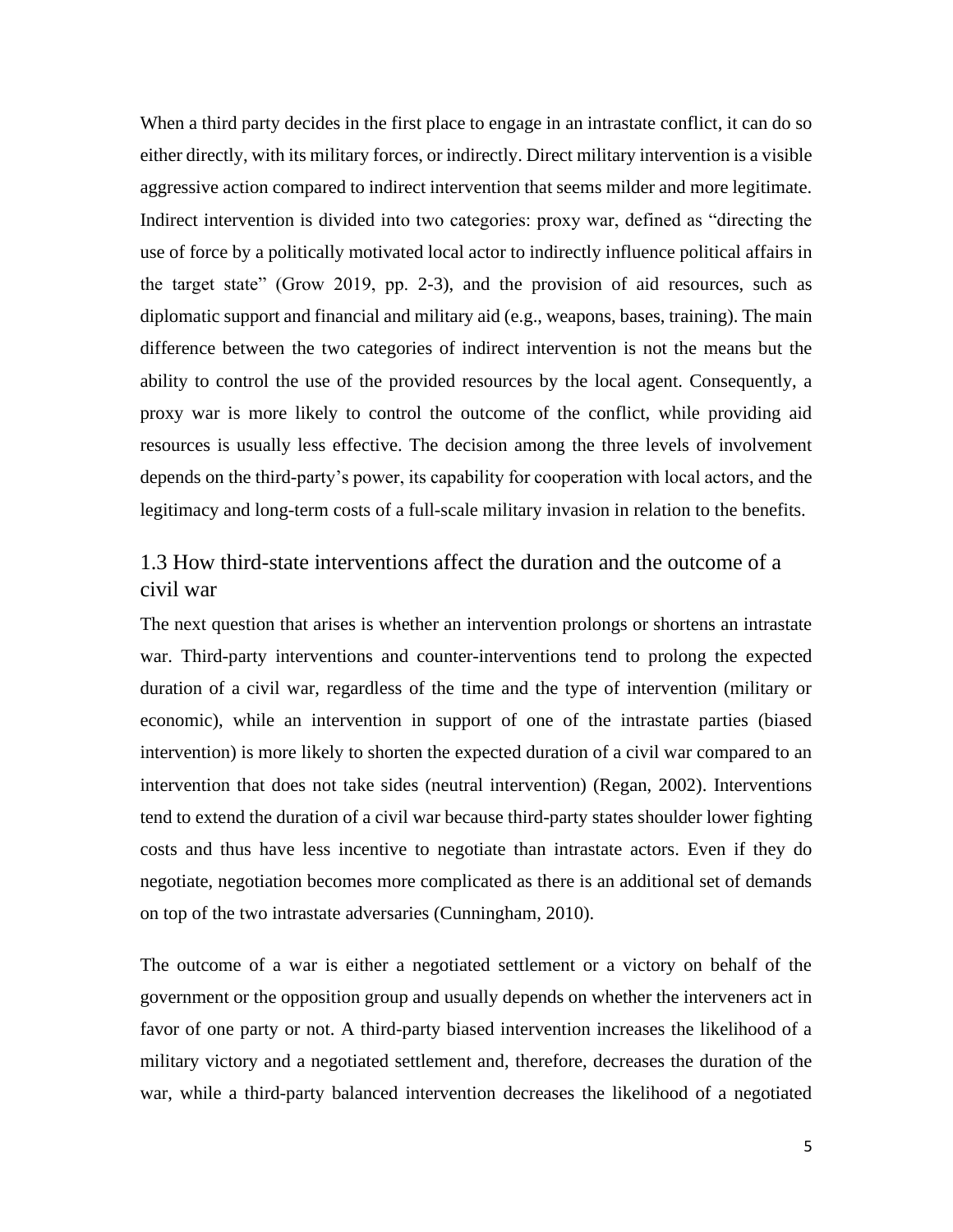settlement and, therefore, increases the duration of the war (Balch-Lindsay et al. 2008). The outcome of a war is also affected by the determination of a third party to resolve the civil war. If a third party has an interest in securing peace settlement, its cooperation with a domestic actor can influence the cooperation of the intrastate adversaries. More specifically, consistent third-party strategies that signify determination are an effective condition for achieving changes in domestic cooperation (Gleditsch and Beardsley, 2004).

Lastly, a biased third-party intervention can have different outcomes from governmentbiased or opposition-biased interventions. An opposition-biased intervention increases the likelihood for the opposition group to win, while a government-biased intervention does not have such an effect (Gent, 2008), due to the asymmetry of power between the intrastate adversaries, provided that a government does not need external help to confront a weak or fragmented opposition group. However, a strong opposition group escalates and complicates the war and, therefore, a government-biased intervention cannot reverse the situation against a strong opposition. Sullivan and Karreth (2015) draw a different conclusion by separating strong opposition with an equal or superior military capacity from strong opposition with a weak military capacity. They argue that government-biased armed interventions can be effective only if the fighting capacity of the opposition forces are equal to or exceed that of the state. In this case, opposition forces, which have access to heavy weaponry, shift from unconventional military strategies (e.g., guerrilla warfare) to conventional military strategies and thus their military strength can be addressed by a government-biased military intervention.<sup>3</sup> By contrast, a government-biased intervention is not effective in the case where the government cannot defeat a military weak opposition.

<sup>&</sup>lt;sup>3</sup> Third-states' conventional military forces cannot confront a guerrilla war as they lack the local knowledge and contacts within the domestic population. On the contrary, when third-states' conventional military forces fight against an opposition with conventional warfare methods, which cannot hide out, their operations are more effective.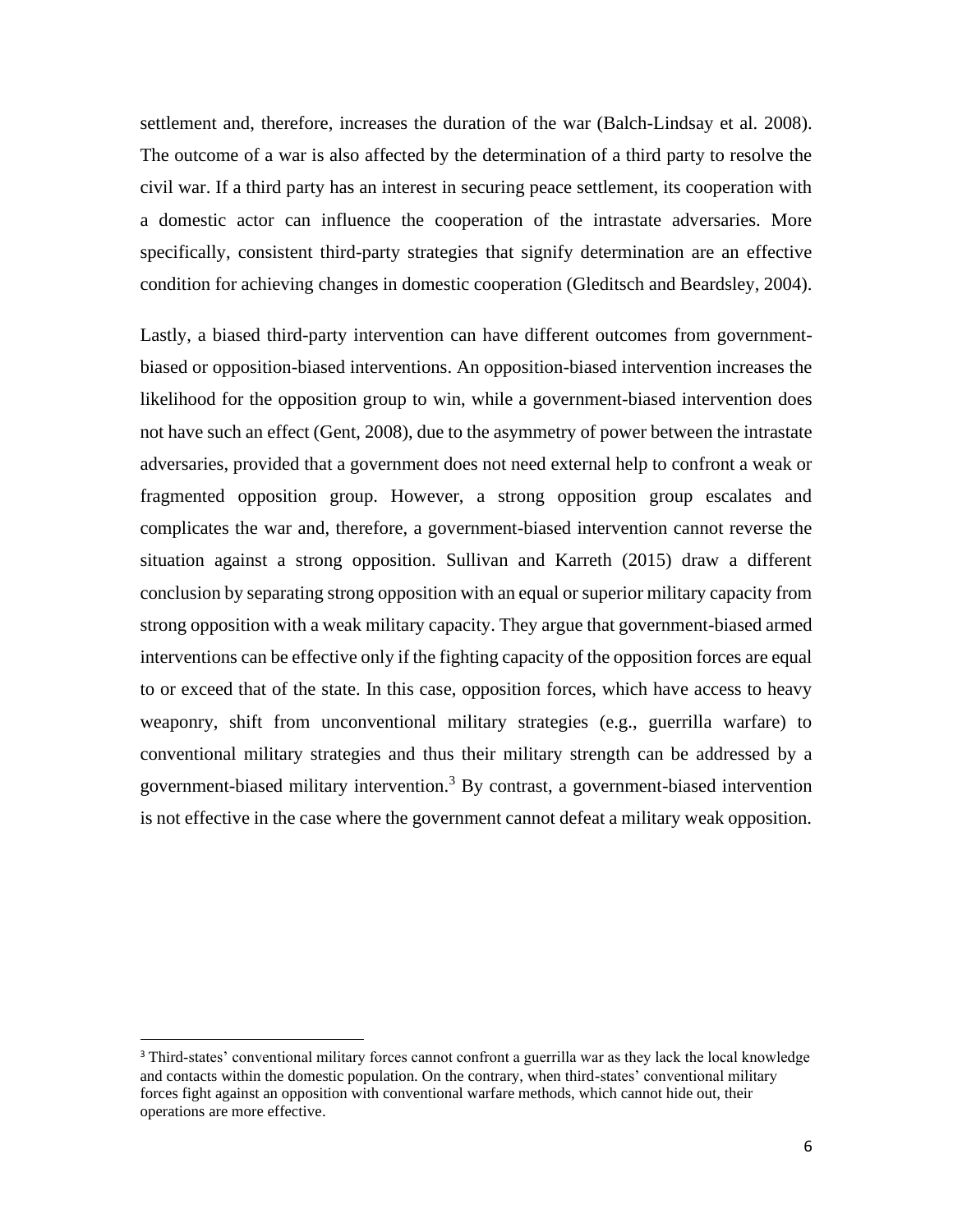# <span id="page-10-0"></span>2. Syria: From proxy war to the Russian direct military intervention

### <span id="page-10-1"></span>2.1 The civil war in Syria

The Arab Spring started from Tunisia and spread throughout the Arab countries in 2011. Although the Tunisian and the Egyptian regimes collapsed within a few days, the Syrian one endured. On the one hand, the Syrian uprising reflected the anger against the authoritarianism of the Bashar Al Assad regime, the sectarian cleavage between the Alawite government and the Sunni majority, and the retreat of the welfare state. On the other, the Syrian government, backed by its loyal armed forces, confronted the uprising with a carrot and stick policy, $4$  while its opposition was totally fragmented with divergent goals. As a result, the social unrest failed to overthrow Assad, while the moderate opposition (secular and moderate Islamist) failed to find a peaceful equilibrium with the Assad administration to settle their dispute. Thereafter, the condition in Syria became more complicated due to the state's structural vulnerabilities.

According to Hironaka, weak states, which have been created after the WWII, are structurally vulnerable to civil wars as they cannot effectively control their territory and their opposition is usually fragmented with divergent goals and, thus, these states are magnets for third-party intervention (2005, pp. 136, 150-152). In the case of Syria, although the Assad regime seemed to be robust, it had built-in vulnerabilities related to its formation by the Western imperial imposition after the WWI. Thus, the formation of an "artificial" state created a national identity that competes with trans-state identities (Hinnebusch, 2019). Syria was created neither by a nationalistic revolution (e.g., Turkey) nor by a socialist revolution (e.g., USSR), but as an arrangement between the Western powers for the partitioning of the Ottoman Empire<sup>5</sup>. This structural vulnerability came to

<sup>&</sup>lt;sup>4</sup> The Syrian regime had achieved national cohesion and legitimacy by diachronically endorsing the pan– Arabic identity and by maintaining a social protection net during economic liberalization, contrary to Egypt and Tunisia which had already moved to neoliberal models backed by International Financial Institutions' adjustment programs. The Syrian regime on the one hand used savage repression, while on the other, it lifted the emergency law in 2011 and made constitutional amendments to political pluralism (multi-party system) and religious freedom and, also, set a limit of terms for presidency in the constitution of 2012: The constitution of Syria in English: [http://sana.sy/en/?page\\_id=1489](http://sana.sy/en/?page_id=1489) [Accessed 27 July 2021] <sup>5</sup> Syria and Lebanon (1923-1945) were under French Mandate, while Palestine (1923-1948) Transjordan

<sup>(1921-1946)</sup> and Iraq (1922-1932) were under British Mandate.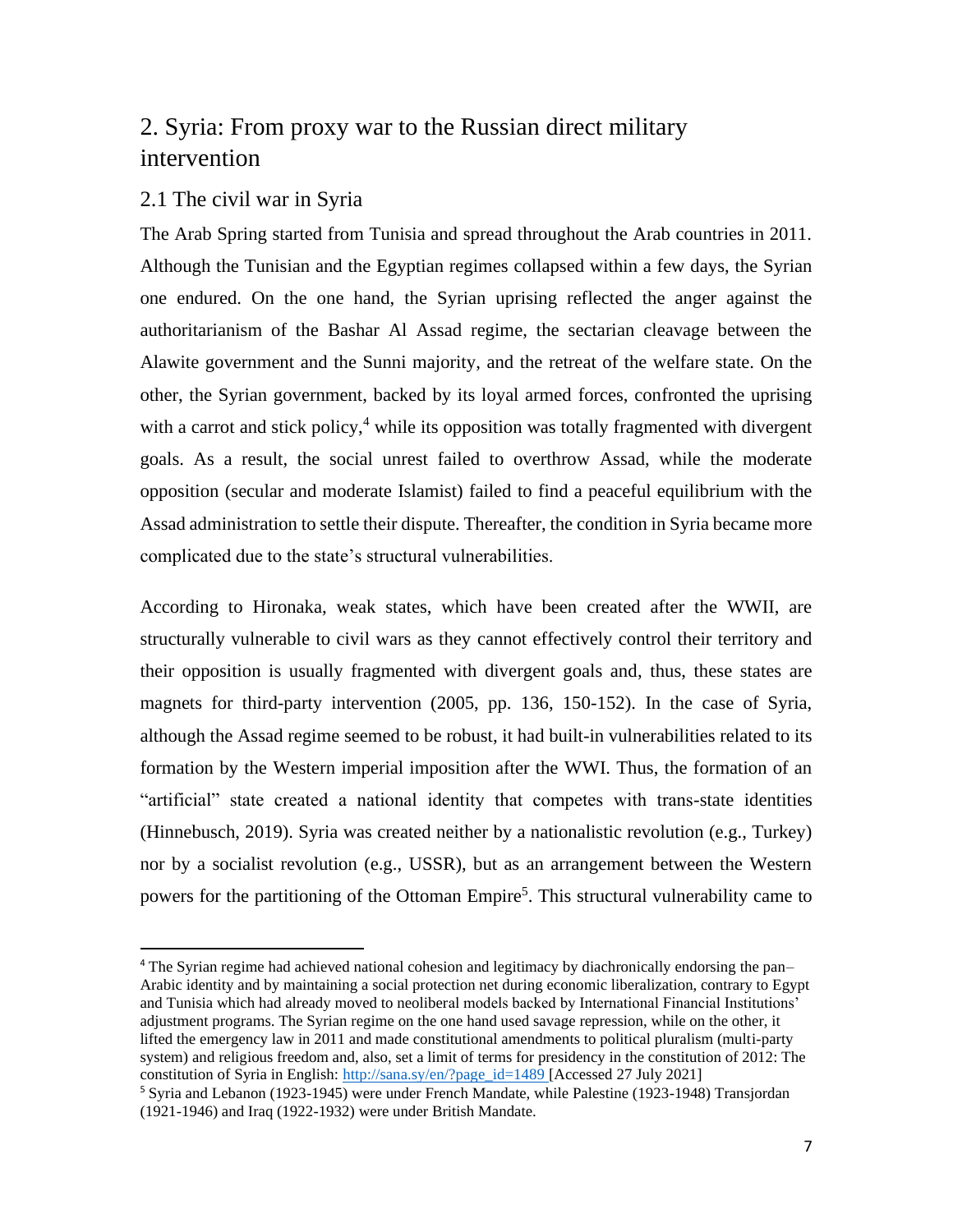the surface when the social contract broke.<sup>6</sup> Kurds struggled to build a unified Kurdish State, Salafists envisaged a Caliphate beyond state borders and the Muslim Brotherhood wanted to imitate its success in Egypt.

### <span id="page-11-0"></span>2.2 Third-party intervention in the Syrian war

At the beginning, the dispute was asymmetrical, as the government had the monopoly of violence. Later, however, the "cheap signal" of the West in defense of the democratic rights of the opposition, which encouraged the latter to expect foreign protection, introduced uncertainty into intrastate bargaining for a peaceful settlement (Thyne, 2006, Hinnebusch, 2019). Simultaneously, transnational groups were militarily supported by proximate states and non-state actors (Turkey, Gulf countries, jihadist groups). The Western encouragement of the opposition in combination with the military support due to transnational, ethnic and political linkages (Gleditsch, 2007) escalated the conflict into a proxy war. When the opposition was armed, the Syrian government lost its monopoly of military power and, thus, conducted a counter-insurgency, backed by its regional allies (Iran, Hezbollah, Iraqi Shiites), the so-called "Axis of Resistance".<sup>7</sup> Under the conditions of a civil war, the most powerful and radical powers emerged and prevailed. This was the case of the Jihadists (Ahrar Al-Sham, Al-Nusra) and particularly the Islamic State (IS) that envisioned a different model for society from the one that already existed (Brumberg, 2014, p.35). A further rise of violence from both sides and their proxies mobilized third parties beyond the Middle East.

In the beginning, the US and Western public discourse supported the democratic rights of the opposition against the authoritarian regime and tried to create an anti-Assad front, while the US provided political, diplomatic, and material support to the opposition forces (Rumer, 2019b, p.7). On the contrary, Russia defended the legitimacy of the government

<sup>&</sup>lt;sup>6</sup> The main factors that broke the social contract in Syria, were the government's use of neoliberal tools upon workers and peasants, that created poverty, unemployment and social exclusion, in combination with the repression of civil rights, the overconcentration of power and the alienation of the Baath party from society.

 $<sup>7</sup>$  The US invasion in Iraq in 2003, which opened the door to the Iranian influence in Iraq, and the</sup> Hezbollah's victory over Israel in 2006, backed by Iran, led to the formation of the "Axis of Resistance" (Mohseni and Kalout, 2017). The "Axis of Resistance" is still a political-security alliance mainly among Iran, Syria, Hezbollah and Iraqi Shiites against Israel, NATO and Saudi Arabia.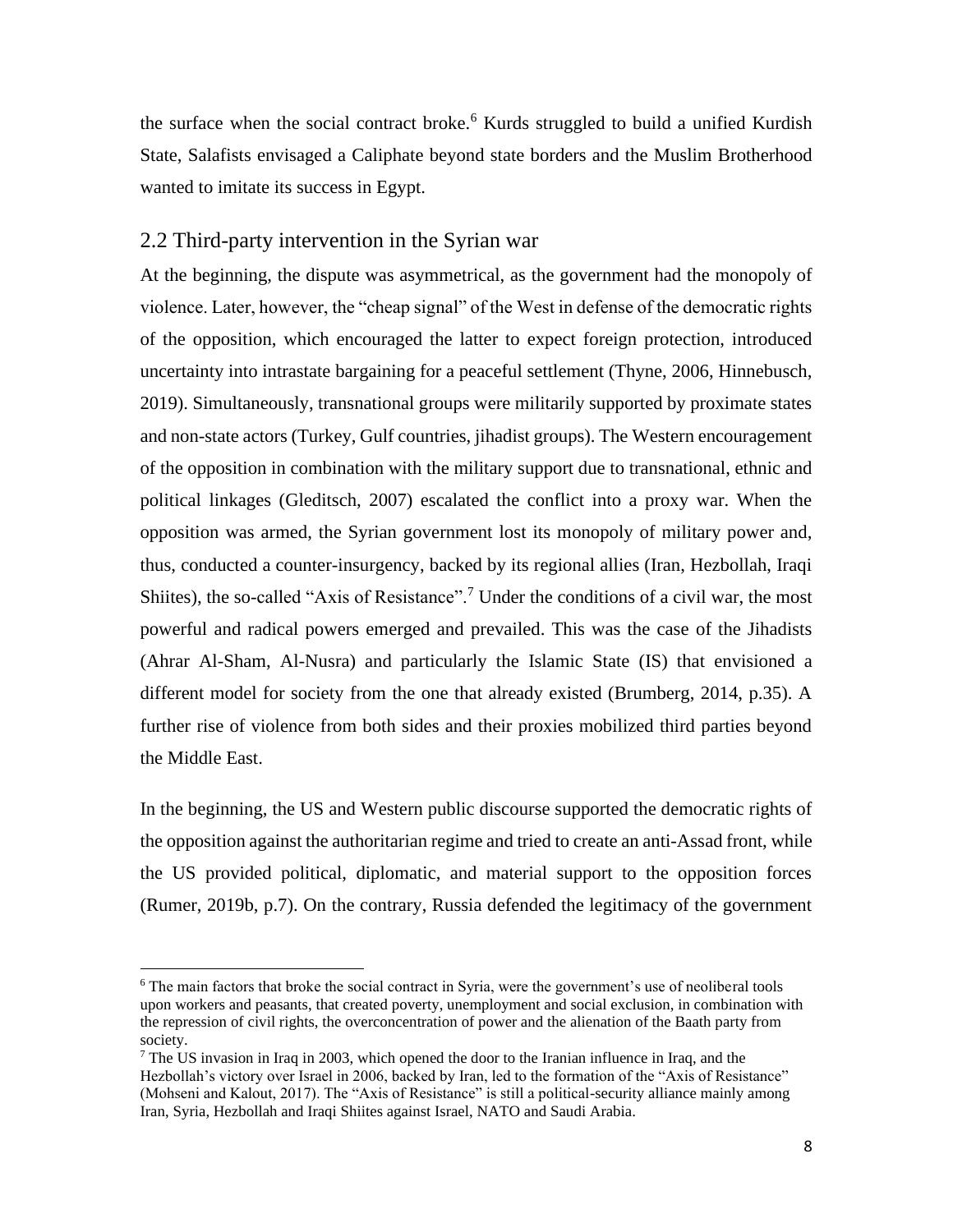and blamed the opposition as being foreign-inspired (Rumer, 2019b, p.8). In the same way, Russia provided support to the Assad government. China was in favor of Syria's sovereignty and its territorial integrity. Both Russia and China vetoed Western-drafted UN Security Council resolutions in 2011 and 2012 and promoted a joint effort with the US to remove chemical weapons from Syria in 2013 in order to prevent a punishment of the Assad regime from the UN. Meanwhile, in March 2013, IS occupied Raqqa and since then its spread was unstoppable, occupying territories in Iraq and Syria, from Mosul to Aleppo. In response, the US raised their level of involvement and launched air-strikes against IS in September 2014.

The involvement of the US, regional powers, proximate states, non-state actors and the UN escalated and prolonged the Syrian war, as interventions and counter-interventions tend to prolong civil wars (Regan, 2002). In Syria, the counter-intervention by Iran, Hezbollah and Russia put pressure on the opposition while the opposition-biased intervention by the US, the West, Gulf countries and Turkey pressed the Assad government. Each side believed that it had the power to win the war without compromise. Therefore, the UN "balanced intervention" did not achieve to broker a compromise settlement and consequently prolonged the civil war (Hinnebusch, 2019; Balch-Lindsay et al. 2008). Moreover, thirdactors had independent agendas from the intrastate actors in Syria and, thus, the war resolution became more complicated and prolonged (Cunningham, 2010). The multiple veto-players in Syria and the shifting nature of the Syrian conflict into an international war with divergent goals extended the duration of the Syrian war (Cunningham, 2013).

### <span id="page-12-0"></span>2.3 The Russian direct military intervention in Syria

In 2015, four years after its beginning, the war escalated. In May 2015, the IS seized Palmyra, some days later Al-Nusra Front massacred villages in North-West Syria, and at the same time the Assad government waslosing ground. Meanwhile, at the diplomatic level all peace efforts had failed.<sup>8</sup> Under these circumstances, Russia was prepared to intensify its intervention: in August, Russia and Syria signed a treaty envisaging the creation of a Russian air-base in Latakia (Khmeimim) while in the end of September 2015, Russia, Iraq,

<sup>8</sup> UN-led Geneva II International Conference on Syria, held in February 2014, and two Russian-led rounds of peace talks between the government and the opposition, held in Moscow in 2015.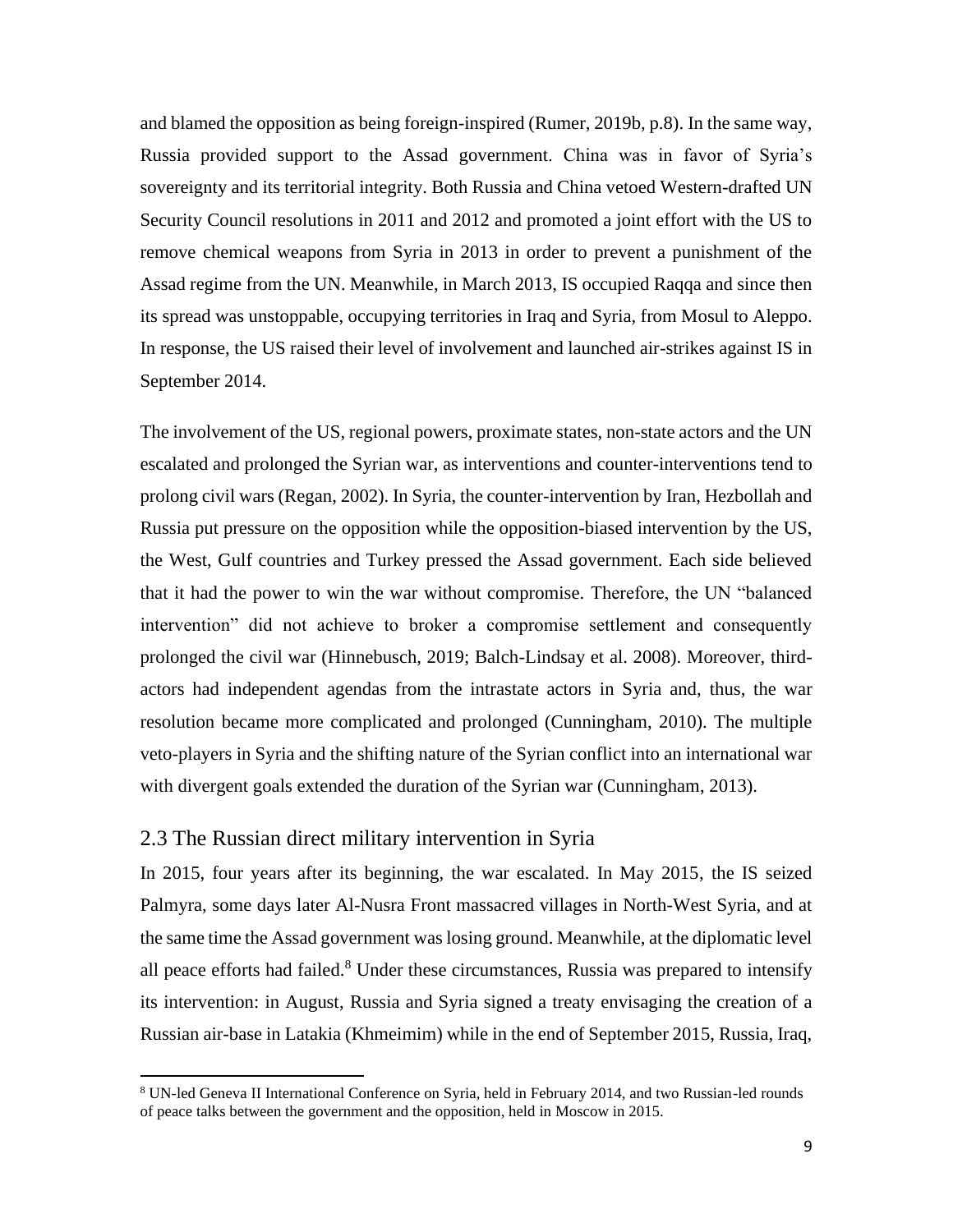Iran and Syria set up a 'joint intelligence center' in Baghdad. On 30 September 2015, Russia began its air campaign on the side of the Syrian government upon an official request of the latter. The direct military intervention of Russia, without a corresponding response on behalf of the US and its allies, was a turning point for the evolution of the war. What distinguished the Russian intervention from the opposition-biased one is that Russia was determined to intensify its intervention in order to prevail in the war, whereas the opposition-biased third-parties did not attempt a direct intervention. The combination of the Russian direct intervention and the pro-regime ground forces, facilitated by Iran, turned the scale in favor of the Syrian government.

After driving IS out from Palmyra, on 14 March 2016, Putin declared the withdrawal of most of the Russian forces from Syria (Guardian, 2016). During the first phase of the intervention (from 30 September 2015 until the ceasefire of 27 February 2016), <sup>9</sup> Russia accomplished two goals: it deterred a military Western-backed change of regime and reinforced its geopolitical role in Syria (Crisis Group, 2016). Although Putin made a withdrawal announcement, Russian military operations continued. On 11 December 2017, Putin announced to the Russian armed forces the beginning of their withdrawal to their permanent bases in Latakia and Tartus (Washington Post, 2017). Meanwhile, Russian and the pro-Assad forces captured Aleppo, Dayr-Az-Zawr, Homs and Mayadin, while Russia initiated the Astana Peace Process with Iran and Turkey in Kazakhstan. During the second phase of the Russian military intervention  $(03/2016 - 12/2017)$ , Russia accomplished its declared goal to defeat terror groups operating in Syria and in particular IS, and also managed to establish a hegemonic diplomatic role in the area. By 2017, the Syrian government had reconsolidated its control over a large part of the country, as 73% of the Syrian population lived under Syrian government control and less than  $1\%$  under IS<sup>10</sup> (Hinnebusch, 2020).

According to Balch-Lindsay et al. (2008) a third-party biased intervention increases the likelihood of a military victory and a negotiated settlement whereas a third-party balanced intervention decreases the likelihood of a negotiated settlement. Indeed, the UN's balanced

<sup>&</sup>lt;sup>9</sup> The Security Council of the UN unanimously adopted Resolution 2268 (Cessation of Hostilities in Syria)

<sup>&</sup>lt;sup>10</sup> 17% under Turkish control, 10% under Syrian Democratic Forces (Kurds).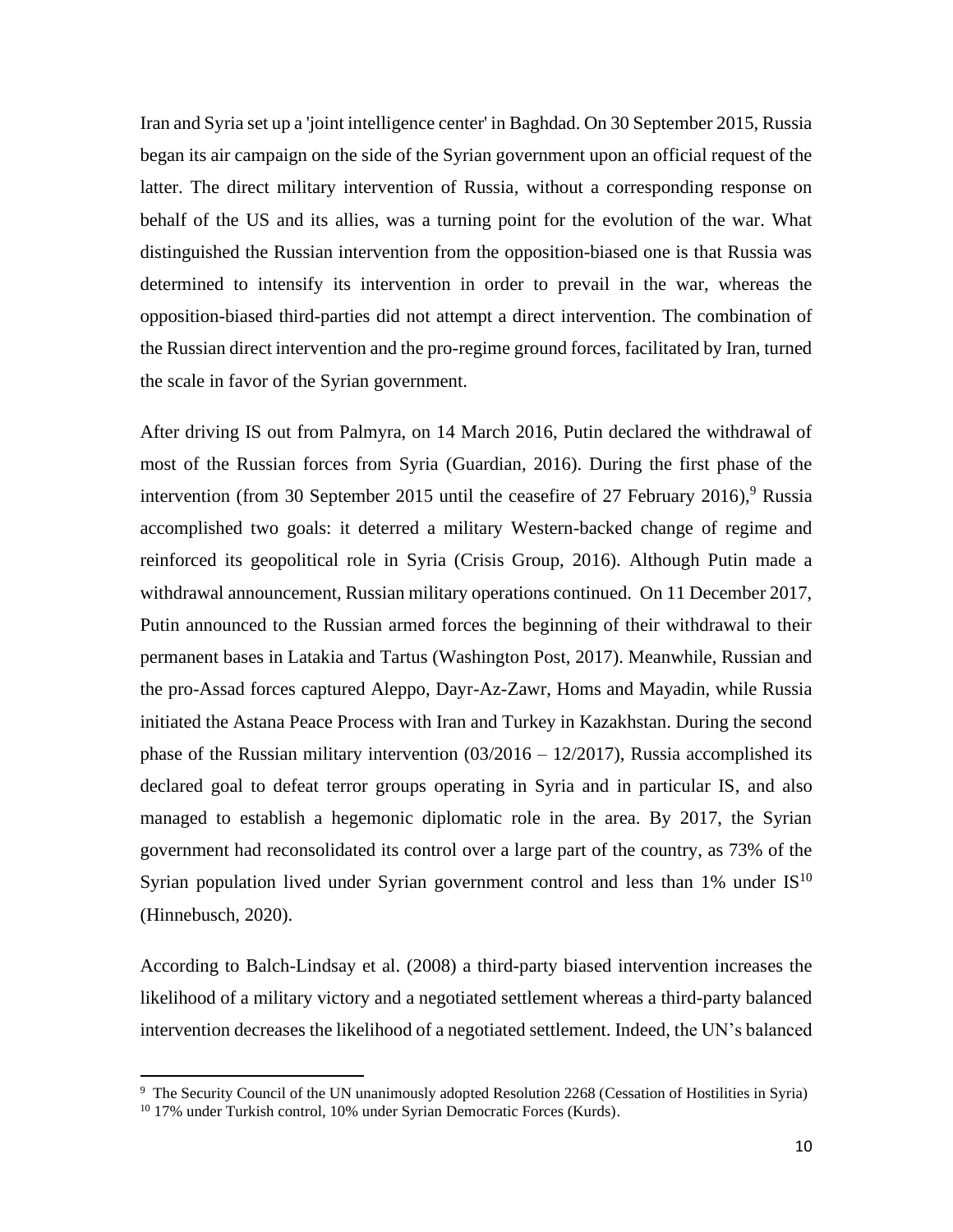intervention in Syria perpetuated the civil war, as it failed to broker a settlement. On the contrary, the Russian government biased intervention had a catalytic effect on the salvation of the Syrian government. Although the Syrian opposition was fragmented, it had already been backed by external forces with heavy weaponry. According to Sullivan and Karreth (2015) government-biased interventions are effective when the fighting capacity of the opposition forces are equal to or exceed that of the state. In Syria, the opposition forces were challenging the government armed forces since 2014. However, the counterintervention of the government's allies reinforced the military capacity of the government. In particular, the Russian military intervention was the determinant factor to turn the scale in favor of the government. Without a government biased counter-intervention in Syria, opposition forces would probably have prevailed and without the Russian intervention the war would probably have further escalated beyond the Syrian borders.

Ten years after the beginning of the war, Syria has passed its main war-fighting phase, but there are still a lot of unresolvable issues. The stalemate in Idlib<sup>11</sup> and in the Syrian Kurdish-held areas,<sup>12</sup> the lack of progress for a new constitution under the UN's Syrian Constitutional Committee<sup>13</sup> and the question of the post-war reconstruction  $\cos t^{14}$  and plan for Syria are the main challenges for the future of Syria (Khlebnikov, 2020).

# <span id="page-14-0"></span>3. The causes of the Russian military intervention in Syria

Αs described in the previous chapter, in 2015, Russia decided to upgrade its presence in the Syrian war from an indirect involvement to a direct military intervention. Russia's decision for a direct military intervention was the first one in a country outside the borders of the former-Soviet Union since its dissolution. There are multiple and interrelated

<sup>&</sup>lt;sup>11</sup> The province of Idlib is controlled by the Jihadist groups Tahrir al-Sham (former Al-Nusra), Huras al Din and Turkey. The Idlib demilitarization agreement between Russia and Turkey failed to create a buffer zone.  $12$  The stalemate between the Syrian Government and Kurd-dominated Syrian Democratic Forces is reinforced by the Turkish occupation in the North-East Syria and US presence.

 $13$  The Syrian Constitutional Committee was established in 2019 with the goal of forming a new constitution for Syria. The last session that took place in Geneva in January of 2021 failed to start drafting a new charter (Reuters, 29/01/2021)

<sup>&</sup>lt;sup>14</sup> The reconstruction cost of Syria is estimated at more than \$388 billion according to the United Nations Economic and Social Commission for Western Asia in 2018 (France24, 2018)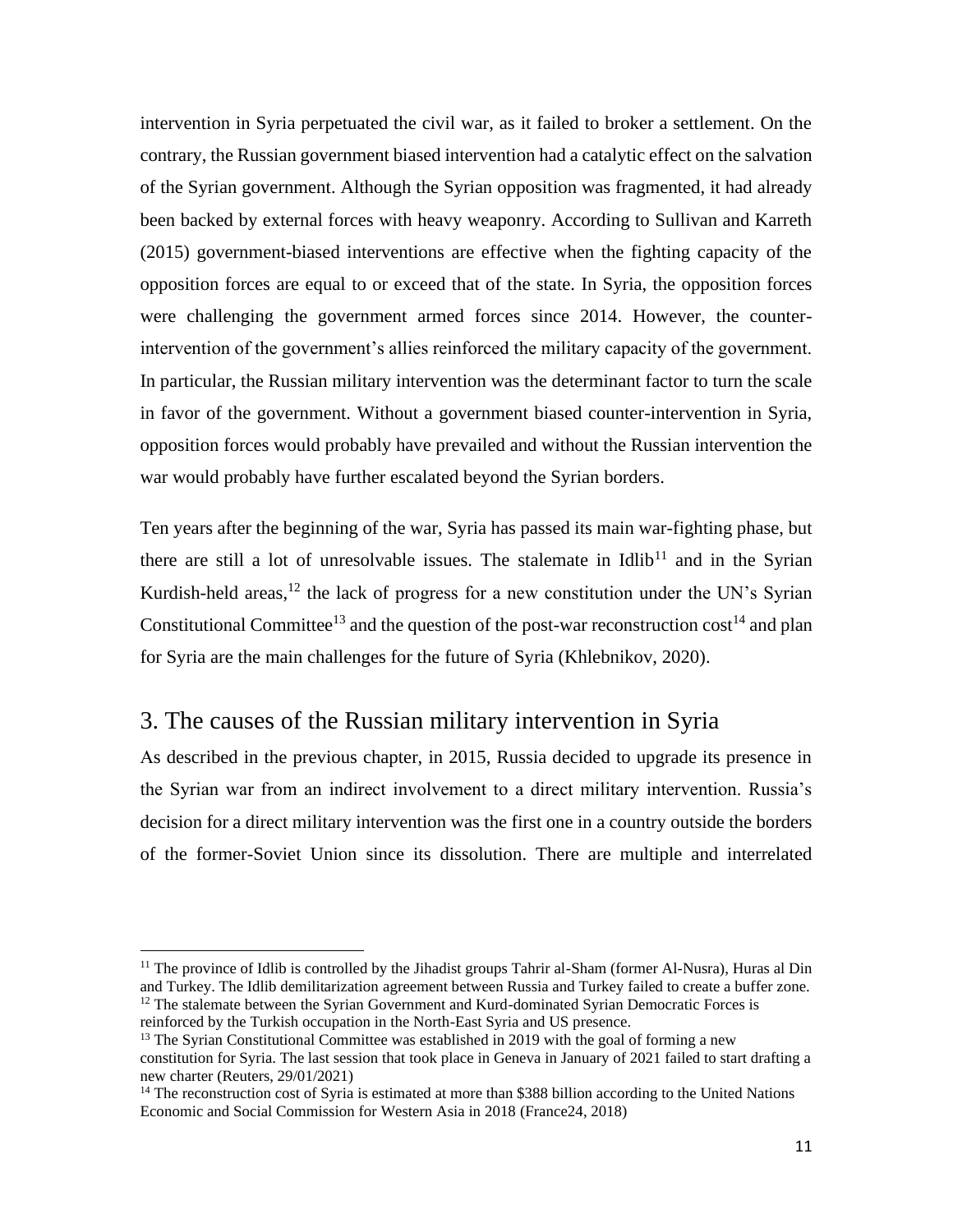geostrategic, sociopolitical, historical, security and economic factors for this upgraded engagement in Syria, which will be examined in this chapter.

### <span id="page-15-0"></span>3.1 The public policy context of the Russian intervention

On 28 September 2015, two days before the first series of the Russian air strikes in Syria, Vladimir Putin spoke in the United Nations (UN) General Assembly.<sup>15</sup> His speech was a call for cooperation with the government of Syria against the Islamic State (IS). He drew a parallel between the patriotic war against Nazis and the need for a common front against terrorism and IS in particular, seventy years after the creation of the UN. Contrary to the United States (US) and the rest of Western powers, the Russian President supported the legitimacy of the Assad administration for two main reasons. The first was the fight against ISIS and the second was the avoidance of further dissolution of the Syrian state's institutions, as it happened in Iraq and Libya with incalculable consequences.<sup>16</sup> Although Russia supported the Syrian government, it proclaimed cooperation with the so-called rational and patriotic opposition in Syria, which also fought against  $IS$ .<sup>17</sup> Russia distinguished not only the rational opposition from the terrorist one, but also Muslim people from terrorist organizations. In order to symbolize the respect for the Islamic religion, one week before the UN speech, Putin, accompanied by the Turkish president and the Palestinian president, inaugurated a huge new Mosque in Moscow, "the Moscow Cathedral Mosque" (New York Times, 2015). In short, Russia proclaimed that the enemy for humanity is neither Assad nor Muslims but the IS, as Nazis were seven decades ago. For Russia, the dividing line was between order and chaos, contrary to the western narrative that involved a distinction between democracy and authoritarianism (Kortunov, 2018) or between secularism and fundamentalism. The military intervention of Russia that followed on 30 September 2015 was upon request of the Syrian government, in line with the international law and the charter of the UN, as Russia stated.

<sup>&</sup>lt;sup>15</sup> Putin's speech in the General assembly of the UN on 28 September 2015 (Washington Post, 2015) <sup>16</sup> Putin's interview with Charlie Rose for CBS before the UN assembly on the  $28<sup>th</sup>$  September of 2015

<sup>(</sup>CBS, 2015) and Foreign Minister Sergey Lavrov's interview at Voskresnoye Vremya TV program on September 13, 2015 (Russian Ministry of Foreign Affairs, 2015)

 $17$  Ibid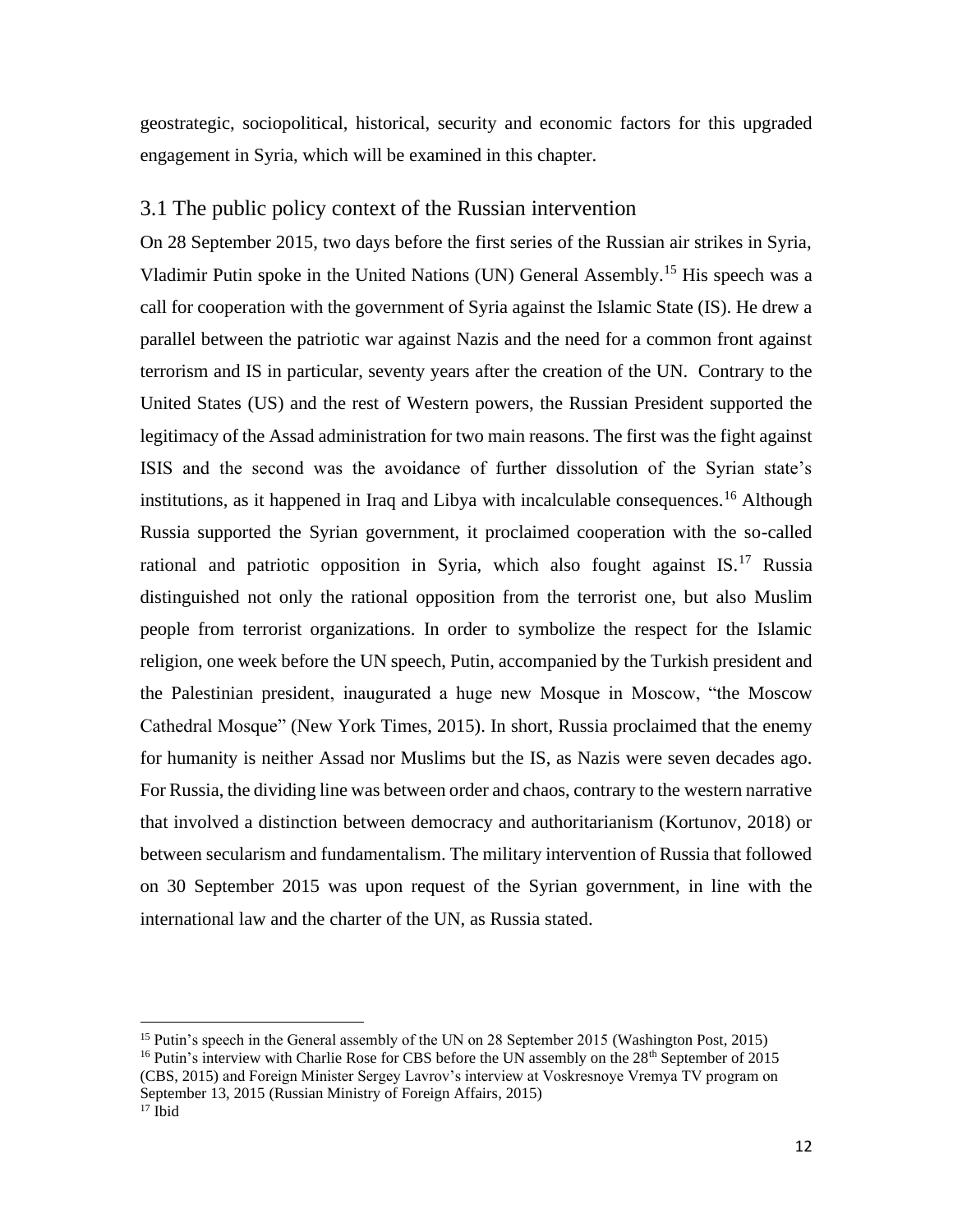### <span id="page-16-0"></span>3.2 From unipolarity to multipolarity

The first reason for the Russian military interventions has its roots in the Russian politician Yevgeny Primakov. Primakov, who served as a Minister of Foreign Affairs (1996-1998) and Prime Minister of Russia (1999), shifted the Russian foreign policy from the West (Gorbachev era) to the East. According to him, Russia should work for a multipolar world that would counterbalance the US unipolarity. In order to fulfill this goal, Russia should, on the one hand, oppose NATO expansion and, on the other, regain its hegemony in the post-Soviet Union and cooperate with China and India (Rumer, 2019a). For these reasons he supported Slobodan Milosevic during the Yugoslav Wars and opposed the NATO bombing in 1999. The so called 'Primakov doctrine' continued under Putin's presidency from 2000 onwards. Russia also opposed the Iraqi invasion in 2003, defeated Westoriented Georgia<sup>18</sup>, recognized the breakaway states<sup>19</sup> of Abkhazia and South Ossetia in 2008 and intervened in Ukraine, resulting in the annexation of Crimea and the creation of the breakaway entities of Donetsk and Luhansk in 2014.

Following the 'Primakov Doctrine', Russia started to expand its sphere of influence in post-Soviet states and continued with the Middle East. Russia was already cooperating with the "Axis of resistance" in the Syrian war, as they were more credible partners and their common interests converged in challenging the US's primacy in the Middle East. Out of all Shia-led countries, Syria is the most stable ally of Russia. Russia has had unbreakable ties with Syria since the presidency of Hafez al Assad, Bashar's father, in the 1970s, maintaining a naval facility in Tartus since 1971, the only Russian facility in the Mediterranean, which was upgraded after the write-off of the Syrian external public debt to Russia.<sup>20</sup> Russian and Iranian interests are simultaneously convergent and divergent in the Middle East, as both of them are regional powers, but their common front against US dominance has remained principal until now. Hezbollah is also a part of the common front as a stable non-state actor ally of Iran. Finally, Russia opposed the US invasion in Iraq

<sup>&</sup>lt;sup>18</sup> Georgia is a part of the Eastern Partnership of the European Union since 2009 with an Associate Agreement (AA) and Deep and Comprehensive Free Trade Area (DCFTA) since 2014. It has submitted to become a NATO member since 2004.

<sup>&</sup>lt;sup>19</sup> De facto States with limited or without recognition.

<sup>&</sup>lt;sup>20</sup> In 2005, Russia wrote-off the 73% of Syrian debt to Moscow from the Soviet Era (\$9,8 billion).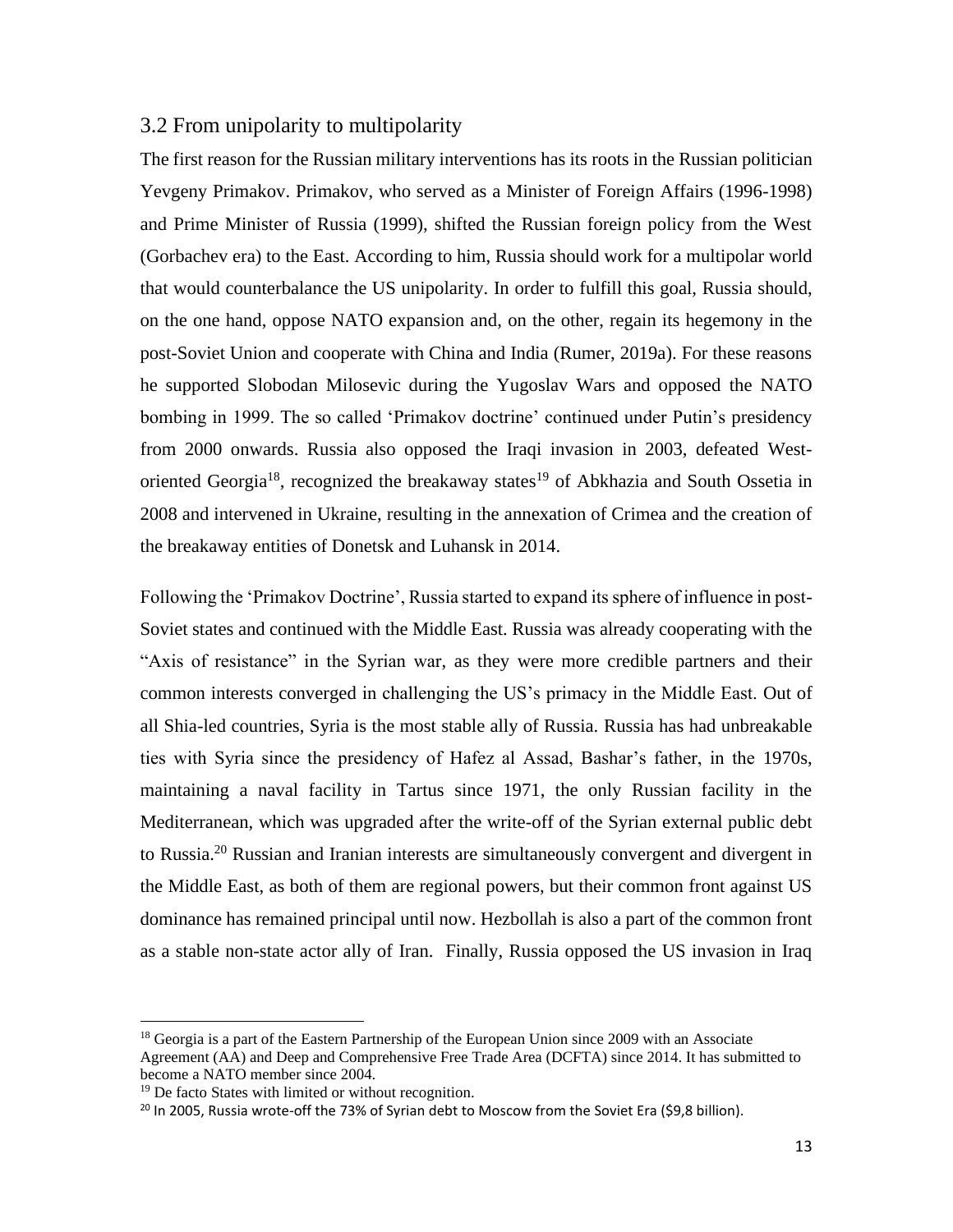and, especially after the beginning of the Syrian war, has been providing Iraq with military assistance and intelligence services (Aljazeera, 2015).

A more hegemonic role for Russia in the Middle East implied a balance between Shiites and Sunnis. Being already in a *de facto* alliance with Shia-led countries and actors (Syria, Iran, Hezbollah, Iraq), the next step was to improve its relations with Sunnis (Saudi Arabia, Turkey, Egypt) as well as with Israel (Trenin, 2015). Russia had not only already restored its diplomatic relations with both the Sunni powers of the region and Israel, but also started to cooperate with them, mainly in the economic level (with Turkey from the 1990's and with Egypt after the coup of El Sisi in 2013), Regarding Israel, the two countries restored their diplomatic relations and resolved the issue of the Russian Jews (Rumer, 2019b) and, in order to satisfy Israel, Russia cancelled the sale of S-300 air defense system to Syria in 2014 (Trenin, 2015). The key factors that further facilitated cooperation with the Sunnis were the gradual withdrawal of the US from the region and the consequent power vacuum together with regional instability after the Arab Spring.

Thus, Russia not only has achieved viable ties with all Middle East countries but also has been holding the observer status in the Organization of Islamic Countries (OIC) since 2005 (Blank, 2017). Russia's respectful rhetoric towards Muslims in combination with its significant Muslim population (almost 10%; Pew Research Center, 2017), provided reliability to Russia. Its more active role in the Middle East reinforced the Russian position as an indispensable actor in the region, counterbalancing its isolation by the West, which had imposed diplomatic and economic sanctions to Russia after the annexation of Crimea (Charap et al. 2019). Therefore, a direct Russian intervention in the Middle East would upgrade its position and make it an equal interlocutor with the US and the West in the region.

### <span id="page-17-0"></span>3.3 State's security threats

Although Muslims can be seen as a foreign policy tool for Russia, they simultaneously constitute an internal security issue. After the end of the first Chechen War (1994-1996), in North Caucasus there was a gradual shift from nationalism to Islamic fundamentalism and then to Salafism during the early 2000s, due to poverty, political instability and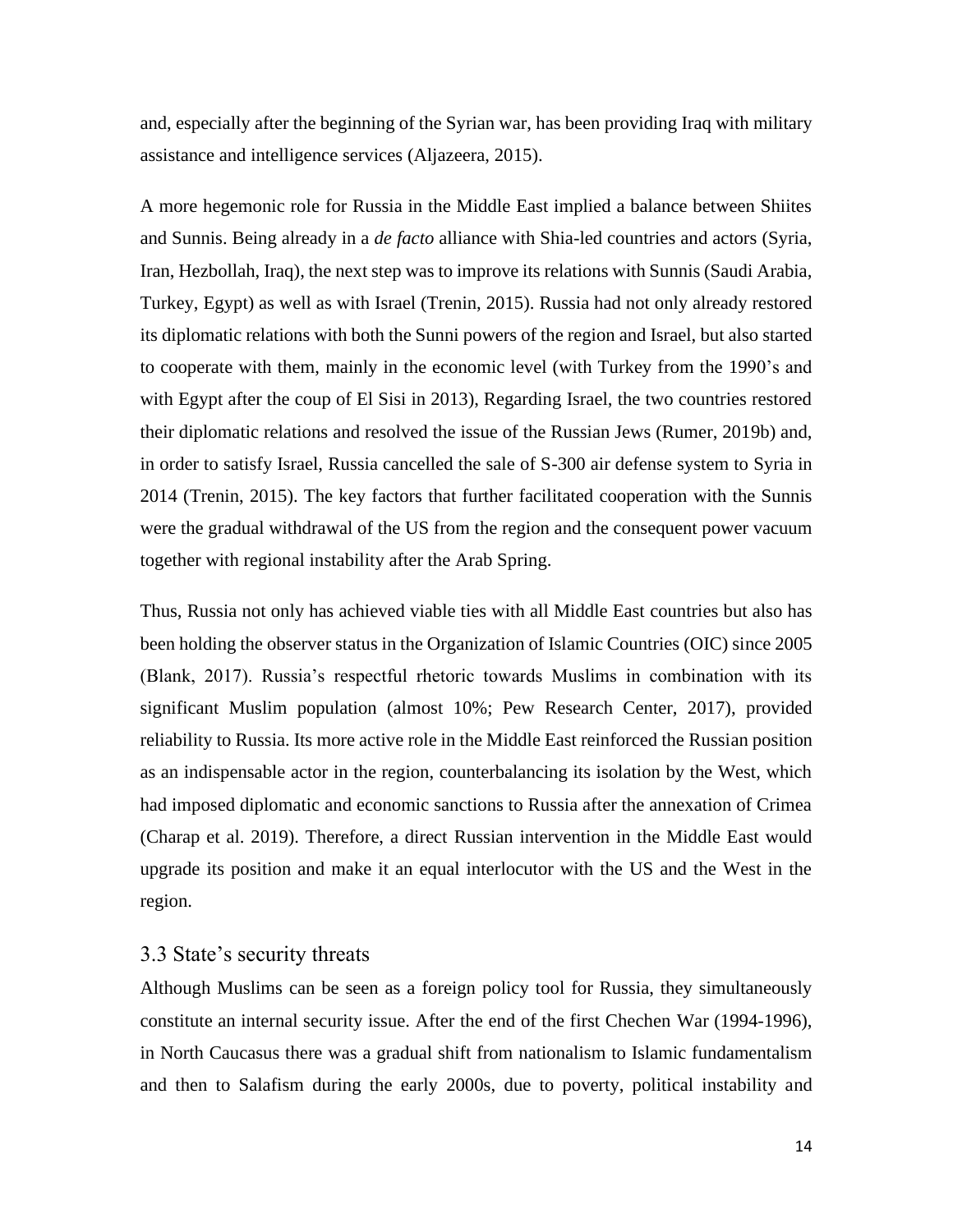external funding from Sunni countries (Ter, 2015). During the second Chechen War (1999- 2009), Russia had been offering trade deals to the Arab countries in return for their support against Chechens (Blank, 2017). In 2009, Russia ended its military operation and terminated the *de facto* declaration of independence of the Chechen Republic. Meanwhile, the Caucasus Emirate<sup>21</sup> was proclaimed in North Caucasus in 2007 and after the beginning of the war in Syria, North Caucasian Jihadists started to move to Iraq and Syria in order to join the IS. This movement of the Caucasian Jihadist to the IS weakened the Caucasus Emirate, as implied by the drastically reduced attacks in North Caucasus (Dagestan and Chechnya) (Ter, 2015). Out of approximately 30.000 foreign fighters of the IS, 8.700 came from former-Soviet countries and 3.400 from Russia, mainly from North Caucasus (Barrett, 2017). As Hironaka mentioned, Russia had a motive to intervene in Syria in order to control its own foreign fighters who had moved to Syria (Hironaka, 2005, pp.140-142).

Russia declared that the IS was a threat to regional security and global stability. Indeed, since its formation in 2013, the IS had rapidly expanded in Syria and had created a network of affiliates in other countries. The first half of 2015 was crucial for the Syrian war; in May 2015, the IS seized Palmyra and few days later the Al-Nusra Front massacred villages in North-West Syria and at the same time Assad government had been losing ground. According to the Russian General Gerasimov, just 10% of the Syrian territory remained under governmental control in 2015 and by the end of 2015 Syria would have been completely under the control of IS and IS would have further expanded to other countries (Charap et al. 2019); thus, a threat for Russia was emerging. The geographical proximity of the North Caucasian Sunni Muslim population with the Middle East and the return of the Russian foreign fighters were factors of anxiety for Russia. Therefore, Russia allied with the Syrian government to eliminate the IS in Syria, in order for it not to spread in the Russian territory (Charap et al. 2019).

### <span id="page-18-0"></span>3.4 Energy and armaments

Since the dissolution of the Soviet Union and the economic crisis that followed in the 1990's, Russia was not a superpower anymore; its GDP was \$ 2 trillion in 2014 compared

<sup>&</sup>lt;sup>21</sup> Jihadist organization in North Caucasus that intended to found an Islamic state in the region.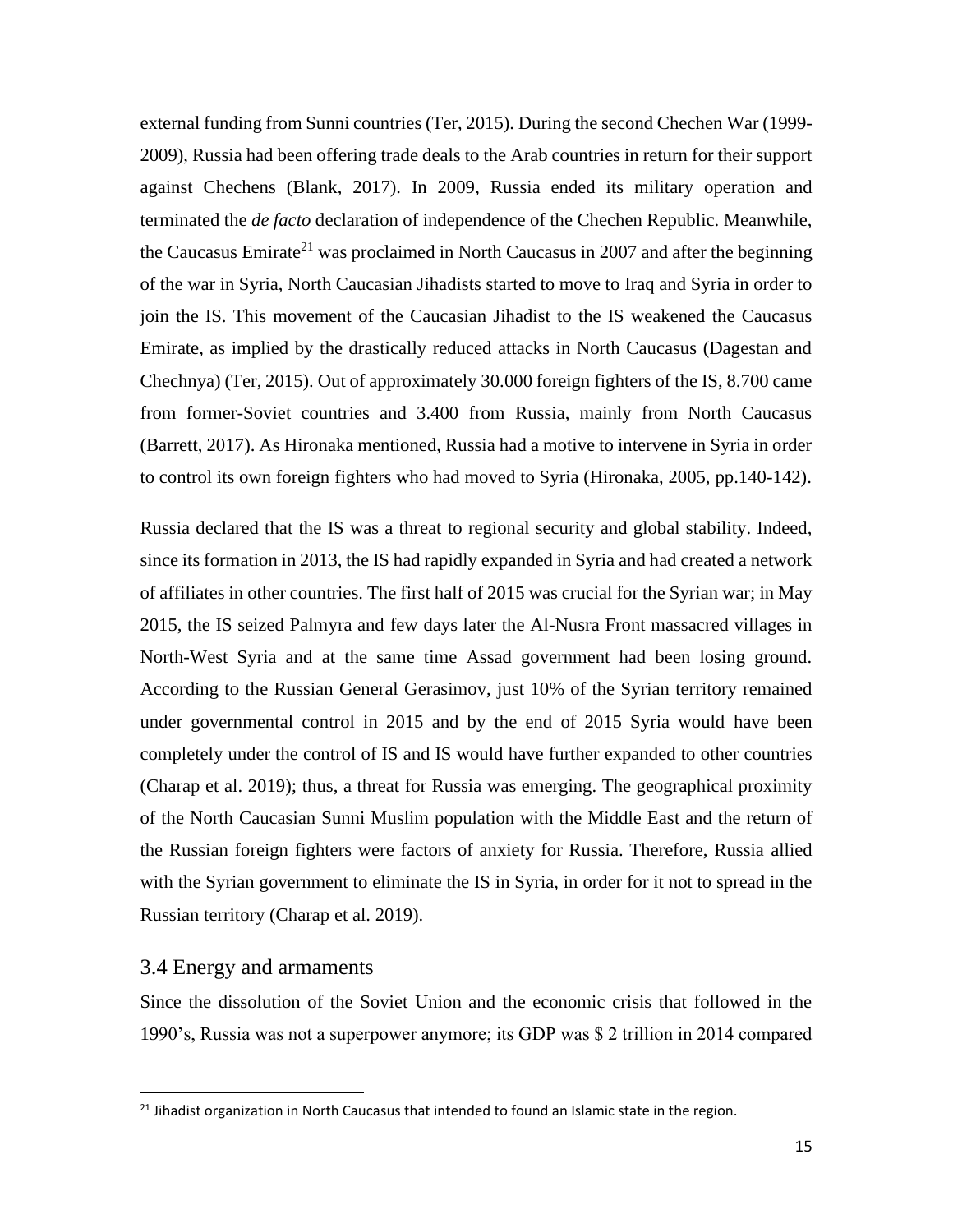to the US's \$17 trillion,<sup>22</sup> its population has been stable in the last decades (approximately 140 million) and it was lagging behind technologically. However, the growth rate of the Russian economy increased at a much faster pace than that of the US between 2000 and 2014.<sup>23</sup> Although Russian economic and human resources are limited, it still has the world's biggest energy reserves and significant deposits of various minerals. The biggest share of Russian exports are natural resources (mainly natural gas, crude oil and oil products), exceeding 60% of its total exports and providing 30% of the country's GDP (Bradshaw & Connolly, 2016, figure 3). Therefore, the Russian economy is highly depended on the sale prices and the volume of its natural resources, which explains why its economy faced a financial crisis in 2014 and  $2015<sup>24</sup>$  due to a 70% drop of oil price and the sanctions imposed by the West. The price drop was the outcome of the booming of US shale oil production, geopolitical instability (Stocker et al, 2018) and the engagement of OPEC in a price war with the US. The restoration of political stability in Syria was a critical factor that enabled Russia to cooperate with OPEC in order to regulate the oil market by reducing the production.

Syria is also important for Russia for its position and its natural reserves. Syria holds offshore natural gas reserves in the Levant Basin and in Homs. In 2013, it signed a 25-year contract with Russia that granted exploration rights to Russia in the Mediterranean coast (Abdi, 2021). These fields were not of great importance for Russia, as Syria is not a big energy producer and it is a rather small energy consumer (with a population of less than 20 million). However, Syria is a very important transit energy hub that links all the energy producers of the Middle East with Turkey and, mainly, with Europe through the Mediterranean. In 2009, Syria rejected the project of a 1.500-mile pipeline from Qatar to Turkey, through its terrain, and signed instead a 3.500-mile pipeline agreement ("Friendship" or "Islamic pipeline") with Iraq and Iran in July 2011 (Stergiou &

<sup>22</sup> GDP (current \$):<https://data.worldbank.org/indicator/NY.GDP.MKTP.CD?locations=RU-US> [accessed 12 August 2021]

<sup>&</sup>lt;sup>23</sup> GDP (Current \$) Russian: \$ 0,25 trillion/ US: \$ 10 trillion in 2000. 2000 is base year as Russia overcame its economic crisis and held Presidential Election where Putin succeed Yeltsin

Growth rate chart:<https://data.worldbank.org/indicator/NY.GDP.MKTP.KD.ZG?locations=RU-US> [accessed 12 August 2021]

<sup>&</sup>lt;sup>24</sup>(Current \$) Russian exports chart:<https://data.worldbank.org/indicator/NE.EXP.GNFS.CD?locations=RU>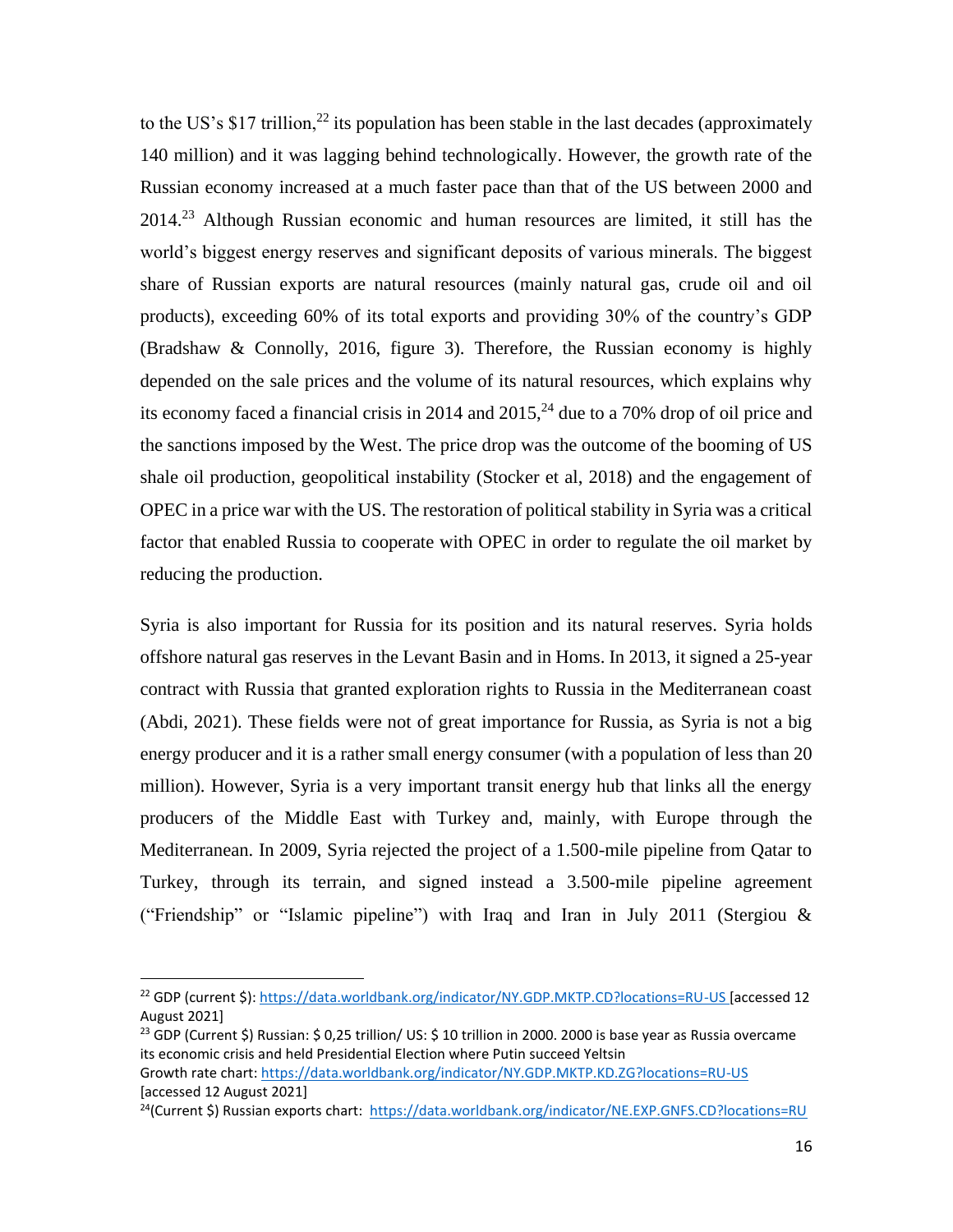Karagianni, 2019), which was interrupted during the Syrian war. In any pipeline project, a more powerful role in Syria enables Russia to become a regulator of the energy lines between suppliers and consumers (Abdi, 2021). For the European Union, the role of Russia as its major supplier is an obstacle to the EU diversification policy of gas supply routes (European Commission, 2014), as its potential alternative suppliers from the Middle East will have to engage with Russia. In other words, the EU is trying to avoid Russia but might find it in front of it again. Russia, apart from being a regulator, also becomes an investor in Syria, by rebuilding and operating infrastructure that might open new markets in energy and other fields in the region.

Another significant sector of the Russian economy is the arms industry, being the world's second largest arms exporter following the US with a remarkable share of 27% between 2010 and 2014 (SIPRI, 2020). Since the 1970's, Syria has been a stable buyer of Russian arms and has also facilitated Russian military presence in its territory. Apart from the naval facility in Tartus, in August 2015 Russia and Syria signed an agreement to establish an airbase in Latakia. The Russian military operation in Syria functions as a demonstration of Russia's military capabilities and weapon systems (Abdi, 2021), and as a call to potential clients in Middle East and North Africa (MENA) countries to buy new equipment or upgrade existing one. MENA region is the second largest market of Russia after Asia (mainly China and India), with an upward trend (SIPRI, 2020). Obviously, arms trade is not strictly aiming at economic benefits, but it also creates military dependance, military technical cooperation and further trade relations. In other words, economic motives are once again interrelated with geopolitics and security.

### <span id="page-20-0"></span>3.5 Facilitating factors

A state has several reasons to intervene in an intrastate conflict and, as shown above, Russia had multiple motives to intervene in Syria. Until September 2015, Russia intervened in the Syrian war indirectly, but this engagement had not achieved the expected goals. Soviet Union's defeat in the decade-long military intervention in Afghanistan left a heavy imprint on Russia. Therefore, Russia had to estimate all the potential risks in order not to face another defeat. It only intervened when it had the international legitimacy (official request from the Syrian government) and when it had already created the appropriate conditions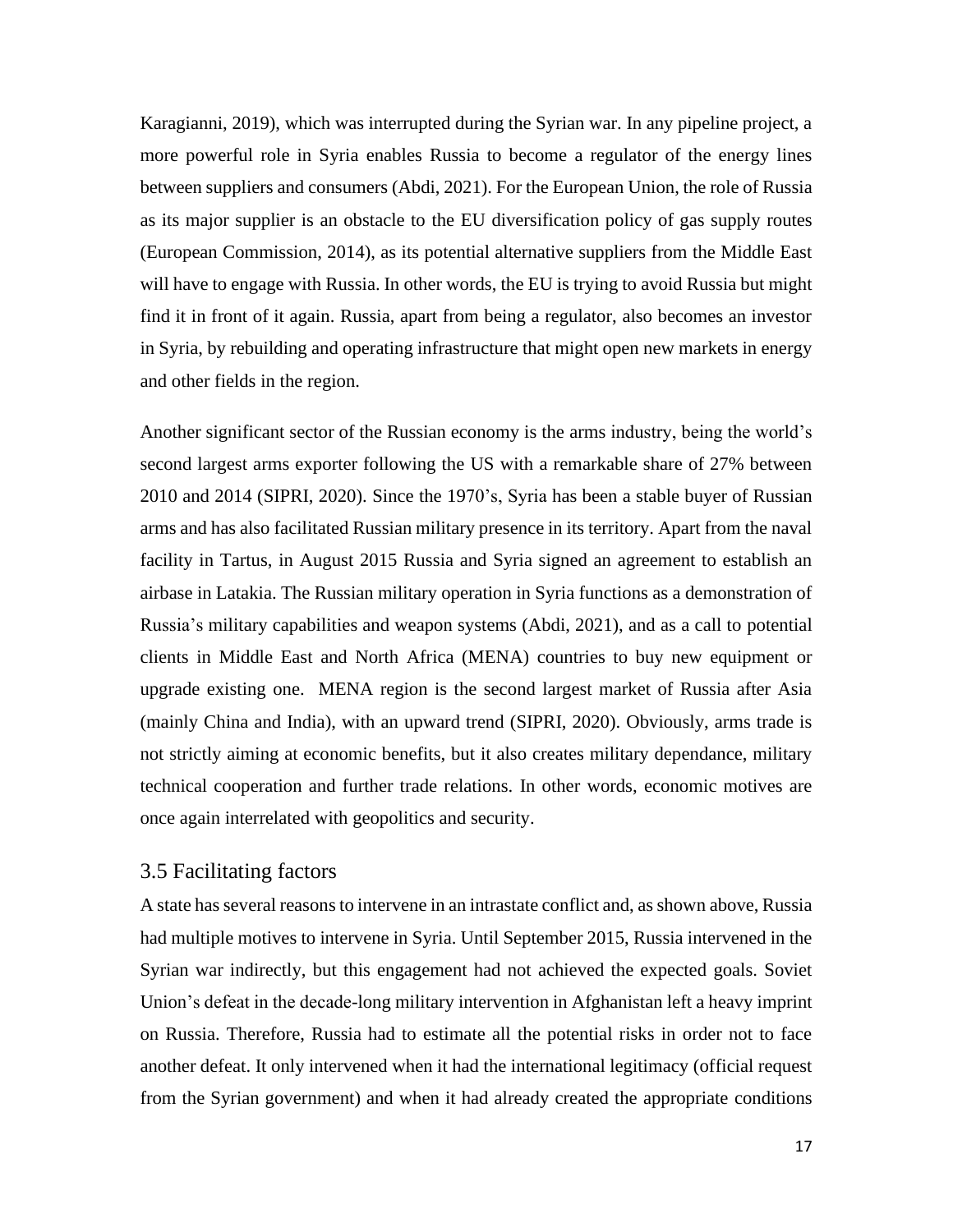internationally and on the ground (cooperation, tolerance and military access) for the operation (Charap et al. 2019). Of course, these are necessary but not sufficient conditions to conduct a direct military intervention. A direct military intervention requires specific state characteristics, domestic acceptance and military capability.

According to Carment and James (2000), some states are more likely to intervene than others depending on their state's institutional arrangement and ethnic composition. The authors conclude that the more authoritarian and ethnically dominant a state is, the more likely it is for a potential intervention to occur. They refer to the Russian involvement in the post-Soviet states in the 1990s and have classified it as moderate because of its "high institutional constraints" and dominant ethnic composition. Indeed, although there are more than 185 ethnic groups in Russia, 81% of its population is ethnic Russians and the percentage of any of the other ethnic groups does not exceed 4%. They also classified Russia as a country with "high institutional constraints" because of its democratization process after the dissolution of the Soviet Union. However, since 2000, when the article was published, Russia is being governed by Putin without substantial alteration.<sup>25</sup> In the 2018 presidential elections, Putin was elected with 77% of the vote, notably above his 64% in 2012. Although Russia is not an authoritarian state, its opposition is weak and unable to claim power, as the latter is concentrated in the dominant "United Russia" party, led by Putin. Therefore, Russia is classified as a country with a maximum tendency to intervene.

A direct military intervention requires public acceptance, while unsuccessful interventions can have a significant political cost that may lead to political instability and the fall of a government or a regime. According to Hobsbawm (2010, p.609), Afghanistan was the Vietnam of the Soviet Union and thus Russia should have been prepared for a politically successful intervention. In Russia, nowadays, three key elements can justify an intervention: a defensive, triumphant and preventive war, a war linked with the Great Patriotic War, and a war against a threat (Kolesnikov, 2016). In his speech at the UN before the intervention, Putin linked the imminent intervention with WWII, as a duty of humanity, named terrorism and IS in particular as the common threat, and also claimed that it was

 $25$  The only exception was the period 2008-2012, when due to constitutional restrictions Dimitri Medvedev served as a President, while Putin was Prime Minister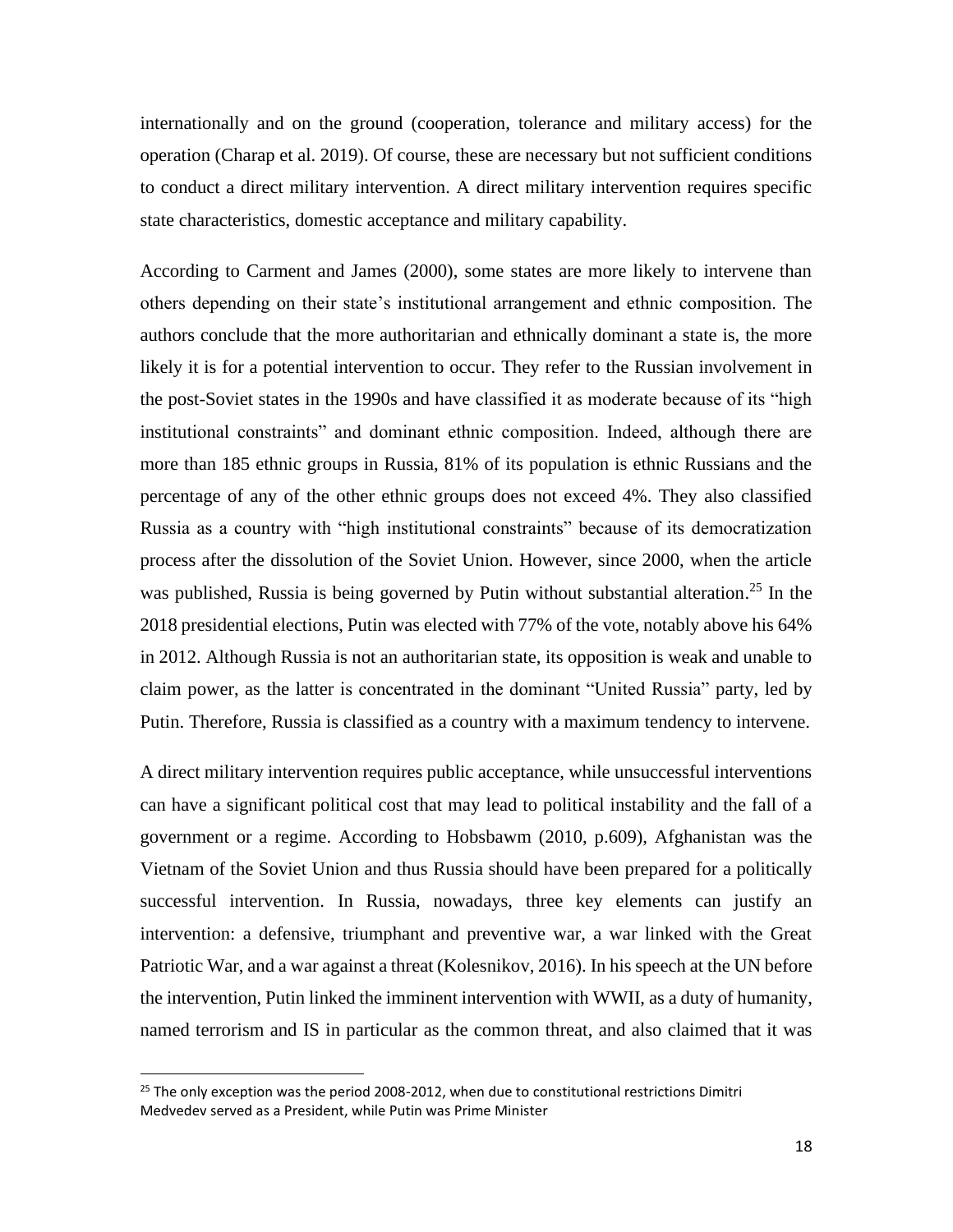essential to prevent people from being recruited in IS. According to a survey in September 2015 the majority of the Russian public opinion was in favor of an indirect involvement and against a direct military support, whereas some days later (early October 2015), the vast majority was in favor of the air strikes against IS positions due to a powerful information campaign (Kolesnikov, 2016). It is interesting that the terrorist bombing of the Russian passenger airplane in Egypt on 31/10/2015 did not alter the public perception. <sup>26</sup>

Last but not least, a direct military intervention requires military capability. During the 1980s, the Soviet Union was spending around 15% of GDP for its armed forces, but since its dissolution, the Russian share fell sharply to less than 3% of GDP (Cooper, 2016, pp. 130-133). Although Russia remained a nuclear power, its conventional military forces were obsolete. After the war in Georgia,  $27$  in October 2008, Russia launched a radical transformation of its military forces, the so-called "New Look" Defense Policy. Russia decided to reorganize and modernize its aging armed forces in order to enhance efficiency and combat readiness. The new military architecture contained the replacement of conscript with professional soldiers, the improvement of the speed and the efficiency of military decision-making, and the radical organizational changes in ground, naval and, mainly, air forces (Dermott, 2021; Lavrov, 2021). The most expensive and long-term part of the reform was the State Armaments Program 2020 (SAP-2020) which covered the 2011-2020 period. SAP-2020, the cost of which was estimated at \$680 billion,<sup>28</sup> aimed at increasing the share of modern armaments to 70% in 2020. Between 2011 and 2015 Russia obtained new state-of-the-art missiles, aircrafts, helicopters, air-defense systems, radars, military vehicles, submarines and ships<sup>29</sup> (Cooper, 2016, pp.133-134). Before the direct intervention in Syria, Russia had become more militant and had already tested to some degree its military reforms in the Eastern Ukraine in 2014.

<sup>&</sup>lt;sup>26</sup>. According to a later poll by Levada Center (23/11/2015), 55% were in favor of the Russian air strikes in November 2015 while 54% were positive in a similar question one month earlier.

<sup>&</sup>lt;sup>27</sup> Although Russia defeated Georgia, it faced "ineffective command and control, deficiencies with the military personnel, and technological challenges" (Bryce-Rogers, 2013, pp.350-351)

 $^{28}$  \$ 680 bn was the exchange rate of 20,7 trillion rubles the date that was adopted (Cooper, 2016, p.131)  $29$  The armament program included 70 Intercontinental ballistic missiles, 330 new fixed wing aircrafts, 500 helicopters, 15-20 division sets of advance S-400, 3 new "Borei" class strategic submarines, 3 to 4 new corvettes and 2 frigates.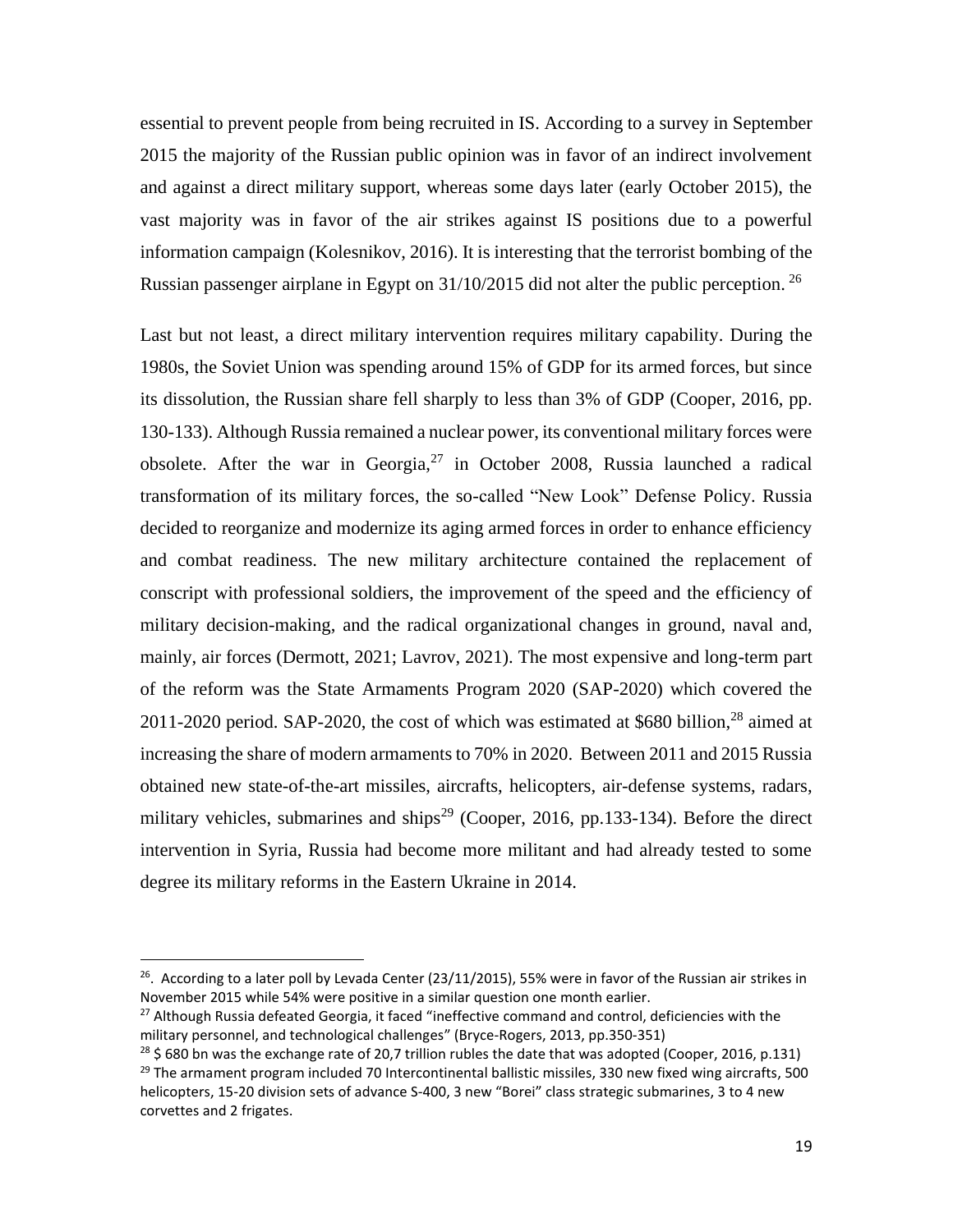### <span id="page-23-0"></span>4. The impact of the Russian intervention in Syria

The preservation of the Syrian regime and the elimination of the IS were the two main proclaimed goals of the Russian operation. There is no question that the Russian military intervention affected the outcome of the Syrian war in favor of the Assad government and against IS. The questions that arise are what the impact of the Russian intervention was on Russia's geopolitical, security and economic interests and on the Middle East more broadly.

### <span id="page-23-1"></span>4.1 Russia: Regional power and mediator in the Middle East

The Russian intervention of 2015 in Syria was the first offensive operation outside the borders of the former Soviet Union since the dissolution of the Soviet Union. Until then, Russia had not challenged NATO dominance and the Western military invasions in Serbia (1999), Iraq (2003) and Libya (2011), although it opposed them.<sup>30</sup> One the other, Georgia and Ukraine, which are pro-NATO states and Eastern Partnership members, were not militarily supported by ΝΑΤΟ during their wars with Russia in 2008 and 2014 respectively. The Russian military intervention in a Middle East country, beyond the borders of what the West would tolerate as Russia's sphere of influence, was an imperialistic operation to enhance its status in international affairs as a regional power. Indeed, Russia expanded its sphere of influence in the MENA region and gained a more substantial presence in the international community.

Before its engagement in Syria, Russia was not an impactful political actor in MENA, although it had already upgraded its relations in the region. It could also not become the main actor in the region due to its limited resources. However, it achieved to become an indispensable actor at military and diplomatic level. At the military level, it managed to consolidate its power as a reliable military force in the international community. Russia accomplished a military operation in favor of its ally by restoring "order" in a large part of Syria and by eliminating "terrorism". On the contrary, Western forces failed to achieve their proclaimed goal of "exporting" democracy in their operations in Iraq, Libya and

<sup>&</sup>lt;sup>30</sup> In the case of Serbia, Russia opposed to the request of the NATO states in the UNSC for military intervention. In Iraq, Russia opposed to a UN military intervention in the UNSC to overthrow the Iraqi government and in Libya did not veto the UN resolution but abstained from voting in the UNSC.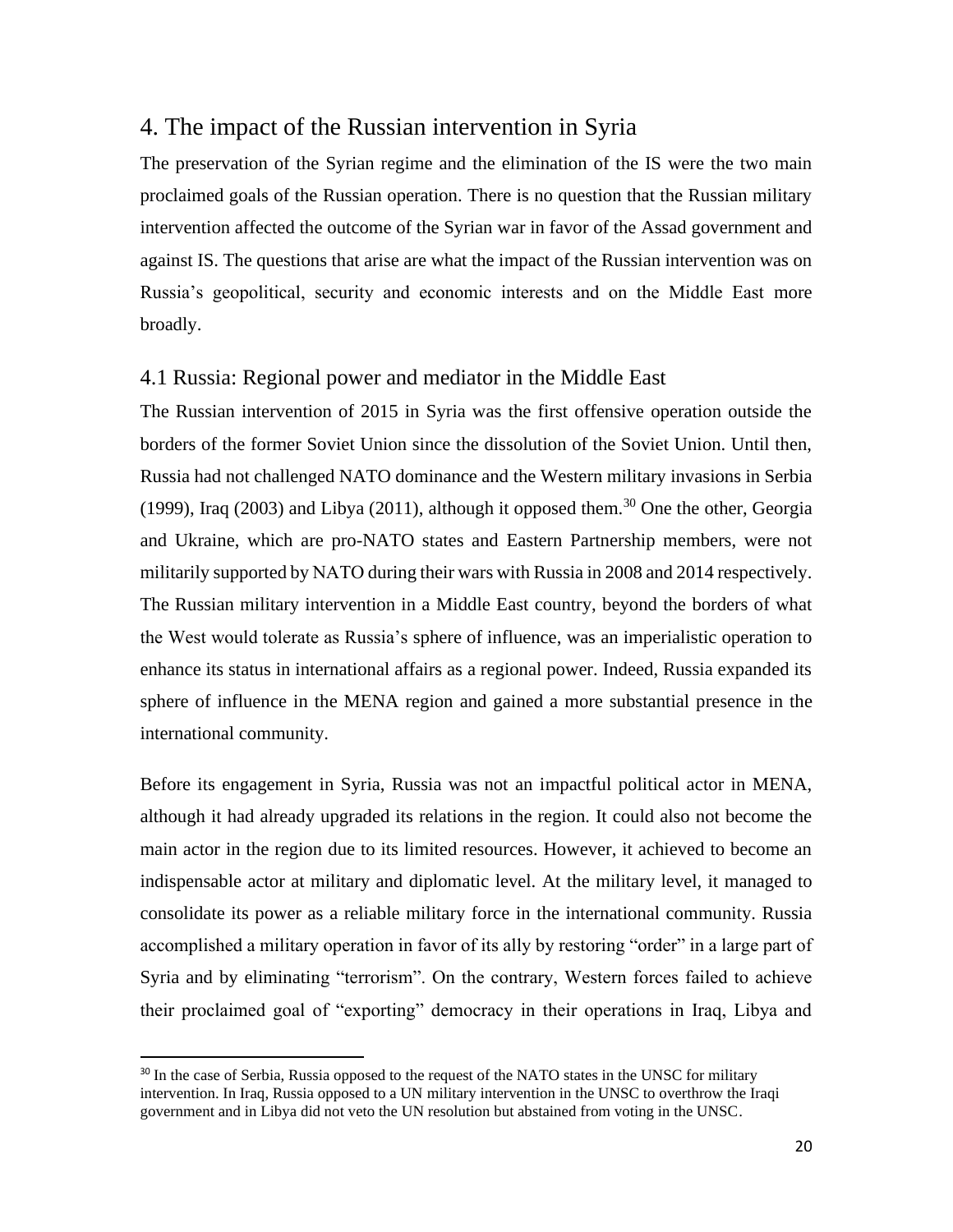Afghanistan. Therefore, the successful intervention reinforced its geopolitical position in the region and generated further economic opportunities, as Syria served as a showcase for Russian weaponry. Moreover, the Russian geopolitical position has been strengthened by its two permanent military bases in Syria: the naval facility of Tartus in the Mediterranean Coast, built in 1971, and the air base in Latakia which has been in operation since mid-2015. In 2017, Russia established a permanent presence at both bases as it signed a 49-year lease for the naval base and the right of indefinite use for the airbase (Reuters, 26/12/2017). Evidently, the bases in Syria consolidate Russia's military presence in the Middle East.

At the diplomatic level, Russia's successful military operation designated its role as a mediator and key actor in the Syrian war. Throughout the war, the UN had not succeeded in brokering a resolution: the UN-backed Geneva conferences on Syria (Geneva I in 2012 and Geneva II in 2014) failed to bring peace in Syria and the Geneva peace talks (Geneva III) led to a partial ceasefire in February 2016 that did not last, whereas the Geneva rounds of 2017 had no results. Meanwhile, another attempt took place in Vienna<sup>31</sup> at the end of 2015 without success (Collin, 2018). The UN's failed peace processes and Russia's successful operation in Syria led Russia to initiate a parallel process to the one of Geneva IV peace resolution at the end of 2016. Russia, together with Iran and Turkey, the two main powers which were involved in the Syrian war, launched peace talks in Astana, the capital of Kazakhstan. In September of 2017 the tripartite agreed on the implementation of four de-escalation zones in Syria (Collin, 2018). Regardless of the results of the ongoing Astana process, Russia has achieved two goals: On the one hand, since 2016, it has cooperated within an uninterrupted diplomatic initiative with two non-Arab powers with divergent interests in the region, namely with a NATO member (Turkey) and a member of the Axis of resistance (Iran). On the other, the US had already recognized Russia as a mediator at the Syrian conflict. In the November 2017 meeting in Vietnam, Trump and Putin confirmed that the US and Russia had joined efforts to defeat IS (Reuters, 11/11/2017) and supported the de-escalation zones that Russia had initiated in Astana. A few months later, in Helskinki, the two leaders agreed on the post-conflict reconstruction of Syria, without

<sup>&</sup>lt;sup>31</sup> Vienna talks were held under the International Syria Support Group (ISSG), which consists of 17 countries (US, Russia, Iran) and the UN, EU and the Arab League.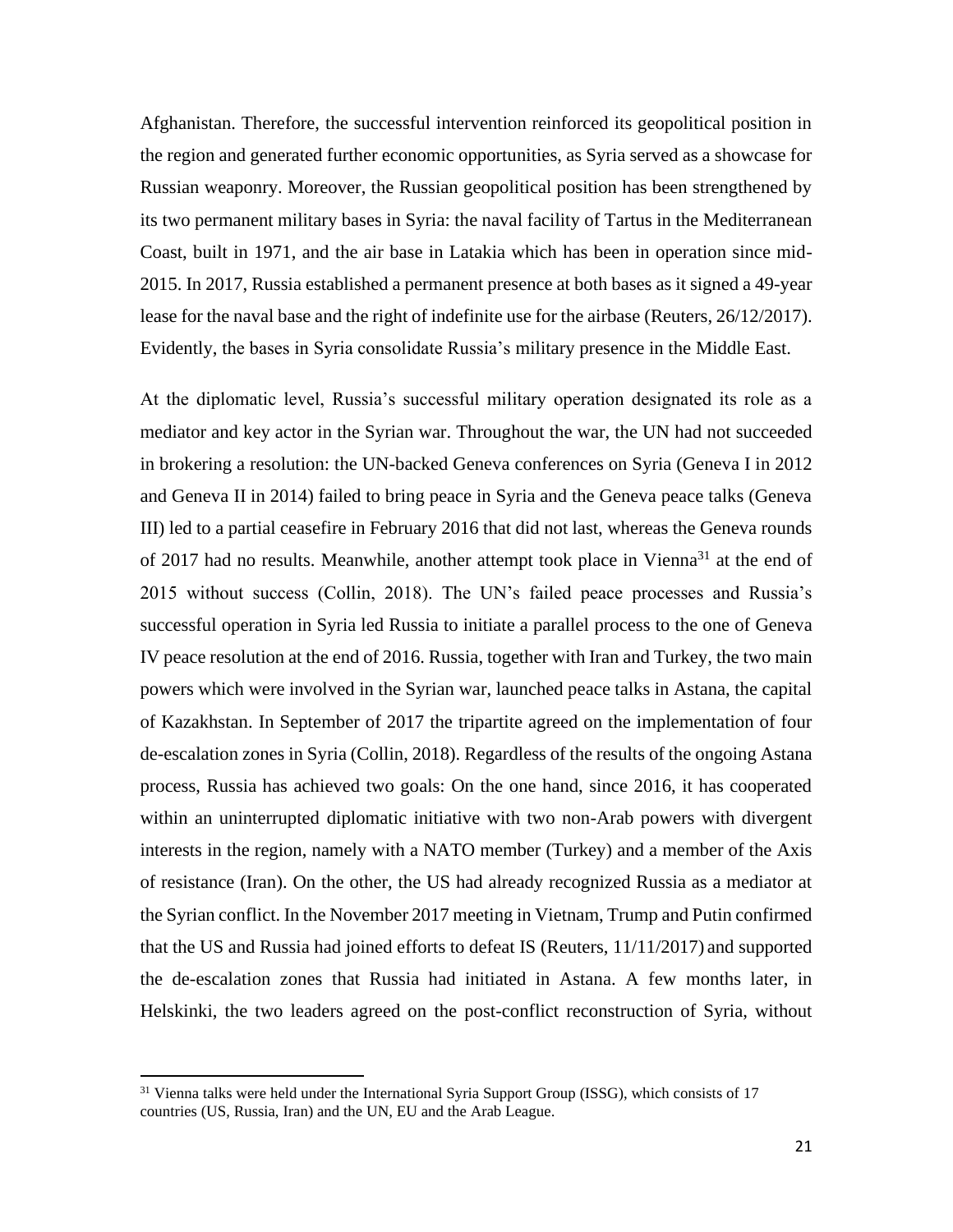conditionality on behalf of Trump (Guardian 2018). Russia cooperated with all the involved actors of the region, while it "has broken the monopoly of the Geneva process and of U.S. diplomatic leadership" (Kofman and Rojansky, 2018). Since 2016, along with Syria, Russia has participated in other conflict settlements; specifically, it has tried to broker the settlement of the Israel-Palestine and Qatar-Saudi Arabia conflicts, as well as of the wars in Libya and Yemen (Khlebnikov, 2020).

#### <span id="page-25-0"></span>4.2 Russia's relations with the West

The Russian intervention has had a positive impact on bilateral relations with the MENA region and Asian countries, whereas the relations between Russia and Western countries have been further alienated. Since the second half of the first decade of 2000s, Russia has increasingly challenged the primacy of the US and the NATO. After the annexation of Crimea in 2014, both the US and the EU attempted to isolate Russia on the political and economic level through sanctions, which until now have not been suspended. The Russian intervention further aggravated its relation with the West and with the US in particular. The more Russia challenges the US supremacy, the tougher the US attitude towards Russia will be. According to the Interim National Security Strategic Guidance (March 2021), Russia is classified as the main rival of the US, next to China, as it "plays a disruptive role on the world stage".

Regarding the EU, the impact of the Russian intervention in their bilateral relations is more complicated, because of the proximity and the ties with each other, their proximity and ties with Syria and the externalities of the war. Among the negative externalities of the Syrian war (e.g. regional instability, security threats), the return of refugees to Syria remains unresolved. Its resolution requires the implementation of a costly reconstruction plan. Thus, both the EU and Russia seek political and economic stability in Syria even though it is difficult to strike a compromise. On the one hand, the EU has financial tools and resources but limited foreign policy tools;<sup>32</sup> namely, the imposed sanctions and the humanitarian aid to Syria. On the other hand, Russia has foreign policy tools but is seeking

<sup>&</sup>lt;sup>32</sup> The EU cannot exert hard power due to its structure and its internal antagonisms. One of its main foreign policy tools is conditionality. Conditionality is a soft power strategy of rewards (e.g., financial aid) or punishment (e.g., sanctions)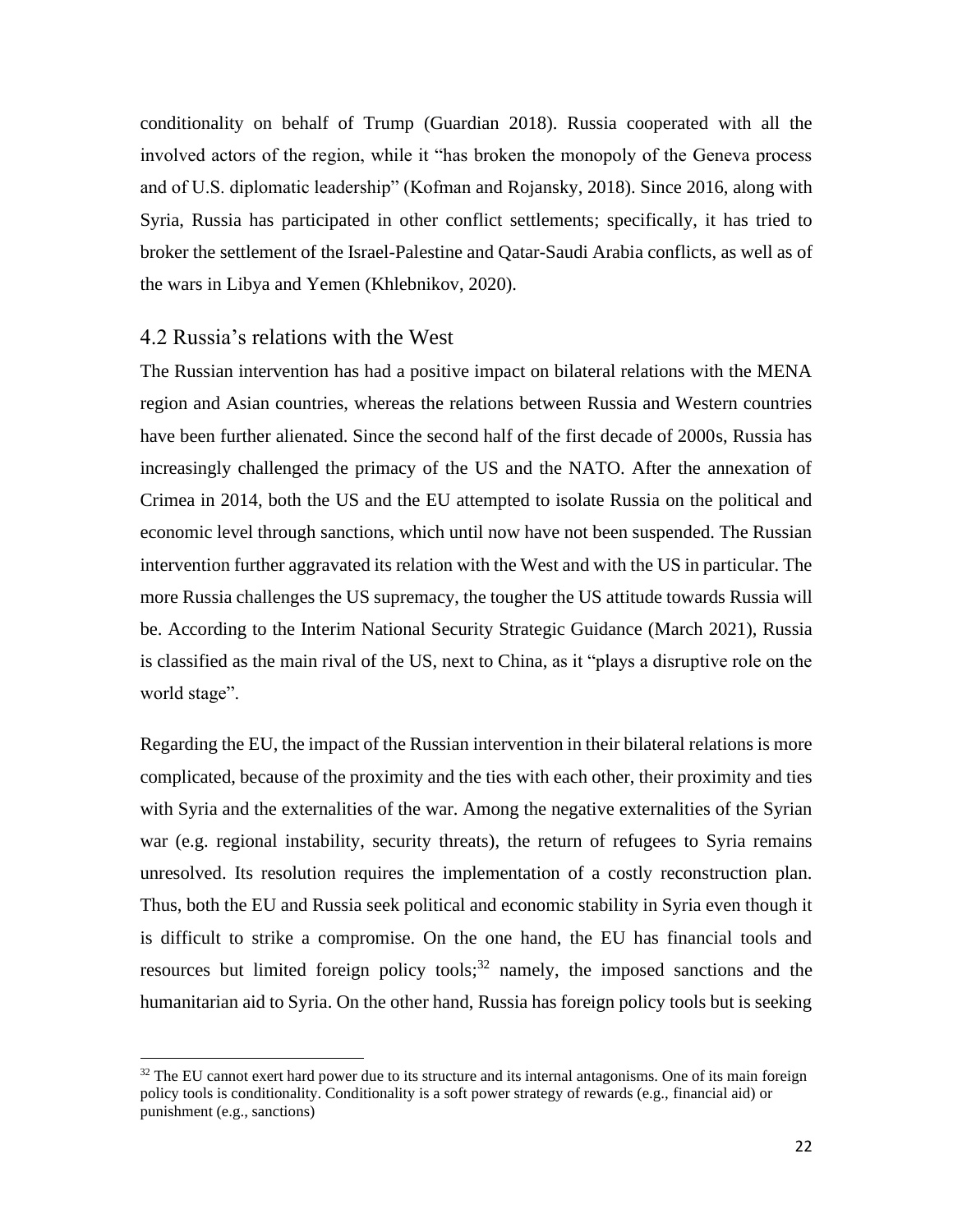EU's political and financial support for Syria due to its limited economic resources and political power (Barnes-Dacey, 2019). Although Europe has already accepted that Assad will remain in power, it proclaims that it will re-engage in the post-war reconciliation "conditional on progress towards a negotiated resolution of the conflict and a political opening in Syria" (Barnes-Dacey, 2019; Kortunov and Perthes, 2020). EU and Russia have reached a stalemate about the post-war Syria. Recently, several EU states have started a discussion to loosen EU's foreign policy conditions regarding Syria (Kortunov and Perthes, 2020).

### <span id="page-26-0"></span>4.3 Bilateral relations and further cooperation in the MENA region

Russian and Iranian ties are not limited to their common goal against the US dominance. For Russia, Iran has been an entry point in the Middle East, while for Iran, Russia is a shield, as it is a veto player in the UNSC (Rumer, 2019b, p.18). Throughout the war, the two countries were militarily and diplomatically in synch. Their relation has been consolidated by their joint success in the Syrian war. Russia has invested in oil and gas projects and nuclear plants, and has been the main arms supplier of Iran. Moreover, Iran is a part of the International North–South Transport Corridor that connects Russia with India (Russel, 2018). However, Israel, with which Russia maintains relations, is considered a thorn in their bilateral relations. Another trigger point in their relations is how each country perceives its presence in Syria. For Russia, Syria is an opportunity to become a mediator in the Middle East, whereas for Iran, Syria is an opportunity to strengthen its power against bordering Israel (Rumer, 2019b, p.18). The other Shia-led country with which Russia has improved its ties is Iraq. The alliance with Iraq Shiites in the Syrian war and the domestic political instability enabled Russia to counterbalance the US hegemony. Russia, apart from being an arms supplier, has purchased stakes in the rich Iraqi oil fields (Dali, 2020).

At the beginning of the Syrian war, Turkey, which had been affected by the prospect of the Arab Spring in Tunisia and Egypt, had strongly supported the Syrian opposition.<sup>33</sup> Later,

 $33$  Muslim Brotherhood in Egypt and Ennahda Movement in Tunisia took power in 2011 Constituent Assembly elections and in 2012 presidential elections accordingly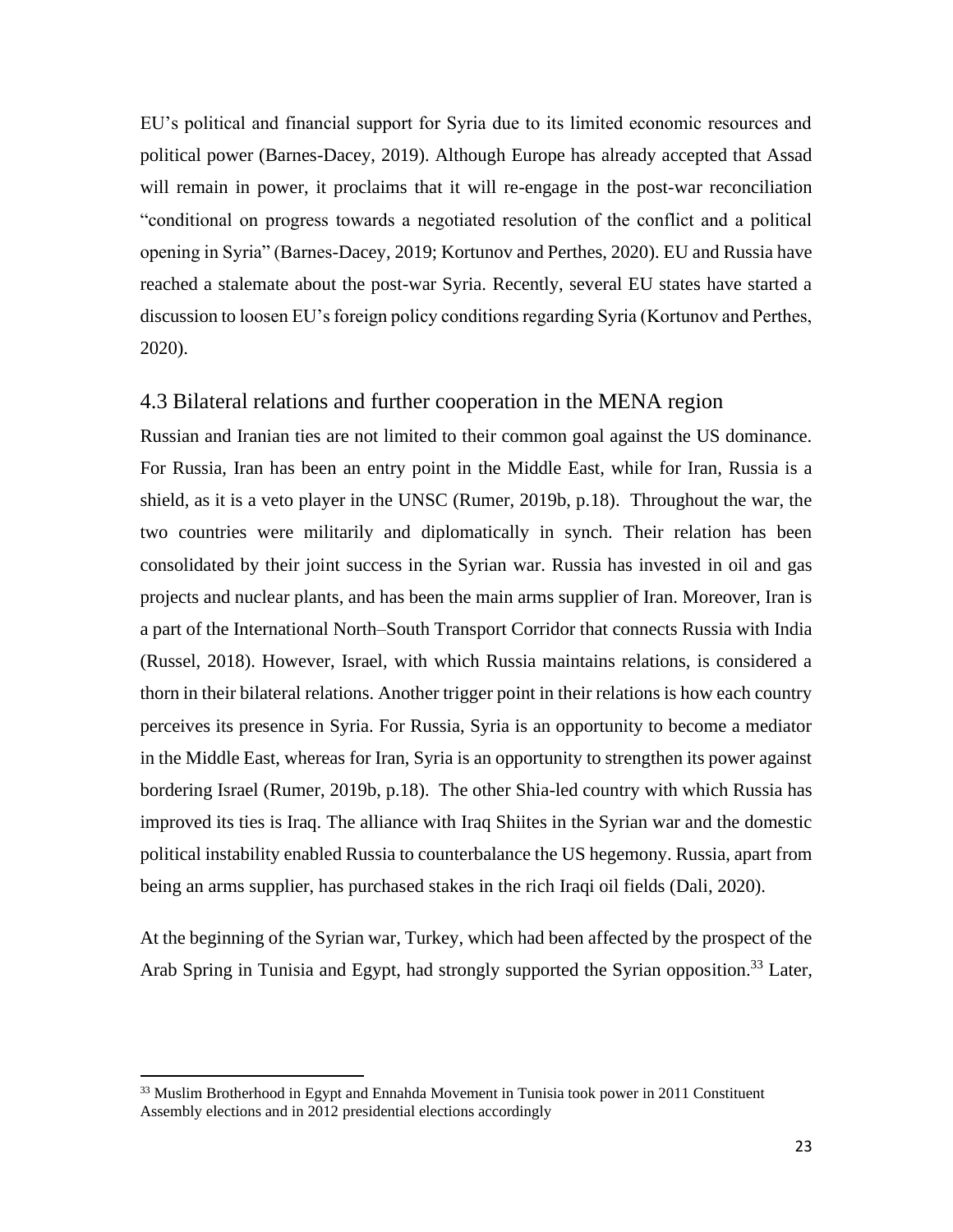domestic regime pressure, unfavorable changes in the Middle  $East^{34}$  and Kurdish autonomy in Northern Syria<sup>35</sup> complicated Turkey's position. In November 2015, a Turkish airplane shot down a Russian one. Russia reacted by imposing severe economic sanctions and political pressure upon Turkey. In 2016, their relations began to normalize, when Erdogan expressed its regret for the Russian airplane. The turning point for the improvement of their relations, was the Russian response in favor of Erdogan at the night of the coup against him in July 2016 (Rumer, 2019b, p.23). The purchase of the Russian S-400 missile system in 2017, which will be deployed in the territory of a NATO country, and the Turkish participation in the Astana process have changed the regional balance in the Middle East in favor of Russia. Since 2016, Turkey and Russia have further improved their trade relations and energy ties.<sup>36</sup> Turkey cannot be characterized as an ally of Russia due to their historic rivalry and their competing interests (Northern Syria, Kurdish issue, Nagorno Karabakh, Libya) but it serves the Russian geostrategic interests, as a valuable partner. Notably, Russia was invited by the Kurdish Democratic Union Party (PYD) to act as a mediator between the Kurds and Turkey, when the US abandoned the Northeast Syria (Hinnebusch, 2020).

Apart from Turkey, the Gulf countries and Israel are pro-Western and the main adversaries of Iran in the region. Most of the Gulf monarchies are OPEC members<sup>37</sup> and backers of the opposition in the Syrian war. One of the causes of the Russian intervention was its aspiration for a deal with the OPEC countries in order to regulate the oil market. The Russian presence in Syria reinforced its status in the Middle East and thus enabled it to sign an agreement with OPEC and Saudi Arabia to limit the oil production. The agreements were renewed until 2020 (Abdi, 2021, p.47) and a new one was signed by OPEC+ $^{38}$  in July

<sup>&</sup>lt;sup>34</sup> The domestic pressure derived from Gezi-park protests and Gulenists. Unfavorable changes in the Middle East derived from the coup against Morsi in Egypt in 2013 and the fall of Ennahda in the elections of 2014

<sup>&</sup>lt;sup>35</sup> In 2012, the Kurdish Democratic Union Party (PYD) and its military forces contributed to the creation of the autonomous administration in North-East Syria (Rojava)

<sup>&</sup>lt;sup>36</sup> In 2019, Russia was Turkey's second biggest trade partner after the EU. Russia exports hydrocarbons and metal, while Turkey exports agricultural products and textile. The first destination for Russian tourists was Turkey in 2019.The Turk stream pipeline, which is in operation since 2020, along with the Blue Stream connect the two countries through Black Sea. Russian state company Rosatom is building a nuclear plant in Akkuyu. (Russel, 2021)

<sup>&</sup>lt;sup>37</sup> Saudi Arabia, United Arab Emirate, Kuwait are Gulf OPEC members and Qatar until 2019

<sup>38</sup> Opec+ includes Russia and other Gulf and former-Soviet Union countries (Reuters, 19/07/2021)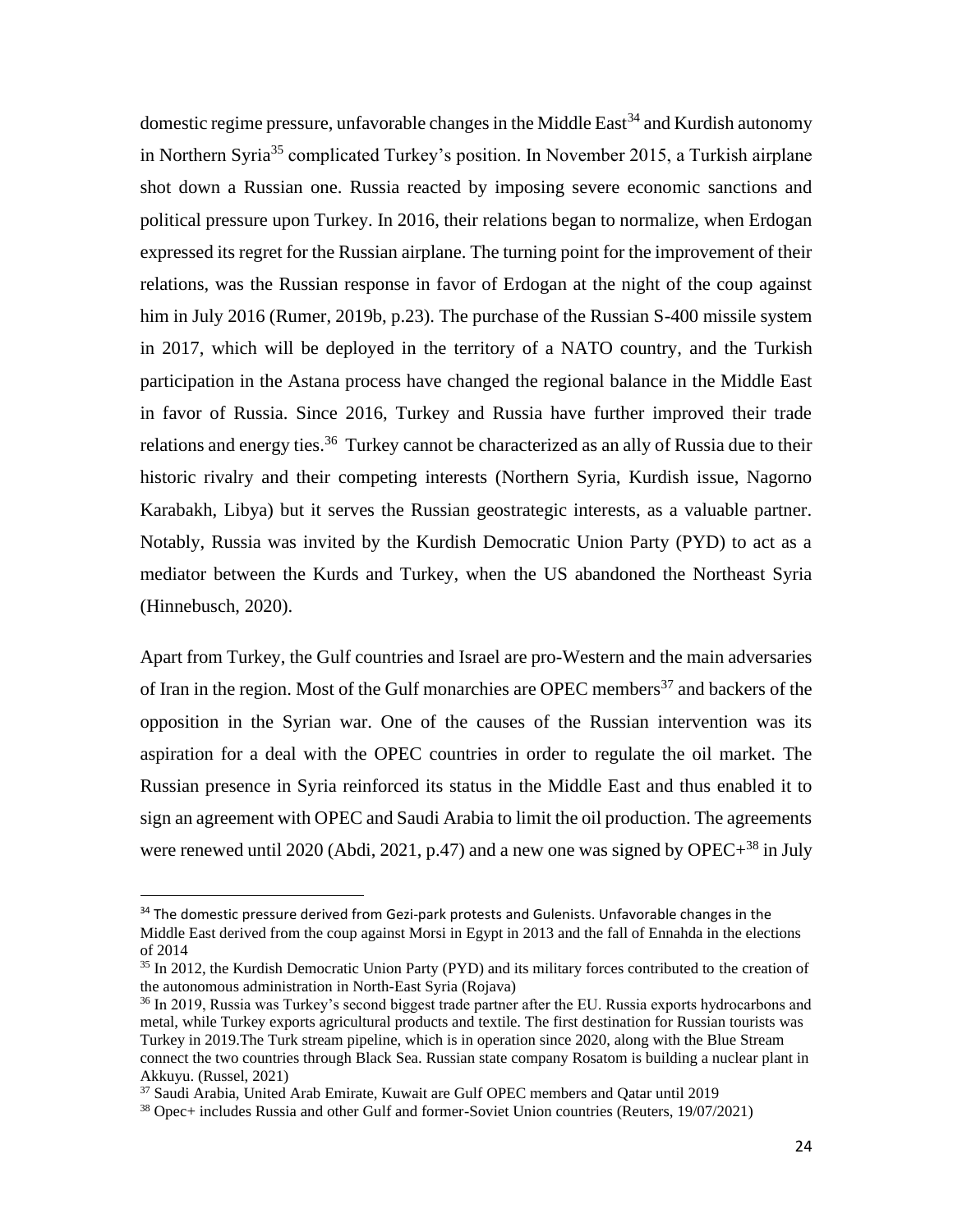of 2021 to boost the oil production. The decrease of US dependence on Gulf oil, the nuclear deal with Iran<sup>39</sup> and the Russian intervention in Syria were the factors that improved the Gulf-Russian relations (Rumer, 2019b, p.27). In fear of Iranian hegemony in Syria, both Gulf countries and Israel preferred Russia to be the leading power in the region (Rumer, 2019b, pp.15-17, 29). Apart from political relations, Russia has developed military relations with Gulf monarchies by signing a military and technical agreement with Qatar in 2017 (Tass, 2017) and a military agreement with Saudi Arabia in August 2021 (Tass, 2021). Regarding Israel, Russia maintains balanced diplomatic relations, without any remarkable economic cooperation (Rumer, 2019b, pp.12-17).

The outcome of the Russian military intervention affected its political relations with other MENA countries and expanded its trade. According to SIPRI (2021), between 2016 and 2020 Russian arms exports increased by 64% in the Middle East and by 23% in Africa (mainly North Africa). Moreover, Russia has increased its exports in agricultural products<sup>40</sup> and in the promising market of grain<sup>41</sup> in particular, which accounts for a third of MENA imports.<sup>42</sup> In North Africa, apart from Algeria, which is among the larger importers and stable customers of Russian arms, and Libya before the war, Egypt has upgraded its economic relations with Russia. Since the coup of El Sisi, Egypt has signed agreements with Russia to procure missile systems (S-300), aircrafts and helicopters in 2014 and 2015, to share each other's airspace and airbases in 2017, to develop a nuclear plant in Egypt in 2018 (Kuimova, 2021), to co-exploit Egyptian gas fields (Stergiou & Karagianni, 2019) and to cooperate in other fields.<sup>43</sup> Another country that has improved its relations with Russia is Jordan: trade between the two countries has increased and a special industrial

 $39$  The Joint Comprehensive Plan for Action was signed in  $14/07/2015$  between Iran and the five permanent members of the UNSC

<sup>&</sup>lt;sup>40</sup> Turkey, Egypt and Saudi Arabia are among the ten most important importers of Russian agricultural products (Russian Today, 11/09/2021)

 $41$  Russia is recently the world largest producer of grain. Its advantageous climate conditions, the rise of the population in Asia and the proximity with all Asian countries will probably make it the world dominant producer (Financial Times, 2021).

 $42$  Ibid

 $43$  Other bilateral agreements include: A fifty-year industrial zone agreement in 2018 (Reuters,  $23/05/2018$ ), the production of Sputnik vaccine in Egypt in 2021 (Reuters, 24/02/2021), boost of tourism in Egypt (Reuters, 23/04/2021)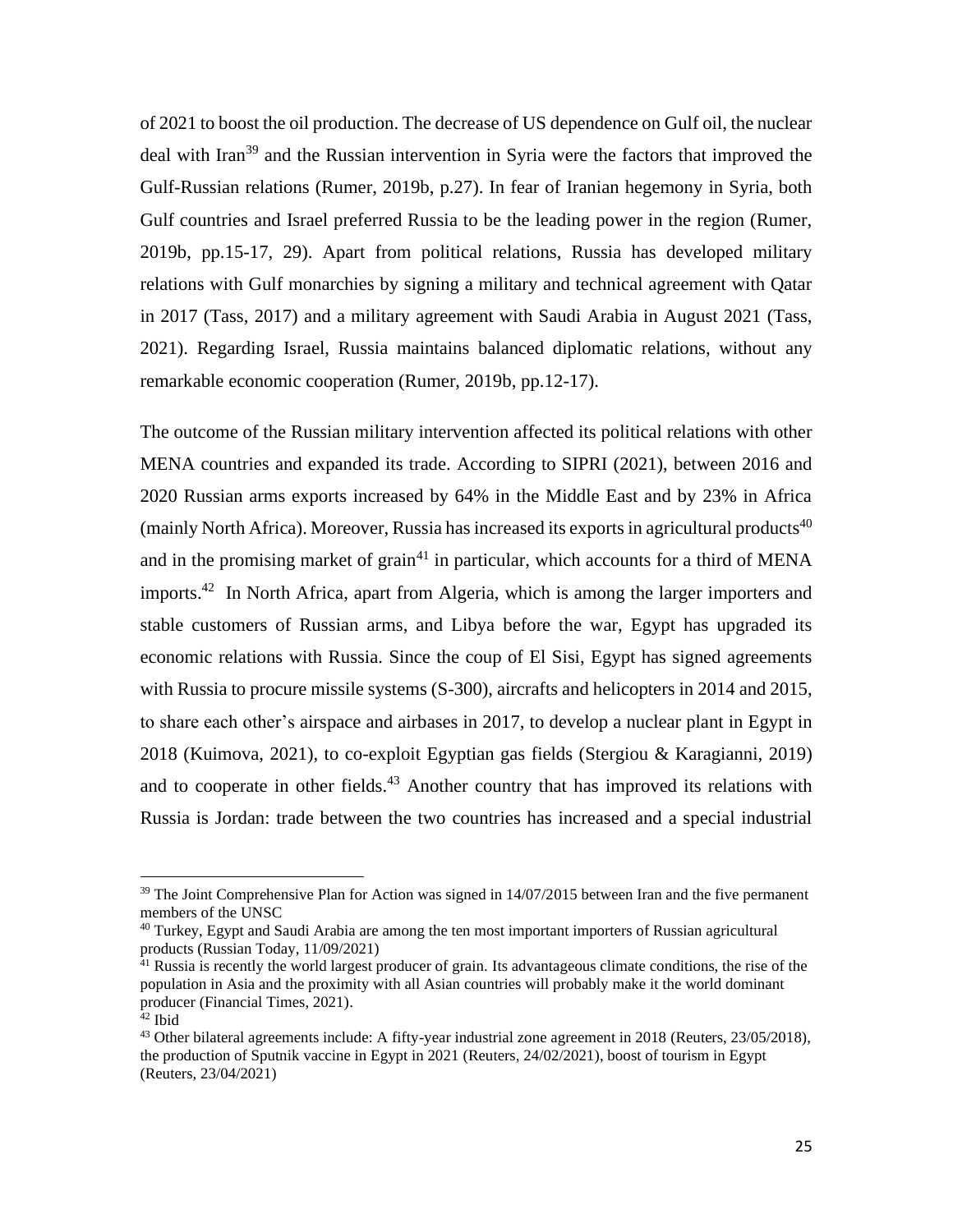zone in Jordan will facilitate Russian enterprises. Their relation is not strictly economic but also political. Jordan has participated as an observer in the Astana process and both countries cooperate on issues of counterterrorism (Ramani, 2021). To sum up, apart from its alliance with Shia-led countries (Iran, Iraq and Syria), which still remains stable, Russia has managed to upgrade the interrelated political and economic relations with pro-Western Middle East countries.

### <span id="page-29-0"></span>4.4 The impact of the Russian intervention in the Middle East

Before the Russian military intervention IS, Al-Qaeda and other militant Salafist organizations had gained a foothold in the Middle East at the expense of more moderate Muslim organizations (Muslim Brotherhood). Gulf states not only saved other monarchies in the MENA region from Arab uprisings (Jordan, Marocco, Bahrein), but also destabilized other Middle Eastern countries through proxy wars (Yemen, Syria). In parallel, Western powers invaded Libya and were engaged in the Syrian war. Since the 2003 invasion in Iraq, another pole has emerged. Iran, as the leading power of the front with Syria and Hezbollah resisted US unipolarity. The outcome of the Arab spring had favored prowestern Gulf monarchies, while the proxy war in Syria between the two poles seemed to harden the position of the Iranian front in the battlefield.

The Russian direct engagement in Syria and the avoidance of a similar Western aggressive response have changed the regional balance in favor of Russia, whose intervention became a catalyst for the regional order in the Middle East. Apart from Russia, Iran and Turkey have improved their position as regional powers: Iran improved its position against its rivals (Israel and Gulf monarchies) through its presence in Syria and Iraq.

Turkey, despite its domestic difficulties, has managed to expand its role in the Middle East, particularly in northern Syria. Moreover, its agreement with the EU to stop the refugee flows in 2016 has strengthened its bargaining power towards Europe, while the Idlib demilitarization agreement with Russia is used by Turkey to further suppress the Kurds. Finally, the pro-western regional powers, Israel and Saudi Arabia, have resorted to the Russian mediation role, which mitigates their rivalry with Iran.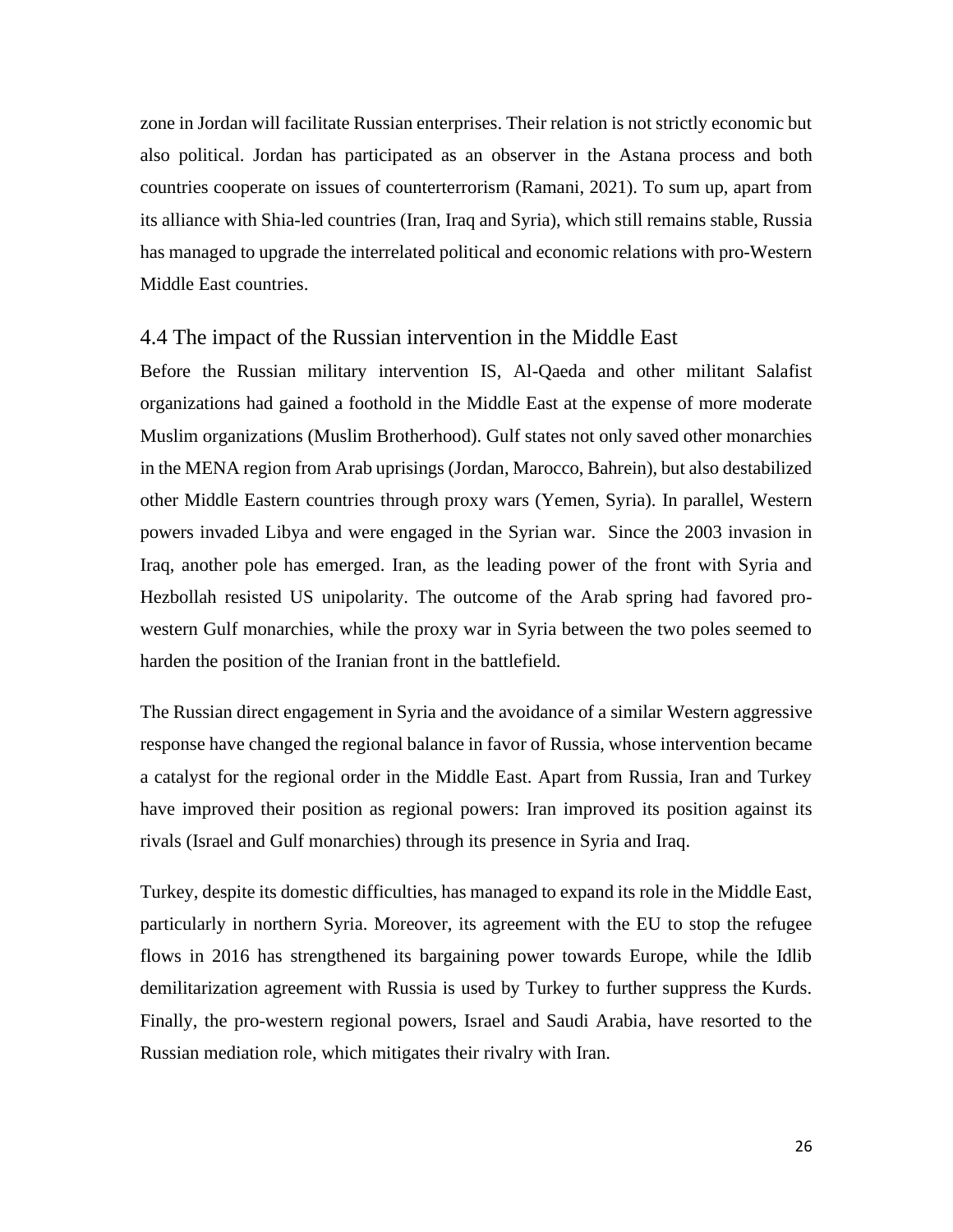Regarding the non-regional powers, the US failed to preserve its supremacy in the Greater Middle East and to achieve its proclaimed goals (if it were not just to boost its defense industry) in its deployments of military force in Afghanistan, Iraq, Libya and Syria. Contrary to the US, which has shifted its focus to the Indo-Pacific region, Europe still has geopolitical interests in Syria, related to energy, refugees and security; however, its structural contradictions and its rivalry with Russia have limited its role. Its position becomes even more difficult due to the transatlantic rivalry between the US and the EU over the Joint and Comprehensive Plan of Action (JCPOA) with Iran and the Israel-Palestine conflict (Kausch, 2019). Finally, thanks to its diplomatic support to the Syrian government and despite its military absence in Syria, China has already expanded its markets in the Middle East, as a strategic part of the Belt and Road Initiative.

## <span id="page-30-0"></span>**Conclusions**

The Syrian civil war, from its onset, turned into a proxy war between government-biased and opposition-biased forces. The literature on third-party interventions, which suggests that they prolong intrastate conflicts, is confirmed in the case of Syria. It is also confirmed that the balanced intervention of the UN failed, as it did not end up in a negotiated settlement. The turning point for the outcome of the Syrian war was the Russian direct, government-biased, military operation. Russia's intervention reinforced the military capacity of the Syrian government to reconquer its territory and deterred a further escalation of the war beyond the Syrian borders. This outcome was a result of Russia's military capability and comprehensive strategy.

When Western states intervene in civil wars, they usually invoke fundamentalism and the democratic deficit, both of which are abstract invocations that cannot be imposed against the will of the people. Moreover, their interventions in the Greater Middle East (Afghanistan, Iraq, Libya, Syria) failed to end the wars and, obviously, to consolidate democracy and secularism. On the contrary, Russia invoked the restoration of order and stability in Syria, in order not to repeat in this case the stalemate in Iraq and Libya, and the defeat of the IS. Although Russia is a secular state and an ally of the Shiite "Axis of resistance", it pursued to demonstrate respect for all moderate Muslims without getting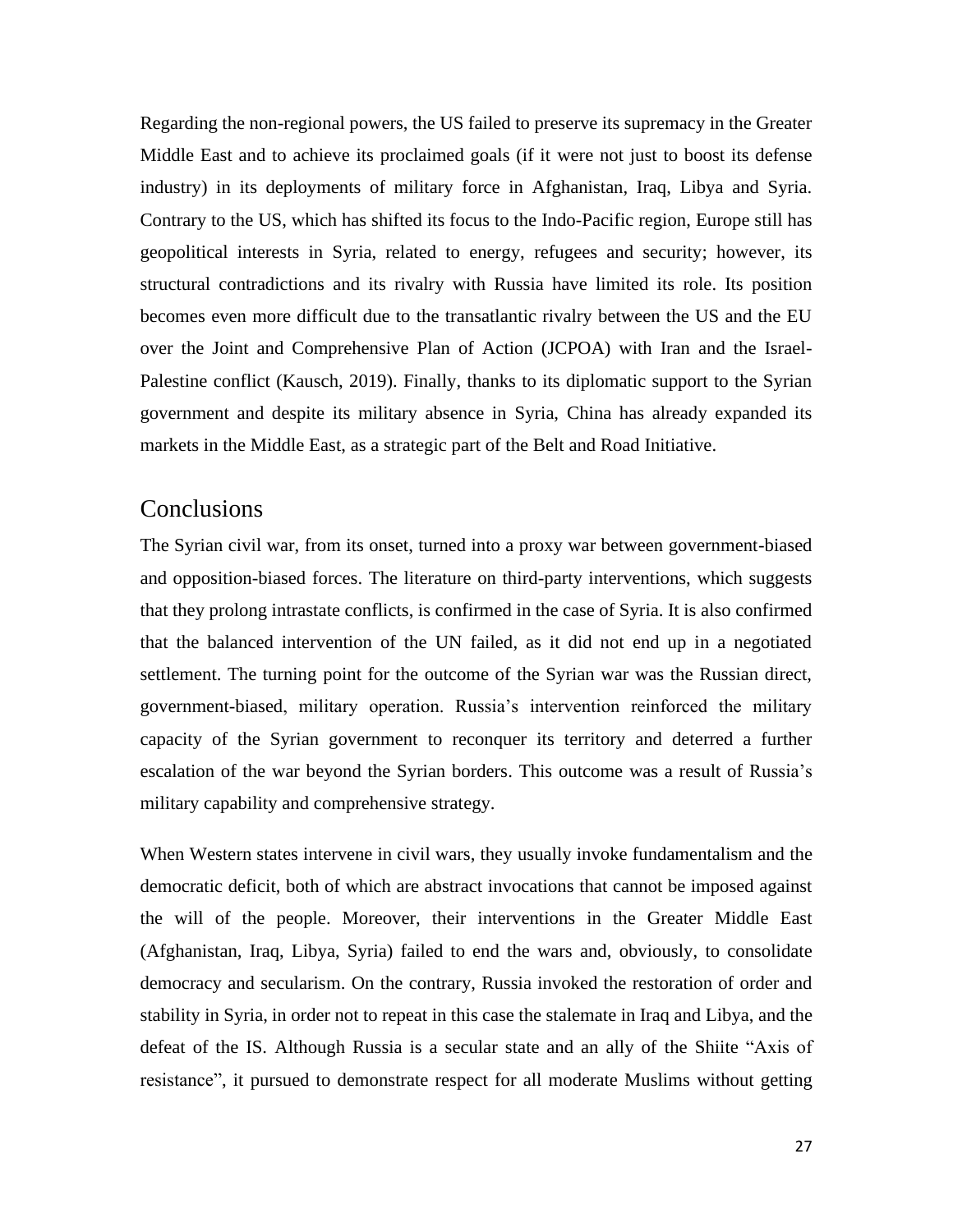involved in the dispute between Shiites and Sunnis. Despite its plethora of motives to intervene in favor of the Syrian government, Russia's publicly declared goals were aligned with its real aims as well as with its ally's aspirations. The geographical proximity of the North Caucasian Sunni Muslim population with the Middle Eas and the potential return of the Russian foreign fighters were factors of anxiety. Russia's invocations were of great importance for its national security and the regional stability.

Apart from security reasons, Russia, following the "Primakov Doctrine", aimed at expanding its sphere of influence from the post-Soviet states to the Middle East and, thus, at challenging US primacy in the region, in order to counterbalance the isolation by the West. Syria was not only a foothold for the Russian geopolitical ambitions, but also a transit energy hub that links all the energy producers of the Middle East with Europe through the Mediterranean and Turkey. As the Syrian war was escalating and threatening the wider regional stability, Russia, as an energy superpower, pursued political stability so as to regulate the oil prices with OPEC. Moreover, Russia is also the world's second largest arms exporter and, therefore, a military intervention functions as a demonstration of its military capabilities and its weapon systems and as a call to new contracts. For all these reasons, Russia was determined to achieve its goals by all available means, and finally managed to do so.

Obviously, the Russian military intervention achieved its two main proclaimed goals: the preservation of the Assad administration and the elimination of the IS. The Russian intervention has reinforced its bilateral relations with Middle East countries and has left its footprint in the region, whereas its relations with the West have been further deteriorated. Apart from the stable alliance with the "axis of resistance", Russia has managed to improve its position regarding pro-Western Middle East countries: Israel and the Gulf countries, in fear of the Iranian hegemony, preferred Russia to be the leading power in Syria, while Turkey, although a militarily powerful NATO-member, reinforced Russia's position, by participating in the Russian-designed Astana peace process and by having already ordered the Russian S-400 missile system. Finally, Russia has achieved an agreement with OPEC in order to regulate oil production.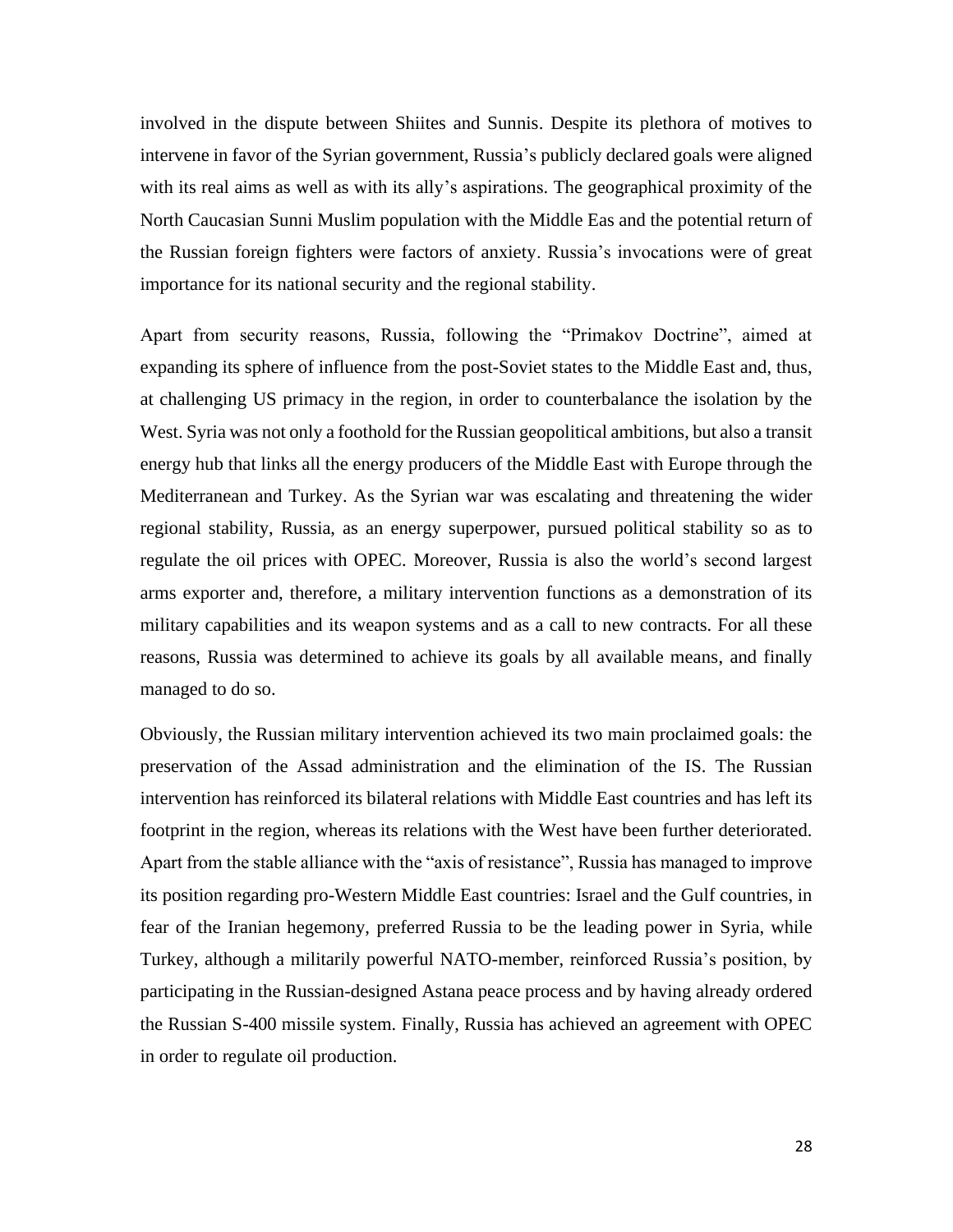The Russian military intervention in a Middle East country, beyond the limits of a tolerable by the West sphere of influence, was an offensive operation to enhance its military, diplomatic and economic status as a regional power and to challenge US unipolarity. Russia has managed to consolidate its power, as a reliable military force in the international community, and its presence in the Middle East, due to its two permanent military bases in Syria, to cooperate with all the involved actors of the region and to launch the Astana peace process, breaking this way the monopoly of the UN Geneva process. Finally, it has achieved to increase arms sales, to participate in energy -oil and nuclear- projects and to further expand its sales in agricultural products in the Middle East.

This impact of the Russian military engagement and the avoidance of a similar aggressive response by the West have changed the regional balance in favor of Russia. In conclusion, the Russian intervention in Syria was a critical factor for the shift from unipolarity to multipolarity in the Middle East and, consequently, in the international balance of power.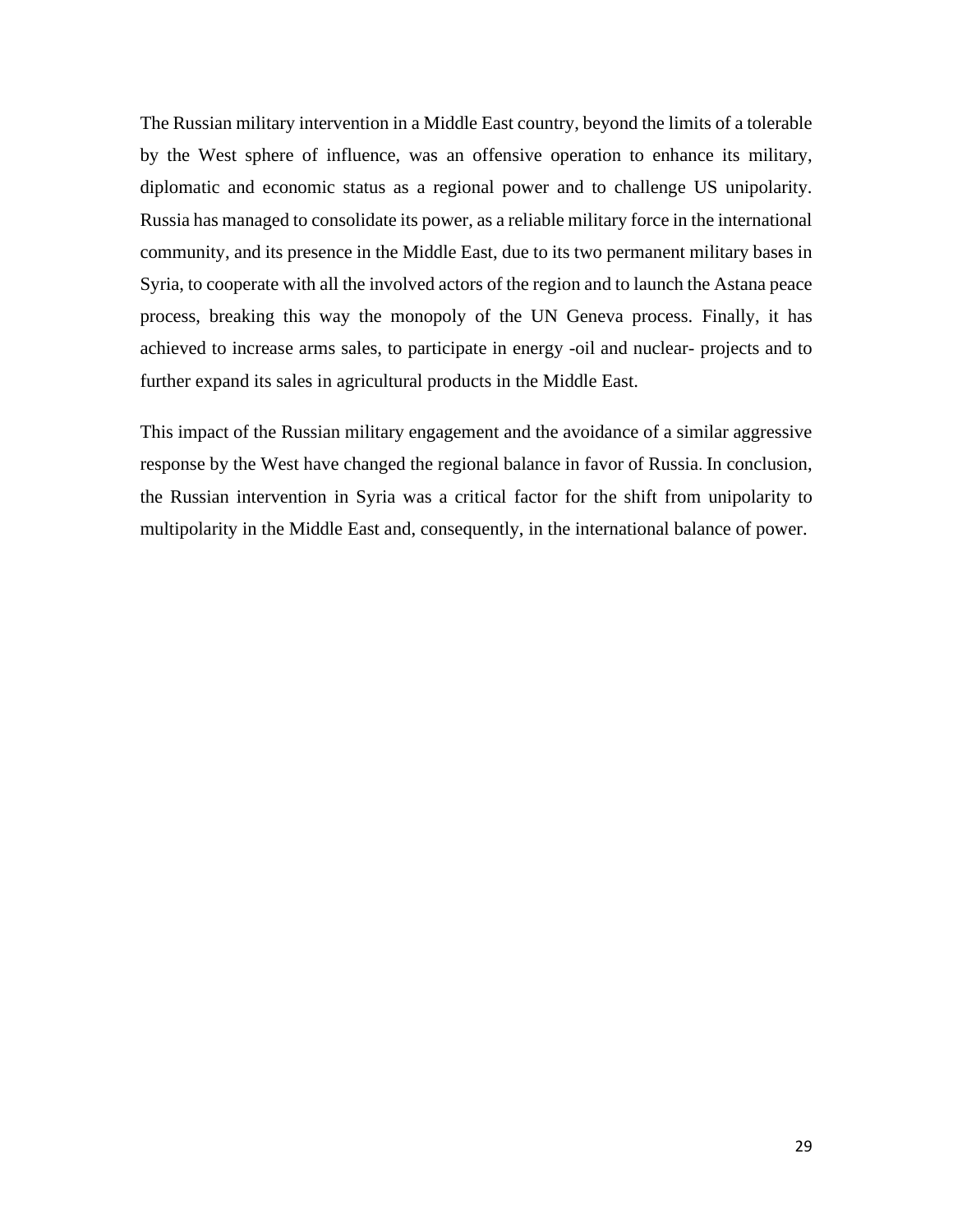# <span id="page-33-0"></span>Bibliography

- Abdi, Nada (2021) 'Energy and Geo-economics: Evidence Underpinning Russian intervention in Syria, *Journal of Liberty and International Affair*s, Vol. 6, No. 3, pp 38-51
- Aljazeera, 'Iraq, Russia, Iran and Syria coordinate against ISIL", 27 September 1015, [https://www.aljazeera.com/news/2015/9/27/iraq-russia-iran-and-syria-coordinate](https://www.aljazeera.com/news/2015/9/27/iraq-russia-iran-and-syria-coordinate-against-isil)[against-isil](https://www.aljazeera.com/news/2015/9/27/iraq-russia-iran-and-syria-coordinate-against-isil) [Accessed 12 September 2021]
- Balch-Lindsay, Dylan, Enterline, Andrew J. Joyce Kyle A. (2008) 'Third-Party Intervention and the Civil War Process', *Journal of Peace Research*, Vol. 45, No. 3, pp. 345-363
- Barnes-Dacey, Julien (2019) 'A Framework for European-Russian cooperation in Syria', *Russian International Affairs Institution,* Available at: [https://russiancouncil.ru/en/analytics-and-comments/analytics/a-framework-for](https://russiancouncil.ru/en/analytics-and-comments/analytics/a-framework-for-european-russian-cooperation-in-syria/)[european-russian-cooperation-in-syria/](https://russiancouncil.ru/en/analytics-and-comments/analytics/a-framework-for-european-russian-cooperation-in-syria/)[Accessed 5 September 2021]
- Barrett, Richard (2019) 'Beyond the Caliphate: Foreign Fighters and the Threat of Returnees', *The Soufan Center Research Report,* Available at: [https://thesoufancenter.org/wp-content/uploads/2017/11/Beyond-the-Caliphate-](https://thesoufancenter.org/wp-content/uploads/2017/11/Beyond-the-Caliphate-Foreign-Fighters-and-the-Threat-of-Returnees-TSC-Report-October-2017-v3.pdf)[Foreign-Fighters-and-the-Threat-of-Returnees-TSC-Report-October-2017-v3.pdf](https://thesoufancenter.org/wp-content/uploads/2017/11/Beyond-the-Caliphate-Foreign-Fighters-and-the-Threat-of-Returnees-TSC-Report-October-2017-v3.pdf) [Accessed 10 August 2021]
- Blank, Stephen (2017) 'The Foundations of Russian Policy in the Middle East', *The Jamestown Foundation,* Available at: [https://jamestown.org/program/foundations](https://jamestown.org/program/foundations-russian-policy-middle-east/)[russian-policy-middle-east/](https://jamestown.org/program/foundations-russian-policy-middle-east/) [Accessed 19 August 2021]
- Bradshaw, Michael, Connolly, Richard (2016) 'Russia's Natural Resources in the World Economy: history, review and reassessment', *Eurasian Geography and Economics,*  Vol.57, pp.700-726
- Brumberg, Daniel (2014) 'Theories of Transition*'* in M. Lynch, ed.: 'The Arab Uprisings Explained: New Contentious Politics in the Middle East*',* New York: Columbia University Press, Ch.2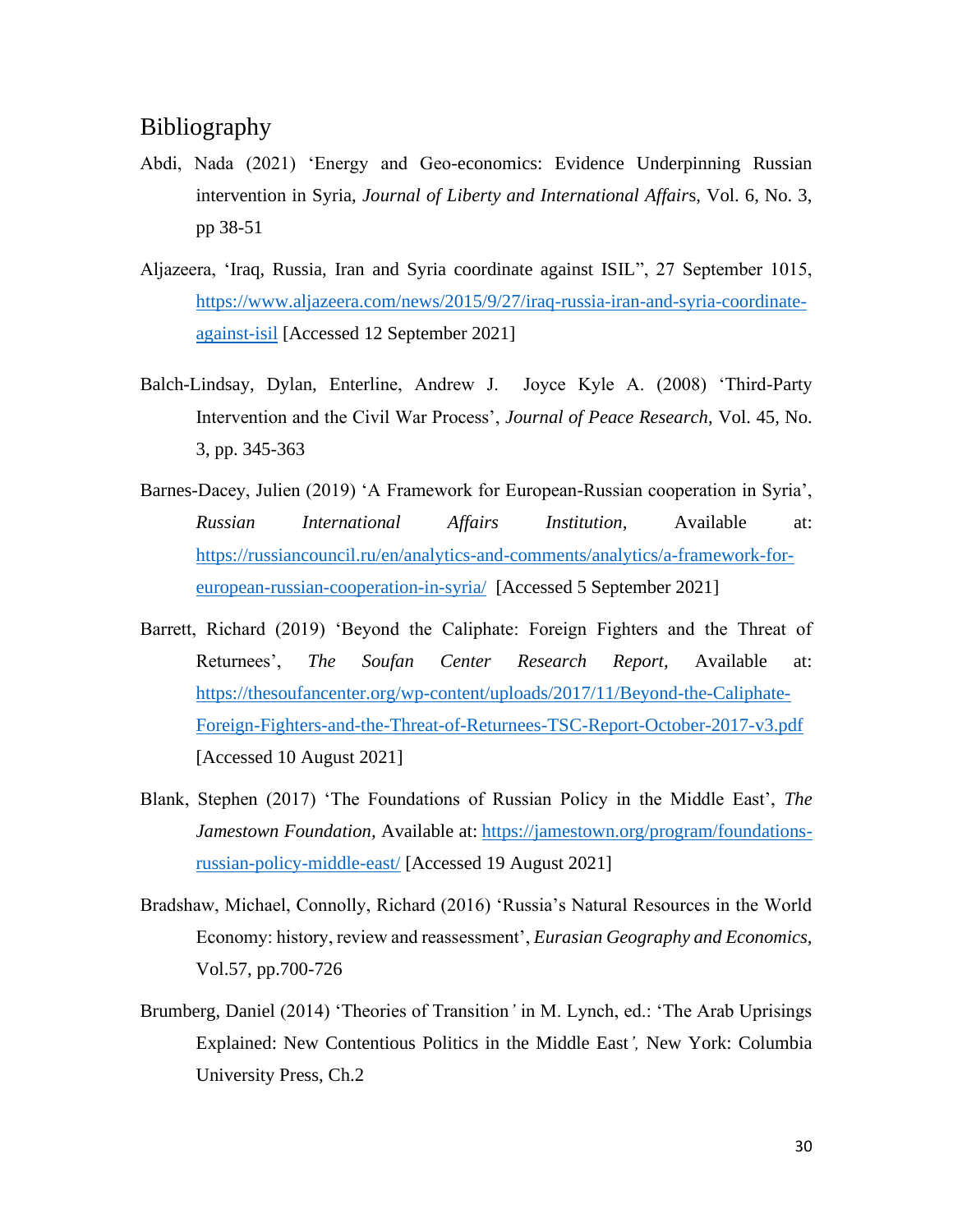- Bryce-Rogers, Athena (2013) 'Russian Military Reform in the Aftermath of the 2008 Russia-Georgia War', *Demokratizatsiya,* Available at: [https://demokratizatsiya.pub/archives/21\\_3\\_T0320R1173M61414.pdf](https://demokratizatsiya.pub/archives/21_3_T0320R1173M61414.pdf) [Accessed 19 September 2021]
- Carment, David, James, Patrick, (2000) 'Explaining third-party intervention in ethnic conflict: theory and evidence', *Nations and Nationalism*, Vol. 6, No. 2, pp. 173- 202.
- CBS, Putin's interview with Charlie Rose for CBS, 28 September of 2015, available at: <https://charlierose.com/videos/22696> [accessed 12 August 2021]
- Charap, Samuel, Treyger, Elina, Geist, Edward (2019) 'Understanding Russia's Intervention in Syria', *RAND, Research Report,* Available at: [file:///C:/Users/user/AppData/Local/Temp/RAND\\_RR3180.pdf](file:///C:/Users/user/AppData/Local/Temp/RAND_RR3180.pdf) [Accessed 25 July 2021]
- Collin, Katy (2018) '7 years into the Syrian war, is there a way out?', Brookings Institution, Available at: [https://www.brookings.edu/blog/order-from-chaos/2018/03/16/7](https://www.brookings.edu/blog/order-from-chaos/2018/03/16/7-years-into-the-syrian-war-is-there-a-way-out/) [years-into-the-syrian-war-is-there-a-way-out/](https://www.brookings.edu/blog/order-from-chaos/2018/03/16/7-years-into-the-syrian-war-is-there-a-way-out/)[Accessed 25 August 2021]
- Cooper, Julian (2016) 'The military dimension of a more Militant Russia', *Russian Journal of Economics*, Vol. 2 pp. 129-145
- Crisis Group (2016) 'Russia's Choice in Syria', *Crisis Group Middle East Briefing* no.47, Available at: [https://d2071andvip0wj.cloudfront.net/b47-russia-s-choice-in](https://d2071andvip0wj.cloudfront.net/b47-russia-s-choice-in-syria.pdf)[syria.pdf](https://d2071andvip0wj.cloudfront.net/b47-russia-s-choice-in-syria.pdf) [Accessed 5 September 2021]
- Cunningham, David E. (2010) *'*Blocking resolution: How external states can prolong civil wars', *Journal of Peace Research*, Vol.47, No.2, pp. 115–127
- Cunningham, David E. (2013) 'Veto Players and Civil War in Syria', in 'The Political Science of Syria's War', Pomeps Studies, No.5, pp.26-28
- Dali, John (2020) 'Russia and Iraq Deepen Energy, Military Ties', *The Jamestown foundation*, Eurasia Daily Monitor Vol. 17 Is. 175, Available at: <https://jamestown.org/program/russia-and-iraq-deepen-energy-military-ties/> [Accessed 20 September 2021]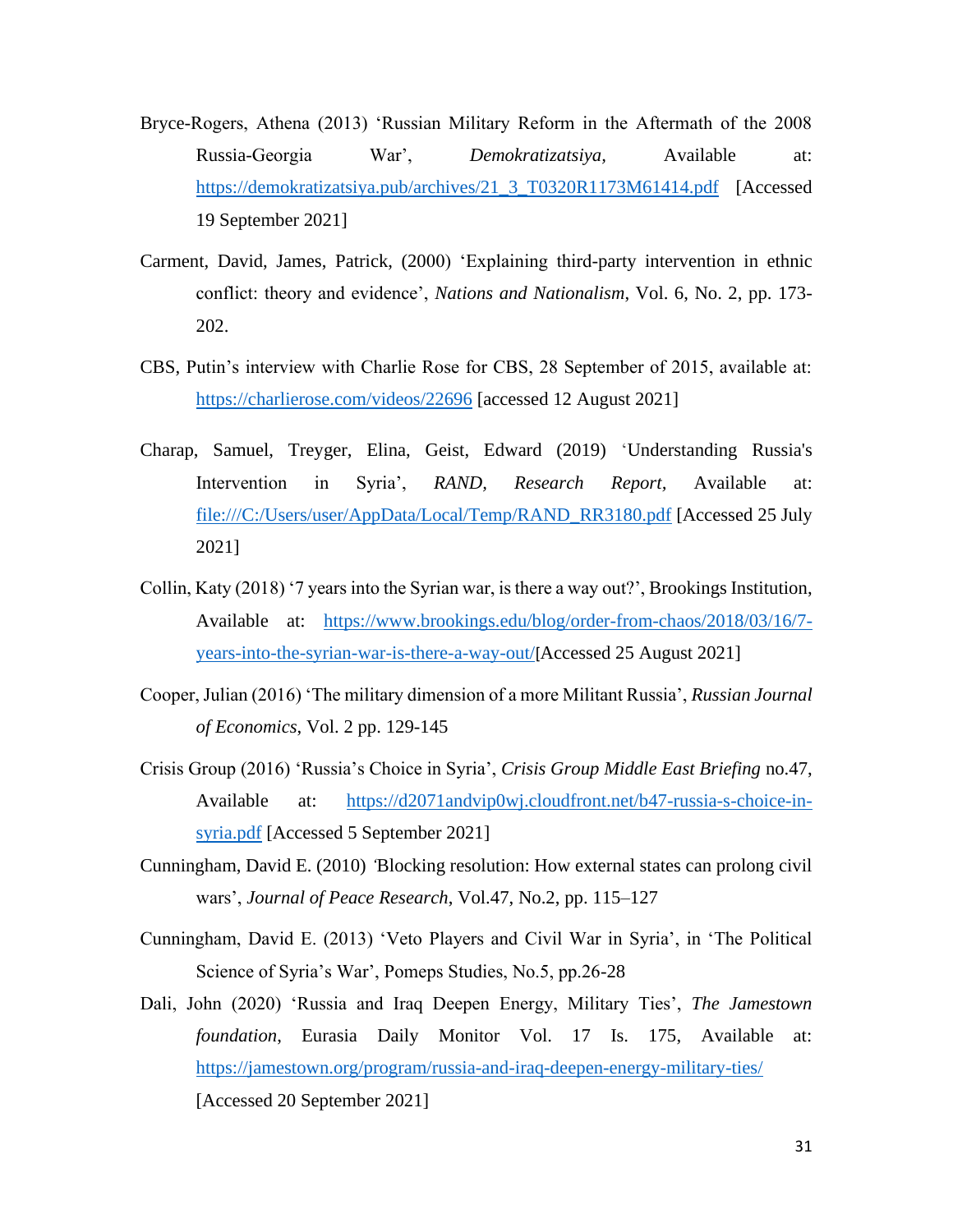- Dalip, Galay (2021) 'Turkish-Russian Relations in Light of Recent Conflicts', *German Institute for International and Security Affairs,* Available at: [https://www.swp](https://www.swp-berlin.org/10.18449/2021RP05/)[berlin.org/10.18449/2021RP05/](https://www.swp-berlin.org/10.18449/2021RP05/) [Accessed 10 September 2021]
- European Commission (2014) 'Diversification of gas supply sources and routes', Available at: [https://ec.europa.eu/energy/topics/energy-security/diversification-of-gas](https://ec.europa.eu/energy/topics/energy-security/diversification-of-gas-supply-sources-and-routes_en)supply-sources-and-routes en [Accessed 11 August 2021]
- Financial Times, 'Russia starts to sow seeds of 'wheat diplomacy', 2 September 2021, Available at: [https://www.ft.com/content/4d925bae-fa89-4e64-9063-](https://www.ft.com/content/4d925bae-fa89-4e64-9063-0c01e3b5690c) [0c01e3b5690c](https://www.ft.com/content/4d925bae-fa89-4e64-9063-0c01e3b5690c) [Accessed 15 September 2021]
- Findley, Michael G. Teo, Tze Kwang (2006) 'Rethinking Third-Party Interventions into Civil Wars: An Actor-Centric Approach', The Journal of Politics, Vol. 68, No.4, pp. 828-837
- France24, 'Cost of Syria war destruction at \$388 billion: UN', 8 August 2018, Available at: [https://www.france24.com/en/20180808-cost-syria-war-destruction-388](https://www.france24.com/en/20180808-cost-syria-war-destruction-388-billion-un) [billion-un](https://www.france24.com/en/20180808-cost-syria-war-destruction-388-billion-un) [accessed 12 August 2021]
- Gent, Stephen E. (2008) 'Going in When it Counts: Military Intervention and the Outcome of Civil Conflicts', *International Studies Quarterly*, Vol. 52, No.4, pp. 713–735
- Gleditsch, Kristian Skrede, Beardsley, Kyle (2004) 'Nosy Neighbors: Third-Party Actors in Central American Conflicts' *The Journal of Conflict Resolution*, Vol. 48, No. 3, pp. 379-402
- Gleditsch, Kristian Skrede (2007) 'Transnational Dimensions of Civil War', *Journal of Peace Research*, Vol. 44, No. 3, pp. 293-309
- Groh, Tyrone L. (2019), Proxy War: The Least Bad Option, California: Stanford University Press
- Guardian, 'Vladimir Putin orders Russian forces to begin withdrawal from Syria', 15 March 2016 Available at: [https://www.theguardian.com/world/2016/mar/14/vladimir-putin-orders-](https://www.theguardian.com/world/2016/mar/14/vladimir-putin-orders-withdrawal-russian-troops-syria)

[withdrawal-russian-troops-syria](https://www.theguardian.com/world/2016/mar/14/vladimir-putin-orders-withdrawal-russian-troops-syria) [Accessed 17 August 2021]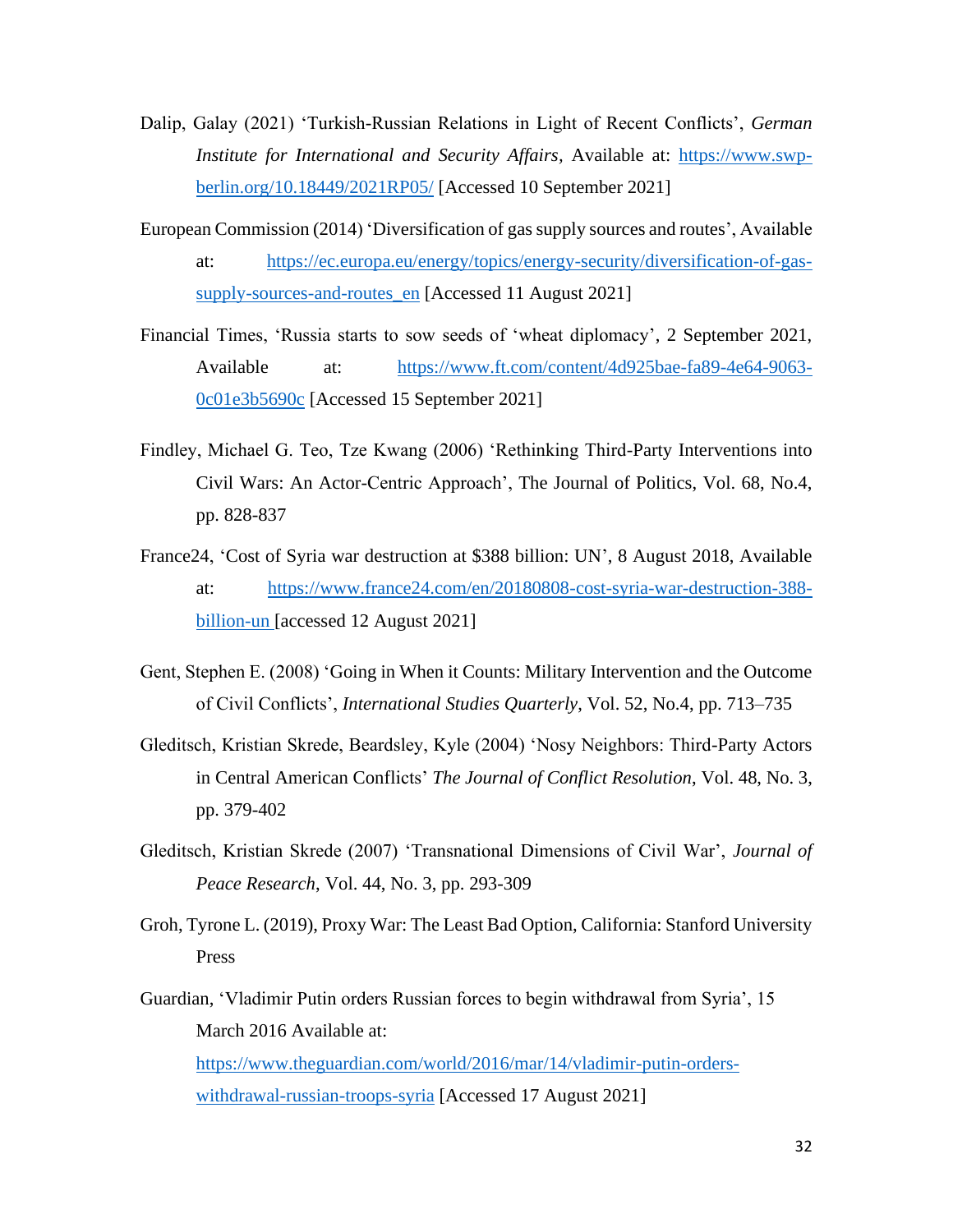- Guardian, 'Helsinki summit: what did Trump and Putin agree?', 17 July 2018, [https://www.theguardian.com/world/2018/jul/17/helsinki-summit-what-did](https://www.theguardian.com/world/2018/jul/17/helsinki-summit-what-did-trump-and-putin-agree)[trump-and-putin-agree](https://www.theguardian.com/world/2018/jul/17/helsinki-summit-what-did-trump-and-putin-agree) [Accessed 18 August 2021]
- Hinnebusch, Raymond (2019) 'What Went Wrong: Understanding the Trajectory of Syria's Conflict' in L. Matar, A. Kadri, eds.: 'Syria: From National Independence to Proxy War', London: Palgrave MacMillan, Ch.2
- Hinnebusch, Raymond (2020) 'Proxy Wars and Spheres of Influence in Post-Isis Syria, in 'Mediterranean Conflicts and the Geopolitical Context', *IEMed Mediterranean Yearbook,* Available at: [https://www.iemed.org/wp](https://www.iemed.org/wp-content/uploads/2021/01/Proxy-Wars-and-Spheres-of-Influence-in-Post-Isis-Syria.pdf)[content/uploads/2021/01/Proxy-Wars-and-Spheres-of-Influence-in-Post-Isis-](https://www.iemed.org/wp-content/uploads/2021/01/Proxy-Wars-and-Spheres-of-Influence-in-Post-Isis-Syria.pdf)[Syria.pdf](https://www.iemed.org/wp-content/uploads/2021/01/Proxy-Wars-and-Spheres-of-Influence-in-Post-Isis-Syria.pdf) [Accessed 22 September 2021]
- Hironaka, Ann (2005), Neverending Wars: The International Community, Weak States, and the Perpetuation of Civil War, Cambridge: Harvard University Press
- Hobsbawm, Eric, (2010) 'Age of Extremes, the short twentieth century 1914-1991' translated from English by Καπετανίδης Βασίλης, Αθήνα: Θεμέλιο
- US's Interim National Security Strategic Guidance (2021), available at: <https://www.whitehouse.gov/wp-content/uploads/2021/03/NSC-1v2.pdf>
- Kausch, Kristina (2019) 'Is the Middle East the Transatlantic Achilles' Heel?' in 'Shifting Global Politics and the Middle East', *Pomeps Studies,* No.34, Available at: [https://pomeps.org/wp-content/uploads/2019/03/POMEPS\\_Studies\\_34\\_Web.pdf](https://pomeps.org/wp-content/uploads/2019/03/POMEPS_Studies_34_Web.pdf) [Accessed 25 September 2021]
- Khlebnikov, Aleksey (2020) 'Moving Toward Stabilization in Syria and Beyond by 2021. The Russian Point of View' in 'Russia and Iran in Syria and Beyond: Challenges Ahead', *Russian International Affairs Council; The Institute for Iran-Eurasia Studies,* Available at: [https://russiancouncil.ru/papers/Russia-Iran-Syria-Paper59-](https://russiancouncil.ru/papers/Russia-Iran-Syria-Paper59-En.pdf) [En.pdf](https://russiancouncil.ru/papers/Russia-Iran-Syria-Paper59-En.pdf) [Accessed 3 August 2021]
- Kolesnikov, Andrei (2016) 'Do Russians want War', *Carnegie Moscow Center,* Available at: [https://carnegieendowment.org/files/Article\\_Kolesnikov\\_2016\\_Eng-2.pdf](https://carnegieendowment.org/files/Article_Kolesnikov_2016_Eng-2.pdf) [Accessed 30 July 2021]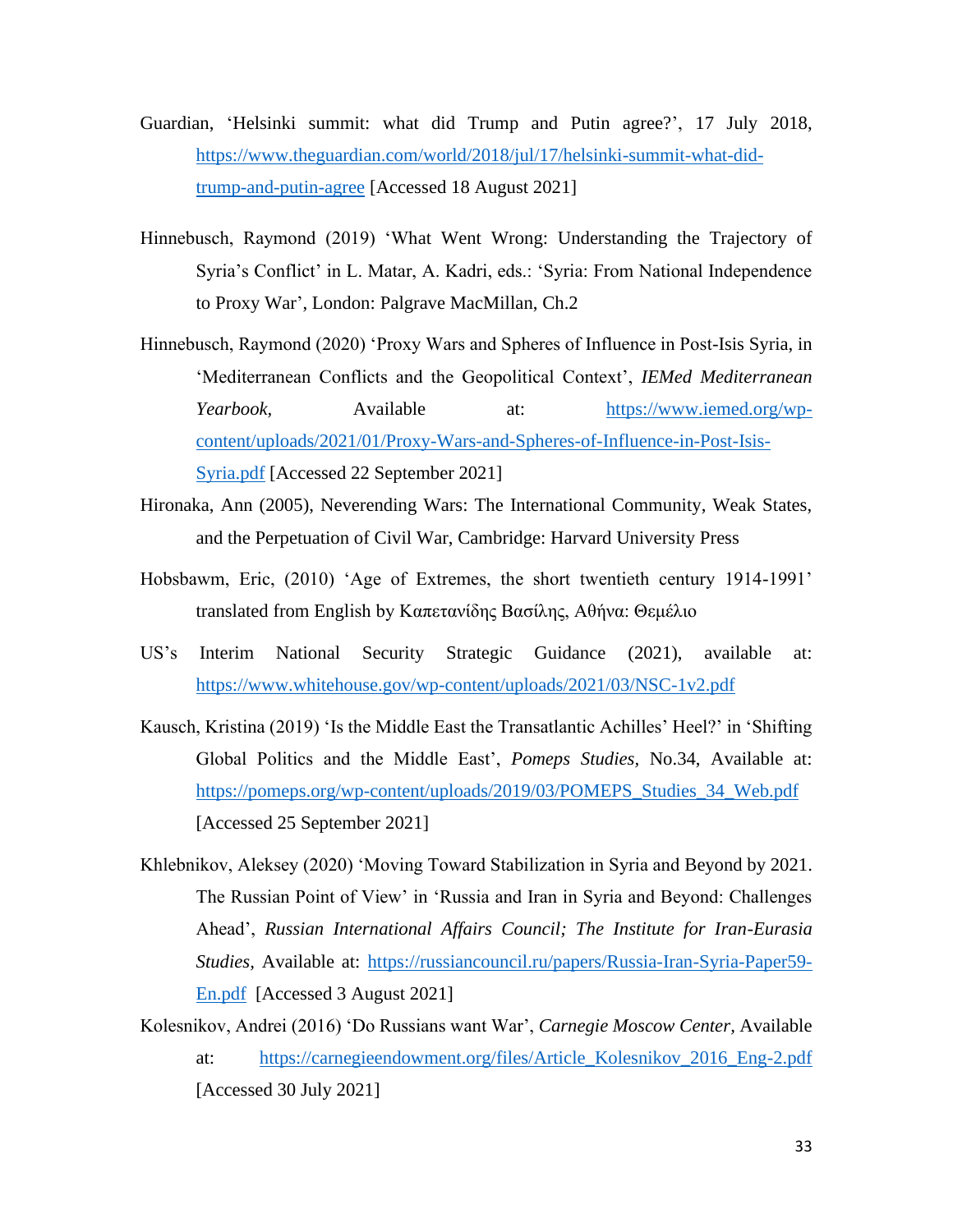- Kortunov, Andrey, Perthes, Volker (2020) 'The EU Needs to adapt its Syria Strategy' in 'Russia and the EU in Syria: Need for New Approaches?', *Russian International Affairs Council,* working paper No.57, Available at: <https://russiancouncil.ru/papers/Russia-EU-Syria-Paper57-En.pdf> [Accessed 30 August 2021]
- Kofman, Michael, Rojansky, Matthew (2018) 'What Kind of Victory for Russia in Syria?', *Military Review*, Available at: [https://www.armyupress.army.mil/Portals/7/Army-](https://www.armyupress.army.mil/Portals/7/Army-Press-Online-Journal/documents/Rojansky-v2.pdf)[Press-Online-Journal/documents/Rojansky-v2.pdf](https://www.armyupress.army.mil/Portals/7/Army-Press-Online-Journal/documents/Rojansky-v2.pdf) [Accessed 4 September 2021]
- Kuimova, Alexandra (2021) 'Russia's Arms Exports to the MENA Region: Trends and Drivers', *EuroMeSCo*, Policy brief No.95, Available at: [https://www.euromesco.net/wp-content/uploads/2019/03/Brief95-Russia-Arms](https://www.euromesco.net/wp-content/uploads/2019/03/Brief95-Russia-Arms-transfer-to-the-MENA-region.pdf)[transfer-to-the-MENA-region.pdf](https://www.euromesco.net/wp-content/uploads/2019/03/Brief95-Russia-Arms-transfer-to-the-MENA-region.pdf) [Accessed 20 August 2021]
- Lavrov, Anton (2018) 'Reforms from Georgia to Syria', *Center for Strategic and International Studies (CSIS)*, research report, Available at: [https://csis-website](https://csis-website-prod.s3.amazonaws.com/s3fs-public/publication/181106_RussiaSyria_WEB_v2.pdf?sM_hVtQ0qs4_TTU9rSTS_sDJJvcB.IPg)[prod.s3.amazonaws.com/s3fs](https://csis-website-prod.s3.amazonaws.com/s3fs-public/publication/181106_RussiaSyria_WEB_v2.pdf?sM_hVtQ0qs4_TTU9rSTS_sDJJvcB.IPg)[public/publication/181106\\_RussiaSyria\\_WEB\\_v2.pdf?sM\\_hVtQ0qs4\\_TTU9rSTS](https://csis-website-prod.s3.amazonaws.com/s3fs-public/publication/181106_RussiaSyria_WEB_v2.pdf?sM_hVtQ0qs4_TTU9rSTS_sDJJvcB.IPg) [\\_sDJJvcB.IPg](https://csis-website-prod.s3.amazonaws.com/s3fs-public/publication/181106_RussiaSyria_WEB_v2.pdf?sM_hVtQ0qs4_TTU9rSTS_sDJJvcB.IPg) [Accessed 2 September 2021]
- Levada Center, 'Syria & the Plane Crash in Egypt', press release, 23 November 2015, Available at:<https://www.levada.ru/en/2015/11/23/syria-the-plane-crash-in-egypt/> [Accessed 10 September 2021]
- McDermott, Roger (2021) 'The Revolution in Russian Military Decision-Making', *The Jamestown Foundation,* Available at: [https://jamestown.org/program/the](https://jamestown.org/program/the-revolution-in-russian-military-decision-making/)[revolution-in-russian-military-decision-making/](https://jamestown.org/program/the-revolution-in-russian-military-decision-making/) [Accessed 2 September 2021]
- Mohseni, Payham, Kalout, Hussein (2017) 'Iran's Axis of Resistance Rises: How It's Forging a New Middle East' Foreign Affairs, Available at: [https://www.foreignaffairs.com/articles/iran/2017-01-24/irans-axis-resistance](https://www.foreignaffairs.com/articles/iran/2017-01-24/irans-axis-resistance-rises)[rises](https://www.foreignaffairs.com/articles/iran/2017-01-24/irans-axis-resistance-rises) [Accessed 24 September 2021]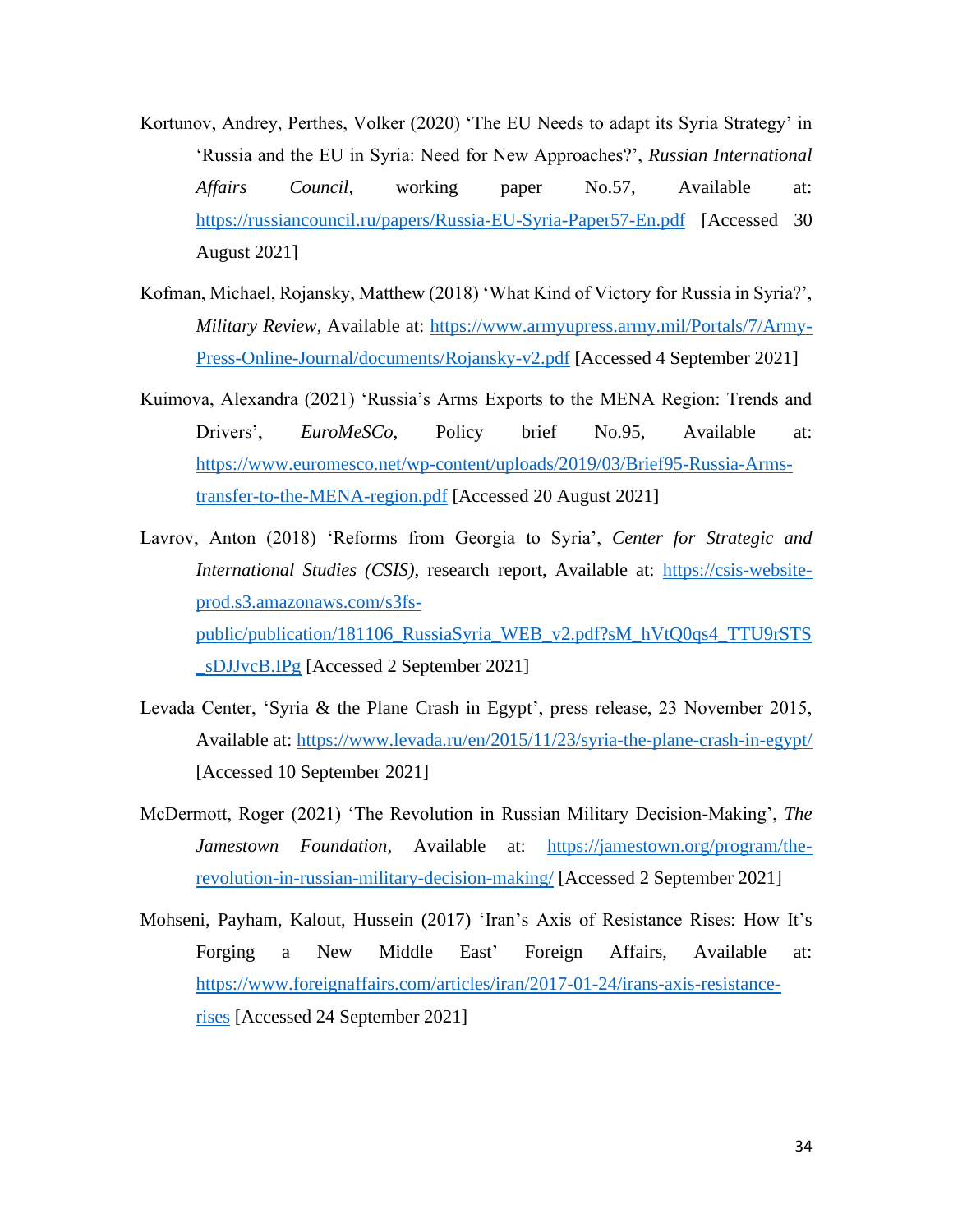- New York Times, 'Putin Opens New Mosque in Moscow',24 September 2015, Available at: [https://www.nytimes.com/2015/09/24/world/europe/putin-opens-moscows](https://www.nytimes.com/2015/09/24/world/europe/putin-opens-moscows-most-elaborate-mosque.html)[most-elaborate-mosque.html](https://www.nytimes.com/2015/09/24/world/europe/putin-opens-moscows-most-elaborate-mosque.html) [Accessed 11 August 2021]
- Pew Research Center (2017) 'Religious Belief and National Belonging in Central and Eastern Europe: National and religious identities converge in a region once dominated by atheist regimes', Available at: <file:///C:/Users/user/AppData/Local/Temp/CEUP-FULL-REPORT.pdf> [Accessed 14 August 2021]
- Ramani, Samuel (2021) 'An integral partner: The growing ties between Amman and Moscow', *Middle East Institute,* Available at: [https://www.mei.edu/publications/integral-partner-growing-ties-between-amman](https://www.mei.edu/publications/integral-partner-growing-ties-between-amman-and-moscow)[and-moscow](https://www.mei.edu/publications/integral-partner-growing-ties-between-amman-and-moscow) [Accessed 20 September 2021]
- Regan, Patrick M. (2002) 'Third-Party Interventions and the Duration of Intrastate Conflicts*', The Journal of Conflict Resolution,* Vol. 46, No. 1, pp. 55-73
- Reuters, 'Putin, Trump agree to defeat IS in Syria: Kremlin', 11 November 2017, Available at: [https://www.reuters.com/article/us-apec-summit-putin-trump-syria](https://www.reuters.com/article/us-apec-summit-putin-trump-syria-idUSKBN1DB054)[idUSKBN1DB054](https://www.reuters.com/article/us-apec-summit-putin-trump-syria-idUSKBN1DB054) [Accessed 14 August 2021]
- Reuters, 'Russia establishing permanent presence at its Syrian bases: RIA', 26 December 2017, Available at: [https://www.reuters.com/article/us-mideast-crisis-syria-russia](https://www.reuters.com/article/us-mideast-crisis-syria-russia-bases-idUSKBN1EK0HD)[bases-idUSKBN1EK0HD](https://www.reuters.com/article/us-mideast-crisis-syria-russia-bases-idUSKBN1EK0HD) [Accessed 14 August 2021]
- Reuters, 'Egypt and Russia sign 50-year industrial zone agreement', 23 May 2018, Available at: [https://www.reuters.com/article/egypt-russia-industry](https://www.reuters.com/article/egypt-russia-industry-idUSL5N1SU5SI)[idUSL5N1SU5SI](https://www.reuters.com/article/egypt-russia-industry-idUSL5N1SU5SI) [Accessed 18 September 2021]
- Reuters, 'UN Syria envoy says constitutional talks in peril', 29 January 2021, Available at: <https://www.reuters.com/article/us-syria-un-idUSKBN29Y2G1>[accessed 22 August 2021]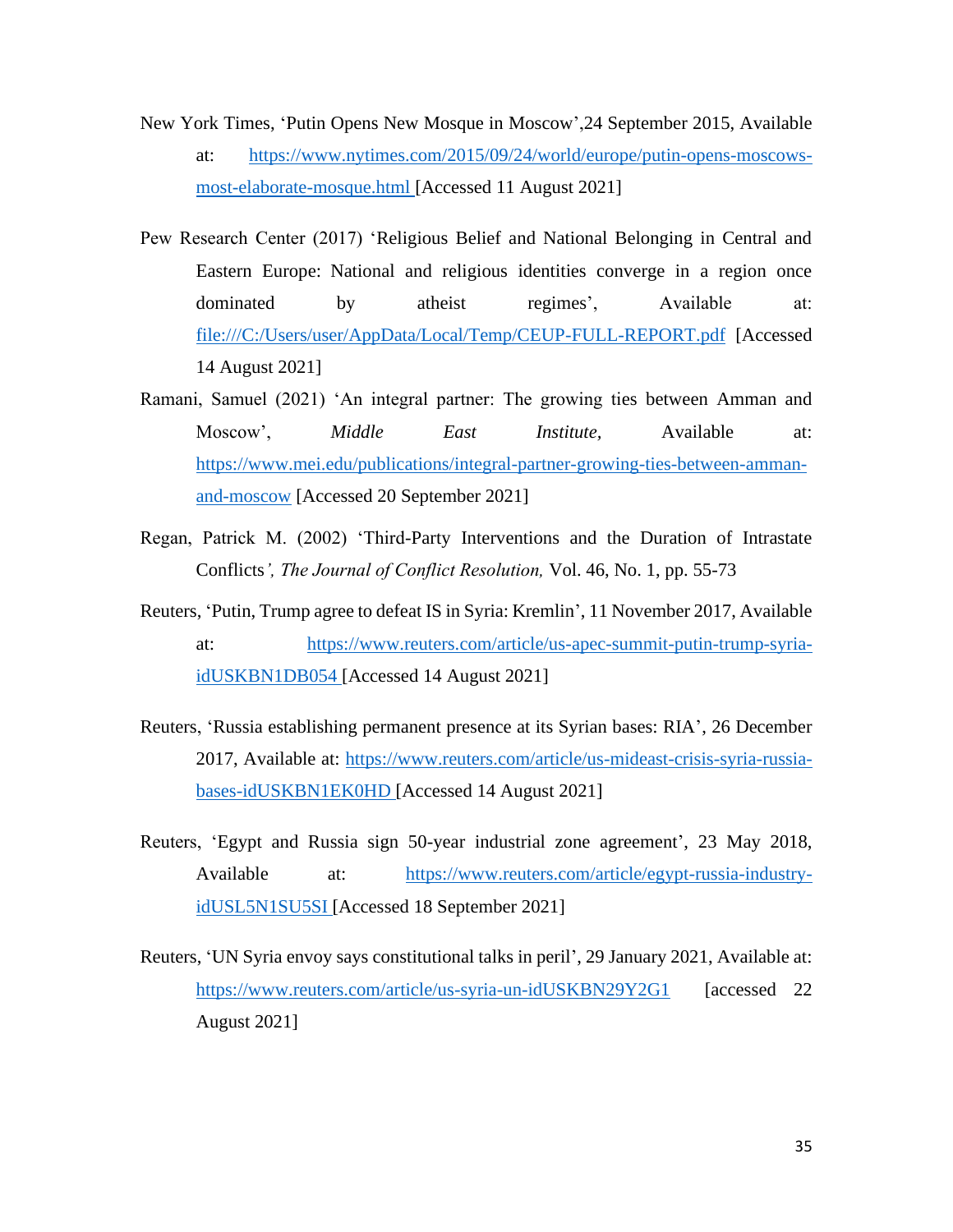- Reuters, 'Egypt registers Russia's Sputnik V COVID-19 vaccine', 24 February 2021, Available at: [https://www.reuters.com/article/us-health-coronavirus-russia](https://www.reuters.com/article/us-health-coronavirus-russia-vaccine-egy-idUSKBN2AO1IW)[vaccine-egy-idUSKBN2AO1IW](https://www.reuters.com/article/us-health-coronavirus-russia-vaccine-egy-idUSKBN2AO1IW) [Accessed 18 September 2021]
- Reuters, 'Egypt and Russia agree to resume all flights, including to resorts', 23 April 2021, Available at: [https://www.reuters.com/world/middle-east/egypt-russia-agree](https://www.reuters.com/world/middle-east/egypt-russia-agree-resume-all-flights-including-resort-towns-statement-2021-04-23/)[resume-all-flights-including-resort-towns-statement-2021-04-23/](https://www.reuters.com/world/middle-east/egypt-russia-agree-resume-all-flights-including-resort-towns-statement-2021-04-23/) [Accessed 18 September 2021]
- Reuters, 'OPEC+ agrees oil supply boost after UAE, Saudi reach compromise', 19 July 2021, Available at: [https://www.reuters.com/business/energy/opec-meets-agree](https://www.reuters.com/business/energy/opec-meets-agree-oil-supply-boost-prices-rise-2021-07-18/)[oil-supply-boost-prices-rise-2021-07-18/](https://www.reuters.com/business/energy/opec-meets-agree-oil-supply-boost-prices-rise-2021-07-18/) [Accessed 29 August 2021]
- Rumer, Eugene (June 2019a) 'The Primakov (Not Gerasimov) doctrine in action' *Carnegie Endowment for International Peace,* Available at: [https://carnegieendowment.org/2019/06/05/primakov-not-gerasimov-doctrine-in](https://carnegieendowment.org/2019/06/05/primakov-not-gerasimov-doctrine-in-action-pub-79254)[action-pub-79254](https://carnegieendowment.org/2019/06/05/primakov-not-gerasimov-doctrine-in-action-pub-79254) [Accessed 7 August 2021]
- Rumer, Eugene (October 2019b) 'Russia in the Middle East: Jack of All Trades, Master of None', *Carnegie Endowment for International Peace,* Available at: [https://carnegieendowment.org/2019/10/31/russia-in-middle-east-jack-of-all](https://carnegieendowment.org/2019/10/31/russia-in-middle-east-jack-of-all-trades-master-of-none-pub-80233)[trades-master-of-none-pub-80233](https://carnegieendowment.org/2019/10/31/russia-in-middle-east-jack-of-all-trades-master-of-none-pub-80233) [Accessed 8 August 2021]
- Russel, Martin (2018) 'Russia in the Middle East: From sidelines to centre stage', *European Parliament Briefing,* Available at: [https://www.europarl.europa.eu/RegData/etudes/BRIE/2018/630293/EPRS\\_BRI\(](https://www.europarl.europa.eu/RegData/etudes/BRIE/2018/630293/EPRS_BRI(2018)630293_EN.pdf) [2018\)630293\\_EN.pdf](https://www.europarl.europa.eu/RegData/etudes/BRIE/2018/630293/EPRS_BRI(2018)630293_EN.pdf) [Accessed 22 August 2021]
- Russel, Martin (2021) 'Russia–Turkey relations: A fine line between competition and cooperation', *European Parliament Briefing*, Available at: [https://www.europarl.europa.eu/RegData/etudes/BRIE/2021/679090/EPRS\\_BRI\(](https://www.europarl.europa.eu/RegData/etudes/BRIE/2021/679090/EPRS_BRI(2021)679090_EN.pdf) [2021\)679090\\_EN.pdf](https://www.europarl.europa.eu/RegData/etudes/BRIE/2021/679090/EPRS_BRI(2021)679090_EN.pdf) [Accessed 12 September 2021]
- Russian Ministry of Foreign Affairs, Foreign Minister Sergey Lavrov's interview at Voskresnoye Vremya TV program, September 13, 2015, available at: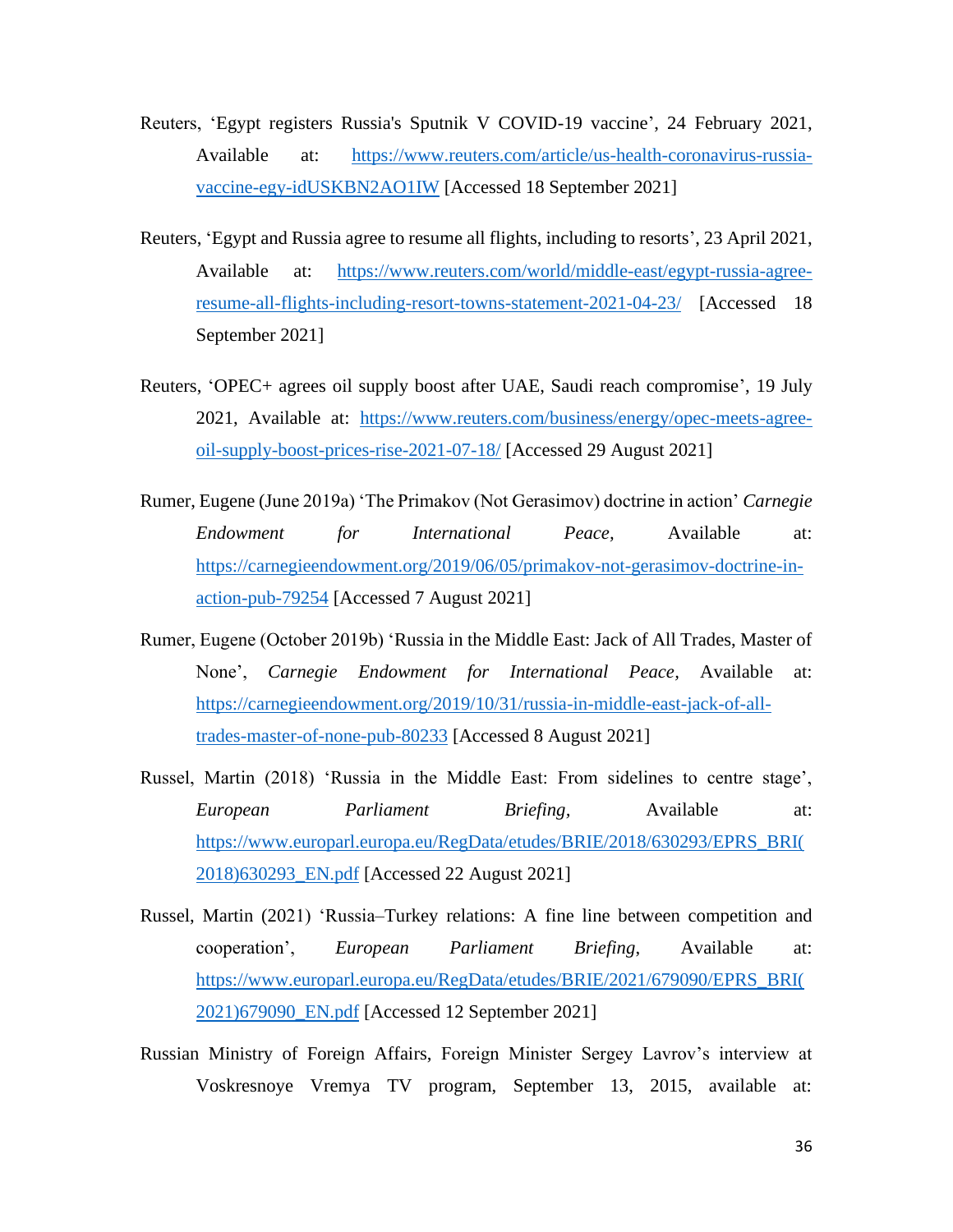[https://www.mid.ru/en/web/guest/meropriyatiya\\_s\\_uchastiem\\_ministra/-](https://www.mid.ru/en/web/guest/meropriyatiya_s_uchastiem_ministra/-/asset_publisher/xK1BhB2bUjd3/content/id/1744777#sel=22:207:Dw2,22:231:lvj;28:6:Zqk,28:129:q2x;32:1:Zk3,32:117:yV3;33:79:Rjr,33:100:npk) [/asset\\_publisher/xK1BhB2bUjd3/content/id/1744777#sel=22:207:Dw2,22:231:lvj](https://www.mid.ru/en/web/guest/meropriyatiya_s_uchastiem_ministra/-/asset_publisher/xK1BhB2bUjd3/content/id/1744777#sel=22:207:Dw2,22:231:lvj;28:6:Zqk,28:129:q2x;32:1:Zk3,32:117:yV3;33:79:Rjr,33:100:npk) [;28:6:Zqk,28:129:q2x;32:1:Zk3,32:117:yV3;33:79:Rjr,33:100:npk](https://www.mid.ru/en/web/guest/meropriyatiya_s_uchastiem_ministra/-/asset_publisher/xK1BhB2bUjd3/content/id/1744777#sel=22:207:Dw2,22:231:lvj;28:6:Zqk,28:129:q2x;32:1:Zk3,32:117:yV3;33:79:Rjr,33:100:npk) [Accessed 11 August 2021]

- Russian Today, 'Food exports from Russia keep surging as Turkey and Europe ramp up purchases', 11 September 2021, [https://www.rt.com/business/534262-food](https://www.rt.com/business/534262-food-exports-russia-surging/)[exports-russia-surging/](https://www.rt.com/business/534262-food-exports-russia-surging/) [Accessed 15 September 2021]
- SIPRI, Trends in international arms transfers 2019 (2020): [https://www.sipri.org/sites/default/files/2020-03/fs\\_2003\\_at\\_2019.pdf](https://www.sipri.org/sites/default/files/2020-03/fs_2003_at_2019.pdf) [Accessed 14 August 2021]
- SIPRI, Trends in international arms transfers 2020 (2021): [https://sipri.org/sites/default/files/2021-03/fs\\_2103\\_at\\_2020.pdf](https://sipri.org/sites/default/files/2021-03/fs_2103_at_2020.pdf) [Accessed 25] August 2021]
- Stergiou, Andreas, Karagianni, Marika (2019) 'Does Energy Cause Ethnic War? East Mediterranean and Caspian Sea Natural Gas', Cambridge: Cambridge Scholars Publishing, Ch.3
- Stocker, Marc, Baffes, John, Vorisek, Dana (2018) 'What triggered the oil price plunge of 2014-2016 and why it failed to deliver an economic impetus in eight charts', *World Bank Blogs,* Let's Talk Development, Available at: [https://blogs.worldbank.org/developmenttalk/what-triggered-oil-price-plunge-](https://blogs.worldbank.org/developmenttalk/what-triggered-oil-price-plunge-2014-2016-and-why-it-failed-deliver-economic-impetus-eight-charts)[2014-2016-and-why-it-failed-deliver-economic-impetus-eight-charts](https://blogs.worldbank.org/developmenttalk/what-triggered-oil-price-plunge-2014-2016-and-why-it-failed-deliver-economic-impetus-eight-charts) [Accessed 12 August 2021]
- Sullivan, Patricia, Karreth, Johannes (2015) 'The conditional impact of military intervention on internal armed conflict outcomes', *Conflict Management and Peace Science*, Vol. 32, No. 3, pp. 269-288
- Tass, 'Russia, Qatar sign agreement on military and technical cooperation', 27 October 2017, Available at:<https://tass.com/defense/972547> [Accessed 29 August 2021]